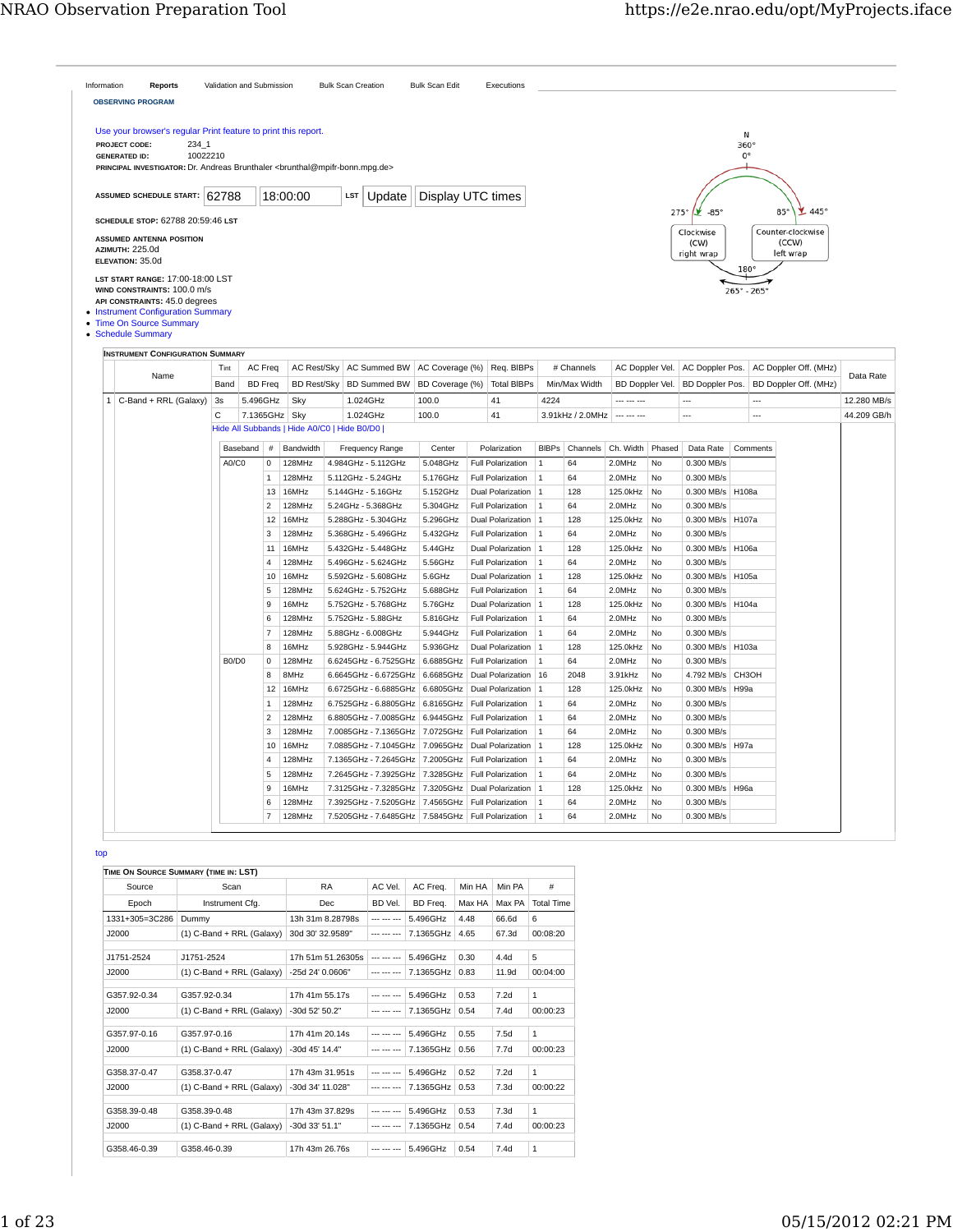| Source                 | Scan                                        | RA                               | AC Vel.                    | AC Freq.              | Min HA       | Min PA           | #                 |
|------------------------|---------------------------------------------|----------------------------------|----------------------------|-----------------------|--------------|------------------|-------------------|
| Epoch                  | Instrument Cfg.                             | Dec                              | BD Vel.                    | BD Freq.              | Max HA       | Max PA           | <b>Total Time</b> |
| J2000                  | $(1)$ C-Band + RRL (Galaxy)                 | $-30d$ 27' 11.3"                 | --- --- ---                | 7.1365GHz             | 0.55         | 7.5d             | 00:00:23          |
| G358.72-0.13           |                                             |                                  | --- --- ---                |                       |              |                  | $\mathbf{1}$      |
|                        | G358.72-0.13<br>$(1)$ C-Band + RRL (Galaxy) | 17h 43m 2.31s<br>-30d 5' 29.899" | --- --- ---                | 5.496GHz<br>7.1365GHz | 0.56         | 7.7d             |                   |
| J2000                  |                                             |                                  |                            |                       | 0.57         | 7.8d             | 00:00:23          |
| G358.81-0.09           | G358.81-0.09                                | 17h 43m 5.4s                     | --- --- ---                | 5.496GHz              | 0.56         | 7.8d             | 1                 |
| J2000                  | $(1)$ C-Band + RRL (Galaxy)                 | -29d 59' 45.798"                 | --- --- ---                | 7.1365GHz             | 0.57         | 7.9d             | 00:00:23          |
| G358.93-0.03           | G358.93-0.03                                | 17h 43m 10.019s                  | --- --- ---                | 5.496GHz              | 0.57         | 7.9d             | $\mathbf{1}$      |
|                        |                                             |                                  | --- --- ---                |                       | 0.58         |                  |                   |
| J2000                  | $(1)$ C-Band + RRL (Galaxy)                 | -29d 51' 45.798"                 |                            | 7.1365GHz             |              | 8.0d             | 00:00:23          |
| G359.14+0.03           | G359.14+0.03                                | 17h 43m 26.0s                    | --- --- ---                | 5.496GHz              | 0.58         | 7.9d             | 1                 |
| J2000                  | $(1)$ C-Band + RRL (Galaxy)                 | -29d 39' 0.0000"                 | --- --- ---                | 7.1365GHz             | 0.58         | 8.1d             | 00:00:22          |
| G359.44-0.10           | G359.44-0.10                                | 17h 44m 40.6s                    | --- --- ---                | 5.496GHz              | 0.56         | 7.8d             | 1                 |
| J2000                  | $(1)$ C-Band + RRL (Galaxy)                 | -29d 28' 16.0"                   | --- --- ---                | 7.1365GHz             | 0.57         | 7.9d             | 00:00:22          |
|                        |                                             |                                  |                            |                       |              |                  |                   |
| G359.61-0.24           | G359.61-0.24                                | 17h 45m 39.09s                   | --- --- ---                | 5.496GHz              | 0.56         | 7.7d             | 1                 |
| J2000                  | $(1)$ C-Band + RRL (Galaxy)                 | -29d 23' 30.0"                   | --- --- ---                | 7.1365GHz             | 0.56         | 7.8d             | 00:00:23          |
| G359.94+0.17           | G359.94+0.17                                |                                  | --- --- ---                | 5.496GHz              |              |                  | $\mathbf{1}$      |
| J2000                  | $(1)$ C-Band + RRL (Galaxy)                 | 17h 44m 48.548s                  | --- --- ---                |                       | 0.58<br>0.59 | 8.0d<br>8.1d     | 00:00:23          |
|                        |                                             | -28d 53' 59.399"                 |                            | 7.1365GHz             |              |                  |                   |
| G000.21-0.00           | G000.21-0.00                                | 17h 46m 7.628s                   | --- --- ---                | 5.496GHz              | 0.56         | 7.8d             | 1                 |
| J2000                  | $(1)$ C-Band + RRL (Galaxy)                 | -28d 45' 20.899"                 | --- --- ---                | 7.1365GHz             | 0.57         | 8.0d             | 00:00:22          |
|                        |                                             |                                  |                            |                       |              |                  |                   |
| G000.32-0.20<br>,12000 | G000.32-0.20                                | 17h 47m 9.13s                    | --- --- ---<br>--- --- --- | 5.496GHz              | 0.56<br>0.56 | 7.7d<br>7.8d     | $\mathbf{1}$      |
|                        | $(1)$ C-Band + RRL (Galaxy)                 | -28d 46' 15.698"                 |                            | 7.1365GHz             |              |                  | 00:00:23          |
| G000.48-0.01           | G000.48-0.01                                | 17h 46m 47.07s                   | --- --- ---                | 5.496GHz              | 0.57         | 7.9d             | $\mathbf{1}$      |
| J2000                  | $(1)$ C-Band + RRL (Galaxy)                 | -28d 32' 6.9"                    | --- --- ---                | 7.1365GHz             | 0.58         | 8.1 <sub>d</sub> | 00:00:22          |
|                        |                                             |                                  |                            |                       |              |                  |                   |
| G000.64-0.04           | G000.64-0.04                                | 17h 47m 18.649s                  | --- --- ---                | 5.496GHz              | 0.57         | 7.9d             | 1                 |
| ,12000                 | $(1)$ C-Band + RRL (Galaxy)                 | -28d 24' 25.0"                   | --- --- ---                | 7.1365GHz             | 0.58         | 8.1 <sub>d</sub> | 00:00:23          |
| G000.65-0.06           | G000.65-0.06                                | 17h 47m 22.039s                  | --- --- ---                | 5.496GHz              | 0.58         | 8.0d             | 1                 |
| J2000                  | $(1)$ C-Band + RRL (Galaxy)                 | -28d 24' 42.6"                   | --- --- ---                | 7.1365GHz             | 0.59         | 8.2d             | 00:00:23          |
|                        |                                             |                                  |                            |                       |              |                  |                   |
| G003.91+0.00           | G003.91+0.00                                | 17h 54m 38.75s                   | --- --- ---                | 5.496GHz              | 0.49         | 7.0 <sub>d</sub> | 1                 |
| ,12000                 | (1) C-Band + RRL (Galaxy)                   | -25d 34' 44.798"                 | --- --- ---                | 7.1365GHz             | 0.49         | 7.1d             | 00:00:23          |
| G004.39+0.08           | G004.39+0.08                                | 17h 55m 25.768s                  | --- --- ---                | 5.496GHz              | 0.48         | 6.9d             | $\mathbf{1}$      |
| J2000                  | $(1)$ C-Band + RRL (Galaxy)                 | -25d 7' 23.6"                    | --- --- ---                | 7.1365GHz             | 0.49         | 7.0 <sub>d</sub> | 00:00:23          |
|                        |                                             |                                  |                            |                       |              |                  |                   |
| G004.43+0.13           | G004.43+0.13                                | 17h 55m 19.739s                  | --- --- ---                | 5.496GHz              | 0.49         | 7.1d             | 1                 |
| J2000                  | $(1)$ C-Band + RRL (Galaxy)                 | -25d 3' 44.798"                  | --- --- ---                | 7.1365GHz             | 0.50         | 7.2d             | 00:00:23          |
| G004.68+0.28           | G004.68+0.28                                | 17h 55m 18.338s                  | --- --- ---                | 5.496GHz              | 0.50         | 7.2d             | $\mathbf{1}$      |
| J2000                  | $(1)$ C-Band + RRL (Galaxy)                 | -24d 46' 45.298"                 | --- --- ---                | 7.1365GHz             | 0.51         | 7.3d             | 00:00:22          |
|                        |                                             |                                  |                            |                       |              |                  |                   |
| G005.62-0.08           | G005.62-0.08                                | 17h 58m 44.78s                   | --- --- ---                | 5.496GHz              | 0.45         | 6.6d             | 1                 |
| J2000                  | (1) C-Band + RRL (Galaxy)                   | -24d 8' 40.1"                    | --- --- ---                | 7.1365GHz 0.46        |              | 6.7d             | 00:00:23          |
| G005.90-0.43           | G005.90-0.43                                | 18h 0m 40.859s                   |                            | 5.496GHz              | 0.43         | 6.2d             | 1                 |
| J2000                  | $(1)$ C-Band + RRL (Galaxy)                 | -24d 4' 20.8"                    | --- --- ---                | 7.1365GHz             | 0.44         | 6.4d             | 00:00:22          |
|                        |                                             |                                  |                            |                       |              |                  |                   |
| G006.19-0.36           | G006.19-0.36                                | 18h 1m 2.16s                     | --- --- ---                | 5.496GHz              | 0.43         | 6.3d             | 1                 |
| J2000                  | $(1)$ C-Band + RRL (Galaxy)                 | -23d 47' 10.8"                   | --- --- ---                | 7.1365GHz             | 0.44         | 6.4d             | 00:00:22          |
| G006.59-0.19           | G006.59-0.19                                | 18h 1m 16.088s                   | --- --- ---                | 5.496GHz              | 0.43         | 6.4d             | 1                 |
| ,12000                 |                                             | -23d 21' 27.3"                   | --- --- ---                | 7.1365GHz             | 0.44         | 6.5d             | 00:00:23          |
|                        | (1) C-Band + RRL (Galaxy)                   |                                  |                            |                       |              |                  |                   |
| G006.61-0.08           | G006.61-0.08                                | 18h 0m 54.03s                    | --- --- ---                | 5.496GHz              | 0.45         | 6.6d             | 1                 |
| J2000                  | $(1)$ C-Band + RRL (Galaxy)                 | -23d 17' 3.1"                    | --- --- ---                | 7.1365GHz             | 0.46         | 6.7d             | 00:00:23          |
|                        |                                             |                                  |                            |                       |              |                  |                   |
| G003.25+0.02<br>J2000  | G003.25+0.02                                | 17h 53m 5.96s                    | --- --- ---<br>--- --- --- | 5.496GHz              | 0.59         | 8.4d<br>8.5d     | 1<br>00:00:23     |
|                        | (1) C-Band + RRL (Galaxy)                   | -26d 8' 13.0"                    |                            | 7.1365GHz             | 0.60         |                  |                   |
| G002.70+0.04           | G002.70+0.04                                | 17h 51m 45.978s                  | --- --- ---                | 5.496GHz              | 0.62         | 8.8d             | 1                 |
| J2000                  | $(1)$ C-Band + RRL (Galaxy)                 | -26d 35' 56.7"                   | --- --- ---                | 7.1365GHz             | 0.63         | 8.9d             | 00:00:22          |
|                        |                                             |                                  |                            |                       |              |                  |                   |
| G002.62+0.14           | G002.62+0.14                                | 17h 51m 12.0s                    | --- --- ---                | 5.496GHz              | 0.64         | 9.0 <sub>d</sub> | 1                 |
| J2000                  | (1) C-Band + RRL (Galaxy)                   | -26d 37' 0.0000"                 | --- --- ---                | 7.1365GHz             | 0.65         | 9.2d             | 00:00:23          |
| G002.54+0.20           | G002.54+0.20                                | 17h 50m 46.469s                  | --- --- ---                | 5.496GHz              | 0.65         | 9.2d             | 1                 |
| J2000                  | $(1)$ C-Band + RRL (Galaxy)                 | -26d 39' 45.298"                 | --- --- ---                | 7.1365GHz             | 0.66         | 9.4d             | 00:00:23          |
|                        |                                             |                                  |                            |                       |              |                  |                   |
| G002.14+0.01           | G002.14+0.01                                | 17h 50m 36.14s                   | --- --- ---                | 5.496GHz              | 0.67         | 9.4d             | 1                 |
| J2000                  | $(1)$ C-Band + RRL (Galaxy)                 | -27d 5' 46.5"                    | --- --- ---                | 7.1365GHz             | 0.67         | 9.5d             | 00:00:23          |
| G001.72-0.09           | G001.72-0.09                                | 17h 49m 59.84s                   | --- --- ---                | 5.496GHz              | 0.68         | 9.6d             | $\mathbf{1}$      |
|                        |                                             |                                  |                            |                       |              |                  |                   |
| J2000                  | (1) C-Band + RRL (Galaxy)                   | -27d 30' 36.899"                 | --- --- ---                | 7.1365GHz             | 0.69         | 9.7d             | 00:00:23          |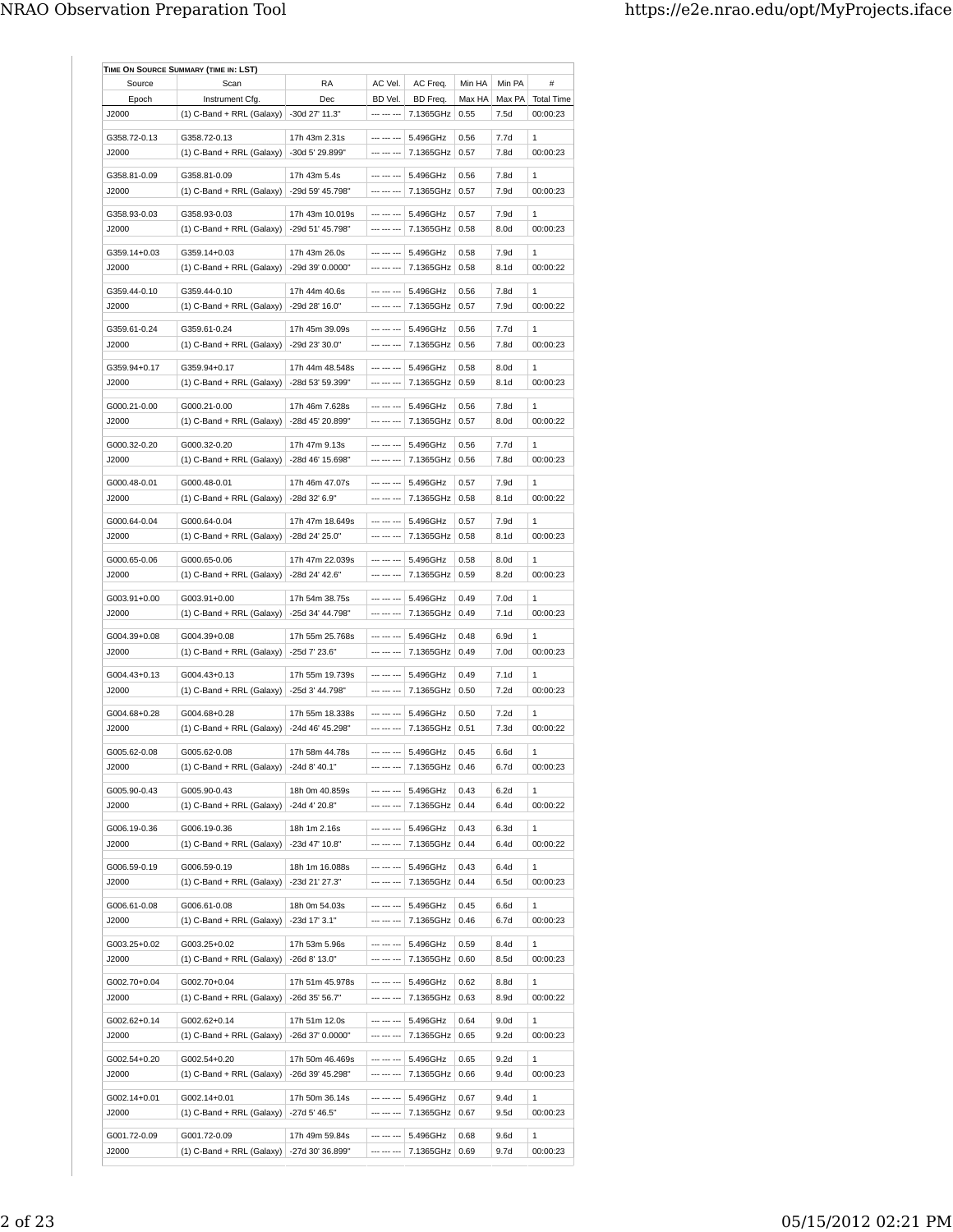| Source                | Scan                        | RA                                | AC Vel.     | AC Freq.  | Min HA       | Min PA            | #                 |
|-----------------------|-----------------------------|-----------------------------------|-------------|-----------|--------------|-------------------|-------------------|
| Epoch                 | Instrument Cfg.             | Dec                               | BD Vel.     | BD Freq.  | Max HA       | Max PA            | <b>Total Time</b> |
| G001.33+0.15          | G001.33+0.15                | 17h 48m 10.31s                    | 1           | 5.496GHz  | 0.72         | 10.1 <sub>d</sub> | 1                 |
| J2000                 | (1) C-Band + RRL (Galaxy)   | -27d 43' 20.699"                  | --- --- --- | 7.1365GHz | 0.73         | 10.2d             | 00:00:22          |
| G001.15-0.12          | G001.15-0.12                | 17h 48m 48.466s                   | --- --- --- | 5.496GHz  | 0.72         | 10.0d             | $\mathbf{1}$      |
| J2000                 | (1) C-Band + RRL (Galaxy)   | -28d 1' 11.81"                    | --- --- --- | 7.1365GHz | 0.73         | 10.2d             | 00:00:22          |
|                       |                             |                                   |             |           |              |                   |                   |
| G001.01-0.24          | G001.01-0.24                | 17h 48m 55.289s                   | --- --- --- | 5.496GHz  | 0.75         | 10.4d             | 1                 |
| J2000                 | $(1)$ C-Band + RRL (Galaxy) | -28d 11' 47.899"                  | --- --- --- | 7.1365GHz | 0.76         | 10.5d             | 00:00:22          |
| G000.71-0.03          | G000.71-0.03                | 17h 47m 25.0s                     | --- --- --- | 5.496GHz  | 0.78         | 10.9d             | 1                 |
| J2000                 | $(1)$ C-Band + RRL (Galaxy) | -28d 21' 0.0000"                  | --- --- --- | 7.1365GHz | 0.79         | 11.0d             | 00:00:22          |
| G000.69-0.04          | G000.69-0.04                | 17h 47m 24.739s                   | --- --- --- | 5.496GHz  | 0.79         | 11.0d             | $\mathbf{1}$      |
| J2000                 | $(1)$ C-Band + RRL (Galaxy) | -28d 21' 43.6"                    | --- --- --- | 7.1365GHz | 0.80         | 11.1d             | 00:00:23          |
|                       |                             |                                   |             |           |              |                   |                   |
| G000.68-0.03          | G000.68-0.03                | 17h 47m 19.289s                   | --- --- --- | 5.496GHz  | 0.80         | 11.1d             | 1                 |
| J2000                 | $(1)$ C-Band + RRL (Galaxy) | -28d 22' 14.599"                  | --- --- --- | 7.1365GHz | 0.81         | 11.2d             | 00:00:23          |
| G000.67-0.03          | G000.67-0.03                | 17h 47m 18.64s                    | --- --- --- | 5.496GHz  | 0.81         | 11.2d             | 1                 |
| J2000                 | $(1)$ C-Band + RRL (Galaxy) | -28d 22' 54.6"                    | --- --- --- | 7.1365GHz | 0.82         | 11.3d             | 00:00:23          |
|                       |                             |                                   |             |           |              |                   |                   |
| G000.66-0.04          | G000.66-0.04                | 17h 47m 20.039s                   | --- --- --- | 5.496GHz  | 0.82         | 11.3d             | 1                 |
| J2000                 | $(1)$ C-Band + RRL (Galaxy) | -28d 23' 12.8"                    | --- --- --- | 7.1365GHz | 0.83         | 11.5d             | 00:00:23          |
| G000.81+0.18          | G000.81+0.18                | 17h 46m 51.0s                     | --- --- --- | 5.496GHz  | 0.83         | 11.6d             | 1                 |
| ,12000                | $(1)$ C-Band + RRL (Galaxy) | $-28d$ 9' 0.0000"                 | --- --- --- | 7.1365GHz | 0.84         | 11 7d             | 00:00:22          |
| G000.84+0.18          | G000.84+0.18                | 17h 46m 52.859s                   | --- --- --- | 5.496GHz  | 0.84         | 11.7d             | $\mathbf{1}$      |
| J2000                 | $(1)$ C-Band + RRL (Galaxy) | -28d 7' 34.798"                   | --- --- --- | 7.1365GHz | 0.85         | 11.8d             | 00:00:23          |
|                       |                             |                                   |             |           |              |                   |                   |
| G000.50+0.19          | G000.50+0.19                | 17h 46m 3.96s                     | --- --- --- | 5.496GHz  | 0.86         | 12.0d             | $\mathbf{1}$      |
| J2000                 | $(1)$ C-Band + RRL (Galaxy) | -28d 24' 52.798"                  | --- --- --- | 7.1365GHz | 0.87         | 12.1d             | 00:00:23          |
| G000.41-0.50          | G000.41-0.50                | 17h 48m 33.478s                   | --- --- --- | 5.496GHz  | 0.83         | 11.5d             | 1                 |
| J2000                 | (1) C-Band + RRL (Galaxy)   | -28d 50' 52.5"                    | --- --- --- | 7.1365GHz | 0.84         | 11.6d             | 00:00:23          |
|                       |                             |                                   |             |           |              |                   |                   |
| G000.09-0.66          | G000.09-0.66                | 17h 48m 25.899s                   | --- --- --- | 5.496GHz  | 0.84         | 11.6d             | 1                 |
| ,12000                | $(1)$ C-Band + RRL (Galaxy) | -29d 12' 5.9"                     | --- --- --- | 7.1365GHz | 0.85         | 11.7d             | 00:00:23          |
| G000.55-0.85          | G000.55-0.85                | 17h 50m 14.349s                   | --- --- --- | 5.496GHz  | 0.82         | 11.3d             | 1                 |
| J2000                 | $(1)$ C-Band + RRL (Galaxy) | -28d 54' 31.1"                    | --- --- --- | 7.1365GHz | 0.83         | 11.4d             | 00:00:23          |
|                       |                             |                                   |             |           |              |                   |                   |
| G358.84-0.74          | G358.84-0.74                | 17h 45m 44.289s                   | --- --- --- | 5.496GHz  | 0.90         | 12.3d             | 1                 |
| J2000                 | $(1)$ C-Band + RRL (Galaxy) | -30d 18' 33.6"                    | --- --- --- | 7.1365GHz | 0.91         | 12.4d             | 00:00:22          |
| J1811-2055            | J1811-2055                  | 18h 11m 6.8s                      |             | 5.496GHz  | 0.51         | 7.7d              | 4                 |
| J2000                 | $(1)$ C-Band + RRL (Galaxy) | -20d 55' 3.444"                   | --- --- --- | 7.1365GHz | 1.14         | 16.8d             | 00:04:00          |
| G006.80-0.26          | G006.80-0.26                |                                   | --- --- --- | 5.496GHz  |              |                   |                   |
| J2000                 |                             | 18h 1m 57.75s<br>-23d 12' 34.899" | --- --- --- |           | 0.69<br>0.70 | 10.1d<br>10.2d    | 1<br>00:00:22     |
|                       | $(1)$ C-Band + RRL (Galaxy) |                                   |             | 7.1365GHz |              |                   |                   |
| G006.88+0.09          | G006.88+0.09                | 18h 0m 49.38s                     | --- --- --- | 5.496GHz  | 0.72         | 10.5d             | 1                 |
| J2000                 | $(1)$ C-Band + RRL (Galaxy) | -22d 57' 42.6"                    | --- --- --- | 7.1365GHz | 0.73         | 10.6d             | 00:00:22          |
|                       | G007.17+0.13                |                                   |             | 5.496GHz  | 0.72         | 10.6d             |                   |
| G007.17+0.13<br>J2000 | $(1)$ C-Band + RRL (Galaxy) | 18h 1m 17.48s<br>-22d 41' 44.0"   | --- --- --- | 7.1365GHz | 0.73         | 10.7d             | 1<br>00:00:22     |
|                       |                             |                                   |             |           |              |                   |                   |
| G007.60-0.14          | G007.60-0.14                | 18h 3m 14.429s                    | --- --- --- | 5.496GHz  | 0.69         | 10.2d             | 1                 |
| J2000                 | (1) C-Band + RRL (Galaxy)   | -22d 27' 0.9"                     | --- --- --- | 7.1365GHz | 0.70         | 10.4d             | 00:00:23          |
| G007.63-0.11          | G007.63-0.11                | 18h 3m 11.63s                     | --- --- --- | 5.496GHz  | 0.70         | 10.4d             | 1                 |
| J2000                 | (1) C-Band + RRL (Galaxy)   | -22d 24' 32.399"                  | --- --- --- | 7.1365GHz | 0.71         | 10.5d             | 00:00:23          |
|                       |                             |                                   |             |           |              |                   |                   |
| G008.14+0.23          | G008.14+0.23                | 18h 3m 0.75s                      | --- --- --- | 5.496GHz  | 0.72         | 10.6d             | 1                 |
| J2000                 | (1) C-Band + RRL (Galaxy)   | -21d 48' 9.9"                     | --- --- --- | 7.1365GHz | 0.72         | 10.7d             | 00:00:22          |
| G008.32-0.10          | G008.32-0.10                | 18h 4m 36.02s                     | --- --- --- | 5.496GHz  | 0.70         | 10.4d             | 1                 |
| J2000                 | $(1)$ C-Band + RRL (Galaxy) | -21d 48' 19.6"                    | --- --- --- | 7.1365GHz | 0.71         | 10.5d             | 00:00:22          |
|                       |                             |                                   |             |           |              |                   |                   |
| G008.67-0.36          | G008.67-0.36                | 18h 6m 18.989s                    |             | 5.496GHz  | 0.68         | 10.1d             | 1                 |
| J2000                 | $(1)$ C-Band + RRL (Galaxy) | -21d 37' 32.2"                    | --- --- --- | 7.1365GHz | 0.69         | 10.2d             | 00:00:22          |
| G008.68-0.35          | G008.68-0.35                | 18h 6m 19.0s                      | --- --- --- | 5.496GHz  | 0.69         | 10.2d             | 1                 |
| J2000                 | (1) C-Band + RRL (Galaxy)   | -21d 37' 0.0000"                  | --- --- --- | 7.1365GHz | 0.69         | 10.3d             | 00:00:23          |
|                       |                             |                                   |             |           |              |                   |                   |
| G008.68-0.37          | G008.68-0.37                | 18h 6m 23.489s                    | --- --- --- | 5.496GHz  | 0.69         | 10.3d             | 1                 |
| J2000                 | $(1)$ C-Band + RRL (Galaxy) | -21d 37' 10.198"                  | --- --- --- | 7.1365GHz | 0.70         | 10.4d             | 00:00:23          |
| G008.87-0.49          | G008.87-0.49                | 18h 7m 15.339s                    | --- --- --- | 5.496GHz  | 0.69         | 10.2d             | 1                 |
| J2000                 | (1) C-Band + RRL (Galaxy)   | -21d 30' 53.7"                    | --- --- --- | 7.1365GHz | 0.70         | 10.4d             | 00:00:23          |
|                       |                             |                                   |             |           |              |                   |                   |
| G009.21-0.20          | G009.21-0.20                | 18h 6m 52.84s                     | --- --- --- | 5.496GHz  | 0.70         | 10.5d             | 1                 |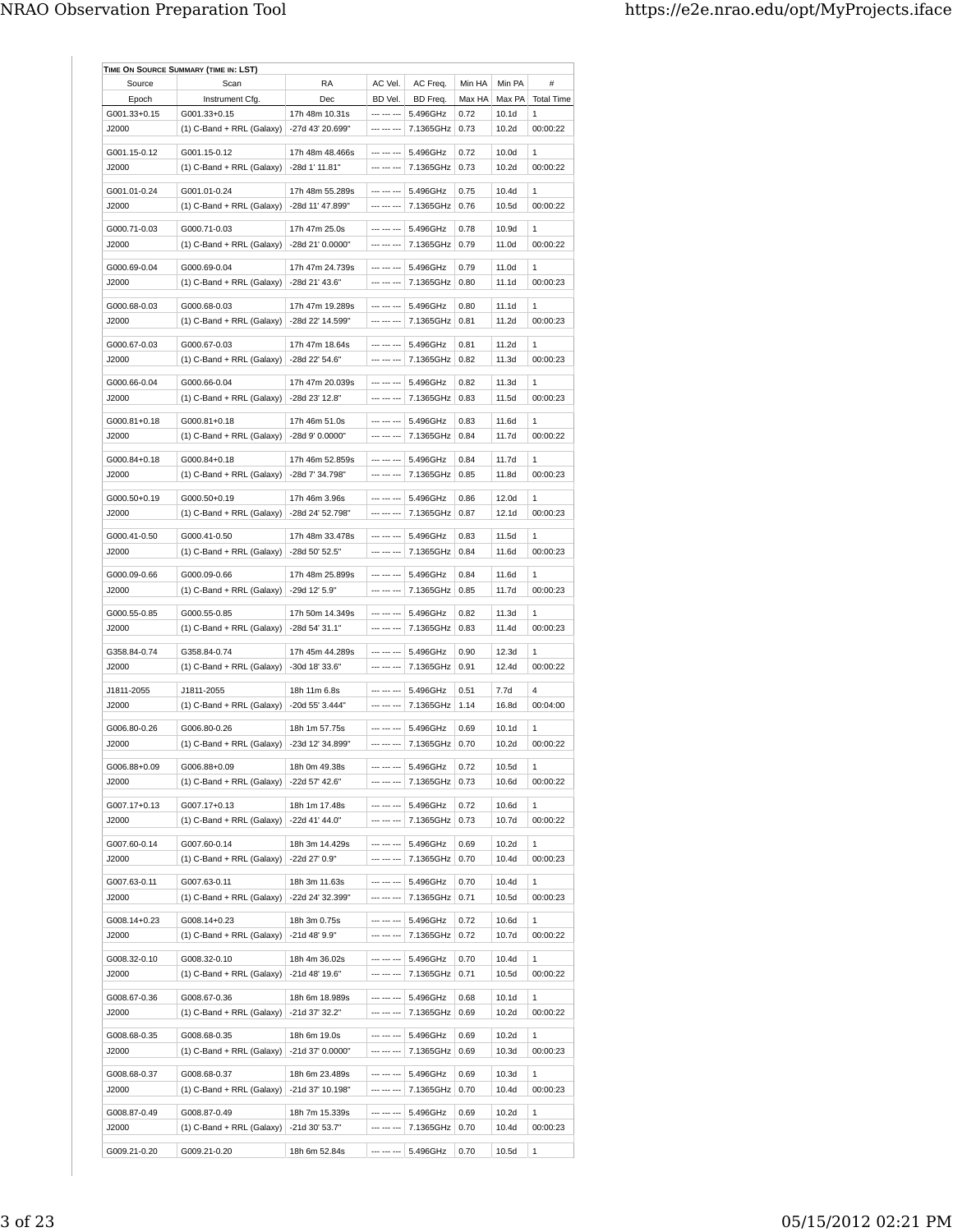| Source       | Scan                                        | RA                              | AC Vel.     | AC Freq.  | Min HA       | Min PA         | #                 |
|--------------|---------------------------------------------|---------------------------------|-------------|-----------|--------------|----------------|-------------------|
| Epoch        | Instrument Cfg.                             | Dec                             | BD Vel.     | BD Freq.  | Max HA       | Max PA         | <b>Total Time</b> |
| J2000        | $(1)$ C-Band + RRL (Galaxy)                 | -21d 4' 27.5"                   | --- --- --- | 7.1365GHz | 0.71         | 10.6d          | 00:00:23          |
| G008.83-0.03 | G008.83-0.03                                | 18h 5m 25.67s                   | --- --- --- | 5.496GHz  | 0.73         | 11.0d          | $\mathbf{1}$      |
| J2000        | $(1)$ C-Band + RRL (Galaxy)                 | -21d 19' 25.1"                  | --- --- --- | 7.1365GHz | 0.74         | 11.1d          | 00:00:23          |
|              |                                             |                                 |             |           |              |                |                   |
| G009.62+0.19 | G009.62+0.19                                | 18h 6m 14.919s                  | --- --- --- | 5.496GHz  | 0.73         | 11.0d          | 1                 |
| J2000        | $(1)$ C-Band + RRL (Galaxy)                 | -20d 31' 44.298"                | --- --- --- | 7.1365GHz | 0.74         | 11.1d          | 00:00:23          |
| G009.63+0.20 | G009.63+0.20                                | 18h 6m 15.0s                    | --- --- --- | 5.496GHz  | 0.74         | 11.1d          | 1                 |
| ,12000       | $(1)$ C-Band + RRL (Galaxy)                 | -20d 31' 0.0000"                | --- --- --- | 7.1365GHz | 0.75         | 11.2d          | 00:00:23          |
|              |                                             |                                 |             |           |              |                |                   |
| G009.99-0.03 | G009.99-0.03                                | 18h 7m 50.118s                  | --- --- --- | 5.496GHz  | 0.72         | 10.9d          | $\mathbf{1}$      |
| J2000        | $(1)$ C-Band + RRL (Galaxy)                 | -20d 18' 56.5"                  | --- --- --- | 7.1365GHz | 0.73         | 11.0d          | 00:00:22          |
| G010.00-0.03 | G010.00-0.03                                | 18h 7m 52.0s                    | --- --- --- | 5.496GHz  | 0.73         | 11.0d          | 1                 |
| J2000        | (1) C-Band + RRL (Galaxy)                   | -20d 18' 0.0000"                | --- --- --- | 7.1365GHz | 0.74         | 11.1d          | 00:00:23          |
|              |                                             |                                 |             |           |              |                |                   |
| G010.29-0.13 | G010.29-0.13                                | 18h 8m 49.359s                  | --- --- --- | 5.496GHz  | 0.72         | 10.9d          | $\mathbf{1}$      |
| J2000        | $(1)$ C-Band + RRL (Galaxy)                 | -20d 5' 59.0"                   | --- --- --- | 7.1365GHz | 0.73         | 11.0d          | 00:00:22          |
| G010.30-0.15 | G010.30-0.15                                | 18h 8m 55.539s                  | --- --- --- | 5.496GHz  | 0.73         | 11.0d          | 1                 |
| ,12000       | $(1)$ C-Band + RRL (Galaxy)                 | -20d 5' 57.5"                   | --- --- --- | 7.1365GHz | 0.74         | 11.1d          | 00.00.23          |
|              |                                             |                                 |             |           |              |                |                   |
| G010.32-0.15 | G010.32-0.15                                | 18h 8m 59.0s                    | --- --- --- | 5.496GHz  | 0.73         | 11.1d          | 1                 |
| J2000        | (1) C-Band + RRL (Galaxy)                   | $-20d$ 5' 0.0000"               | --- --- --- | 7.1365GHz | 0.74         | 11.2d          | 00:00:23          |
| G010.32-0.16 |                                             |                                 | --- --- --- | 5.496GHz  |              |                |                   |
| J2000        | G010.32-0.16<br>$(1)$ C-Band + RRL (Galaxy) | 18h 9m 1.459s<br>-20d 5' 7.799" |             | 7.1365GHz | 0.74<br>0.75 | 11.2d<br>11.3d | 1<br>00:00:23     |
|              |                                             |                                 |             |           |              |                |                   |
| G010.34-0.14 | G010.34-0.14                                | 18h 8m 59.99s                   |             | 5.496GHz  | 0.75         | 11.4d          | $\mathbf{1}$      |
| J2000        | (1) C-Band + RRL (Galaxy)                   | -20d 3' 35.399"                 | --- --- --- | 7.1365GHz | 0.76         | 11.5d          | 00:00:23          |
|              |                                             |                                 |             |           |              |                |                   |
| G010.32-0.26 | G010.32-0.26                                | 18h 9m 23.3s                    | --- --- --- | 5.496GHz  | 0.75         | 11.4d          | 1                 |
| J2000        | $(1)$ C-Band + RRL (Galaxy)                 | $-20d$ 8' 6.9"                  | --- --- --- | 7.1365GHz | 0.76         | 11.5d          | 00:00:23          |
| G010.20-0.35 | G010.20-0.35                                | 18h 9m 28.428s                  | --- --- --- | 5.496GHz  | 0.78         | 11.7d          | 1                 |
| J2000        | $(1)$ C-Band + RRL (Galaxy)                 | -20d 16' 42.5"                  | --- --- --- | 7.1365GHz | 0.79         | 11.9d          | 00:00:22          |
|              |                                             |                                 |             |           |              |                |                   |
| G010.44-0.02 | G010.44-0.02                                | 18h 8m 44.88s                   | --- --- --- | 5.496GHz  | 0.80         | 12.1d          | 1                 |
| J2000        | $(1)$ C-Band + RRL (Galaxy)                 | -19d 54' 38.298"                | --- --- --- | 7.1365GHz | 0.81         | 12.2d          | 00:00:23          |
| G010.46+0.02 | G010.46+0.02                                | 18h 8m 39.0s                    | --- --- --- | 5.496GHz  | 0.81         | 12.3d          | 1                 |
| J2000        | (1) C-Band + RRL (Galaxy)                   | -19d 53' 0.0000"                | --- --- --- | 7.1365GHz | 0.82         | 12.4d          | 00:00:23          |
|              |                                             |                                 |             |           |              |                |                   |
| G010.47+0.03 | G010.47+0.03                                | 18h 8m 38.2s                    | --- --- --- | 5.496GHz  | 0.82         | 12.4d          | 1                 |
| J2000        | $(1)$ C-Band + RRL (Galaxy)                 | -19d 51' 50.1"                  | --- --- --- | 7.1365GHz | 0.83         | 12.5d          | 00:00:23          |
| G010.48+0.03 | G010.48+0.03                                | 18h 8m 37.88s                   | --- --- --- | 5.496GHz  | 0.83         | 12.5d          | 1                 |
| ,12000       | (1) C-Band + RRL (Galaxy)                   | -19d 51' 16.0"                  | --- --- --- | 7.1365GHz | 0.83         | 12.6d          | 00:00:23          |
|              |                                             |                                 |             |           |              |                |                   |
| G010.89+0.12 | G010.89+0.12                                | 18h 9m 7.98s                    |             | 5.496GHz  | 0.83         | 12.6d          | $\mathbf{1}$      |
| J2000        | $(1)$ C-Band + RRL (Galaxy)                 | -19d 27' 21.8"                  | --- --- --- | 7.1365GHz | 0.84         | 12.7d          | 00:00:23          |
| G010.96+0.02 | G010.96+0.02                                | 18h 9m 39.32s                   | --- --- --- | 5.496GHz  | 0.83         | 12.6d          | 1                 |
| J2000        | $(1)$ C-Band + RRL (Galaxy)                 | -19d 26' 28.0"                  | --- --- --- | 7.1365GHz | 0.83         | 12.7d          | 00:00:23          |
|              |                                             |                                 |             |           |              |                |                   |
| G010.97+0.02 | G010.97+0.02                                | 18h 9m 41.0s                    | --- --- --- | 5.496GHz  | 0.83         | 12.7d          | $\mathbf{1}$      |
| J2000        | $(1)$ C-Band + RRL (Galaxy)                 | -19d 26' 0.0000"                | --- --- --- | 7.1365GHz | 0.84         | 12.8d          | 00:00:23          |
|              |                                             |                                 | --- --- --- |           |              |                |                   |
| G011.11-0.11 | G011.11-0.11                                | 18h 10m 28.25s                  | --- --- --- | 5.496GHz  | 0.83         | 12.6d          | 1                 |
| J2000        | (1) C-Band + RRL (Galaxy)                   | -19d 22' 29.1"                  |             | 7.1365GHz | 0.84         | 12.7d          | 00:00:23          |
| G010.72-0.33 | G010.72-0.33                                | 18h 10m 30.03s                  | --- --- --- | 5.496GHz  | 0.84         | 12.7d          | 1                 |
| J2000        | (1) C-Band + RRL (Galaxy)                   | -19d 49' 6.799"                 | --- --- --- | 7.1365GHz | 0.85         | 12.8d          | 00:00:23          |
|              |                                             |                                 |             |           |              |                |                   |
| G010.63-0.33 | G010.63-0.33                                | 18h 10m 17.98s                  | --- --- --- | 5.496GHz  | 0.85         | 12.8d          | 1                 |
| J2000        | (1) C-Band + RRL (Galaxy)                   | -19d 54' 4.799"                 | --- --- --- | 7.1365GHz | 0.86         | 13.0d          | 00:00:23          |
| G010.63-0.38 | G010.63-0.38                                | 18h 10m 29.219s                 | --- --- --- | 5.496GHz  | 0.85         | 12.9d          | 1                 |
| J2000        | $(1)$ C-Band + RRL (Galaxy)                 | -19d 55' 41.1"                  | --- --- --- | 7.1365GHz | 0.86         | 13.0d          | 00:00:23          |
|              |                                             |                                 |             |           |              |                |                   |
| G011.90-0.14 | G011.90-0.14                                | 18h 12m 11.439s                 | --- --- --- | 5.496GHz  | 0.83         | 12.8d          | 1                 |
| J2000        | (1) C-Band + RRL (Galaxy)                   | -18d 41' 28.6"                  | --- --- --- | 7.1365GHz | 0.84         | 12.9d          | 00:00:22          |
| G011.94-0.15 | G011.94-0.15                                | 18h 12m 17.289s                 | --- --- --- | 5.496GHz  | 0.84         | 12.9d          | 1                 |
| J2000        | (1) C-Band + RRL (Galaxy)                   | -18d 40' 2.6"                   | --- --- --- | 7.1365GHz | 0.85         | 13.0d          | 00:00:23          |
|              |                                             |                                 |             |           |              |                |                   |
| G011.90-0.10 | G011.90-0.10                                | 18h 12m 2.7s                    | --- --- --- | 5.496GHz  | 0.85         | 13.1d          | 1                 |
| J2000        | (1) C-Band + RRL (Galaxy)                   | -18d 40' 24.699"                | --- --- --- | 7.1365GHz | 0.86         | 13.2d          | 00:00:23          |
| G012.03-0.03 | G012.03-0.03                                | 18h 12m 1.86s                   |             | 5.496GHz  | 0.86         | 13.2d          | 1                 |
|              |                                             |                                 |             |           |              |                |                   |
| J2000        | (1) C-Band + RRL (Galaxy)                   | -18d 31' 55.7"                  | --- --- --- | 7.1365GHz | 0.87         | 13.4d          | 00:00:23          |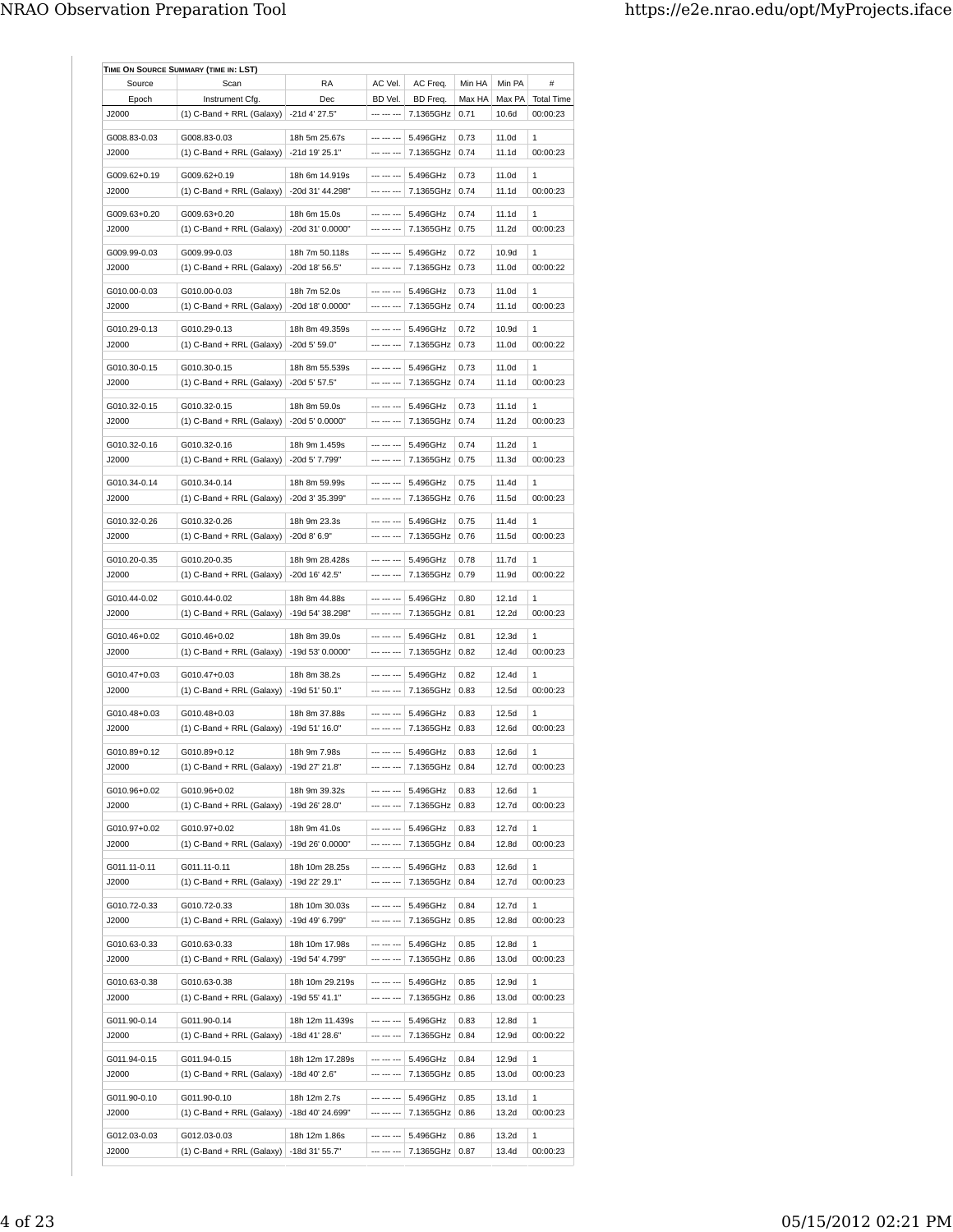| Source       | Scan                        | RA               | AC Vel.     | AC Freq.         | Min HA | Min PA | #                 |
|--------------|-----------------------------|------------------|-------------|------------------|--------|--------|-------------------|
| Epoch        | Instrument Cfg.             | Dec              | BD Vel.     | BD Freq.         | Max HA | Max PA | <b>Total Time</b> |
| G012.11-0.13 | G012.11-0.13                | 18h 12m 33.39s   | --- --- --- | 5.496GHz         | 0.86   | 13.2d  | $\mathbf{1}$      |
| J2000        | (1) C-Band + RRL (Galaxy)   | -18d 30' 7.599"  | --- --- --- | 7.1365GHz        | 0.87   | 13.4d  | 00:00:23          |
|              |                             |                  |             |                  |        |        |                   |
| G012.20-0.11 | G012.20-0.11                | 18h 12m 40.24s   | --- --- --- | 5.496GHz         | 0.87   | 13.4d  | 1                 |
| ,12000       | $(1)$ C-Band + RRL (Galaxy) | -18d 24' 47.5"   | --- --- --- | 7.1365GHz        | 0.88   | 13.5d  | 00:00:23          |
| G012.21-0.10 | G012.21-0.10                | 18h 12m 40.0s    | --- --- --- | 5.496GHz         | 0.88   | 13.5d  | 1                 |
| J2000        | $(1)$ C-Band + RRL (Galaxy) | -18d 24' 0.0000" | --- --- --- | 7.1365GHz        | 0.89   | 13.6d  | 00:00:23          |
| G012.27-0.05 | G012.27-0.05                | 18h 12m 35.399s  | --- --- --- | 5.496GHz         | 0.89   | 13.6d  | $\mathbf{1}$      |
| J2000        | $(1)$ C-Band + RRL (Galaxy) | -18d 19' 52.298" | --- --- --- | 7.1365GHz        | 0.90   | 13.8d  | 00:00:23          |
|              |                             |                  |             |                  |        |        |                   |
| G012.20-0.03 | G012.20-0.03                | 18h 12m 23.44s   | --- --- --- | 5.496GHz         | 0.90   | 13.8d  | $\mathbf{1}$      |
| J2000        | $(1)$ C-Band + RRL (Galaxy) | -18d 22' 50.7"   |             | 7.1365GHz        | 0.91   | 13.9d  | 00:00:23          |
| G011.99-0.27 | G011.99-0.27                | 18h 12m 51.189s  | --- --- --- | 5.496GHz         | 0.90   | 13.8d  | $\mathbf{1}$      |
| J2000        | $(1)$ C-Band + RRL (Galaxy) | -18d 40' 38.399" | --- --- --- | 7.1365GHz        | 0.91   | 13.9d  | 00:00:22          |
|              |                             |                  |             |                  |        |        |                   |
| G011.94-0.62 | G011.94-0.62                | 18h 14m 0.89s    | --- --- --- | 5.496GHz         | 0.89   | 13.6d  | 1                 |
| J2000        | $(1)$ C-Band + RRL (Galaxy) | -18d 53' 26.6"   |             | 7.1365GHz        | 0.90   | 13.7d  | 00:00:22          |
| G011.50-1.49 | G011.50-1.49                | 18h 16m 22.129s  | --- --- --- | 5.496GHz         | 0.88   | 13.3d  | $\mathbf{1}$      |
| ,12000       | $(1)$ C-Band + RRL (Galaxy) | $-19d$ 41' 27.1" | --- --- --- | 7.1365GHz        | 0.89   | 13.4d  | 00:00:23          |
|              |                             |                  |             |                  |        |        |                   |
| G012.68-0.18 | G012.68-0.18                | 18h 13m 54.75s   | --- --- --- | 5.496GHz         | 0.93   | 14.3d  | $\mathbf{1}$      |
| J2000        | $(1)$ C-Band + RRL (Galaxy) | -18d 1' 46.6"    | --- --- --- | 7.1365GHz        | 0.94   | 14.4d  | 00:00:23          |
| G012.62-0.02 | G012.62-0.02                | 18h 13m 11.3s    | --- --- --- | 5.496GHz         | 0.95   | 14.6d  | $\mathbf{1}$      |
| J2000        | $(1)$ C-Band + RRL (Galaxy) | -17d 59' 57.6"   | --- --- --- | 7.1365GHz        | 0.96   | 14.7d  | 00:00:23          |
|              |                             |                  |             |                  |        |        |                   |
| G012.53+0.02 | G012.53+0.02                | 18h 12m 52.039s  | --- --- --- | 5.496GHz         | 0.96   | 14.8d  | 1                 |
| J2000        | $(1)$ C-Band + RRL (Galaxy) | -18d 4' 13.599"  | --- --- --- | 7.1365GHz        | 0.97   | 14.9d  | 00:00:23          |
| G012.90-0.03 | G012.90-0.03                | 18h 13m 48.27s   | --- --- --- | 5.496GHz         | 0.96   | 14.8d  | 1                 |
| ,12000       | $(1)$ C-Band + RRL (Galaxy) | -17d 45' 38.798" | --- --- --- | 7.1365GHz 0.96   |        | 14.9d  | 00:00:23          |
|              |                             |                  |             |                  |        |        |                   |
| G012.91-0.26 | G012.91-0.26                | 18h 14m 39.53s   |             | 5.496GHz         | 0.95   | 14.7d  | $\mathbf{1}$      |
| J2000        | $(1)$ C-Band + RRL (Galaxy) | -17d 52' 0.0000" | --- --- --- | 7.1365GHz        | 0.96   | 14.8d  | 00:00:23          |
| G012.86-0.27 | G012.86-0.27                | 18h 14m 36.42s   | --- --- --- | 5.496GHz         | 0.96   | 14.8d  | $\mathbf{1}$      |
| ,12000       | $(1)$ C-Band + RRL (Galaxy) | -17d 54' 50.2"   | --- --- --- | 7.1365GHz        | 0.97   | 14.9d  | 00:00:23          |
|              |                             |                  |             |                  |        |        |                   |
| G012.89+0.49 | G012.89+0.49                | 18h 11m 51.39s   | --- --- --- | 5.496GHz         | 1.01   | 15.7d  | 1                 |
| J2000        | $(1)$ C-Band + RRL (Galaxy) | -17d 31' 29.6"   | --- --- --- | 7.1365GHz        | 1.02   | 15.8d  | 00:00:23          |
| G012.90+0.49 | G012.90+0.49                | 18h 11m 51.0s    | --- --- --- | 5.496GHz         | 1.02   | 15.8d  | 1                 |
| J2000        | $(1)$ C-Band + RRL (Galaxy) | -17d 31' 0.0000" |             | 7.1365GHz        | 1.03   | 15.9d  | 00:00:23          |
|              |                             |                  |             |                  |        |        |                   |
| G013.71-0.08 | G013.71-0.08                | 18h 15m 36.99s   | --- --- --- | 5.496GHz         | 0.97   | 15.1d  | $\mathbf{1}$      |
| J2000        | $(1)$ C-Band + RRL (Galaxy) | -17d 4' 31.8"    | --- --- --- | 7.1365GHz        | 0.98   | 15.2d  | 00:00:23          |
| G014.10+0.09 | G014.10+0.09                | 18h 15m 45.81s   | --- --- --- | 5.496GHz         | 0.97   | 15.2d  | 1                 |
| J2000        | $(1)$ C-Band + RRL (Galaxy) | -16d 39' 9.4"    | --- --- --- | 7.1365GHz        | 0.98   | 15.4d  | 00:00:23          |
|              |                             |                  |             |                  |        |        |                   |
| G014.39-0.02 | G014.39-0.02                | 18h 16m 43.77s   | --- --- --- | 5.496GHz         | 0.97   | 15.2d  | 1                 |
| J2000        | (1) C-Band + RRL (Galaxy)   | -16d 27' 1.0"    | --- --- --- | 7.1365GHz        | 0.98   | 15.3d  | 00:00:22          |
| G014.60+0.02 | G014.60+0.02                | 18h 17m 1.139s   | --- --- --- | 5.496GHz         | 0.97   | 15.3d  | 1                 |
| J2000        | $(1)$ C-Band + RRL (Galaxy) | -16d 14' 38.0"   |             | 7.1365GHz   0.98 |        | 15.4d  | 00:00:22          |
|              |                             |                  |             |                  |        |        |                   |
| G014.99-0.12 | G014.99-0.12                | 18h 18m 17.32s   | --- --- --- | 5.496GHz         | 0.96   | 15.1d  | 1                 |
| J2000        | (1) C-Band + RRL (Galaxy)   | $-15d$ 58' 8.3"  | --- --- --- | 7.1365GHz   0.97 |        | 15.3d  | 00:00:23          |
| G015.09+0.19 | G015.09+0.19                | 18h 17m 20.82s   | --- --- --- | 5.496GHz         | 0.98   | 15.6d  | 1                 |
| J2000        | $(1)$ C-Band + RRL (Galaxy) | -15d 43' 46.5"   | --- --- --- | 7.1365GHz        | 0.99   | 15.7d  | 00:00:22          |
|              |                             |                  |             |                  |        |        |                   |
| G015.04-0.67 | G015.04-0.67                | 18h 20m 25.0s    | --- --- --- | 5.496GHz         | 0.94   | 14.8d  | 1                 |
| J2000        | $(1)$ C-Band + RRL (Galaxy) | -16d 11' 0.0000" | --- --- --- | 7.1365GHz   0.95 |        | 14.9d  | 00:00:22          |
| G015.03-0.68 | G015.03-0.68                | 18h 20m 24.78s   | --- --- --- | 5.496GHz         | 0.95   | 14.9d  | 1                 |
| J2000        | $(1)$ C-Band + RRL (Galaxy) | -16d 11' 34.6"   | --- --- --- | 7.1365GHz        | 0.96   | 15.1d  | 00:00:23          |
|              |                             |                  |             |                  |        |        |                   |
| G013.66-0.60 | G013.66-0.60                | 18h 17m 24.26s   | --- --- --- | 5.496GHz         | 1.01   | 15.6d  | 1                 |
| J2000        | $(1)$ C-Band + RRL (Galaxy) | -17d 22' 12.5"   | --- --- --- | 7.1365GHz        | 1.02   | 15.7d  | 00:00:23          |
| J1832-1035   | J1832-1035                  | 18h 32m 20.836s  | --- --- --- | 5.496GHz         | 0.79   | 13.6d  | 6                 |
| J2000        | $(1)$ C-Band + RRL (Galaxy) | -10d 35' 11.2"   | --- --- --- | 7.1365GHz        | 1.83   | 29.1d  | 00:05:59          |
|              |                             |                  |             |                  |        |        |                   |
| G015.67-0.50 | G015.67-0.50                | 18h 20m 59.75s   | --- --- --- | 5.496GHz         | 1.01   | 15.9d  | 1                 |
| J2000        | (1) C-Band + RRL (Galaxy)   | -15d 33' 10.0"   | --- --- --- | 7.1365GHz        | 1.02   | 16.1d  | 00:00:22          |
|              |                             |                  |             |                  |        |        |                   |
| G016.11-0.30 | G016.11-0.30                | 18h 21m 9.14s    | --- --- --- | 5.496GHz         | 1.02   | 16.2d  | 1                 |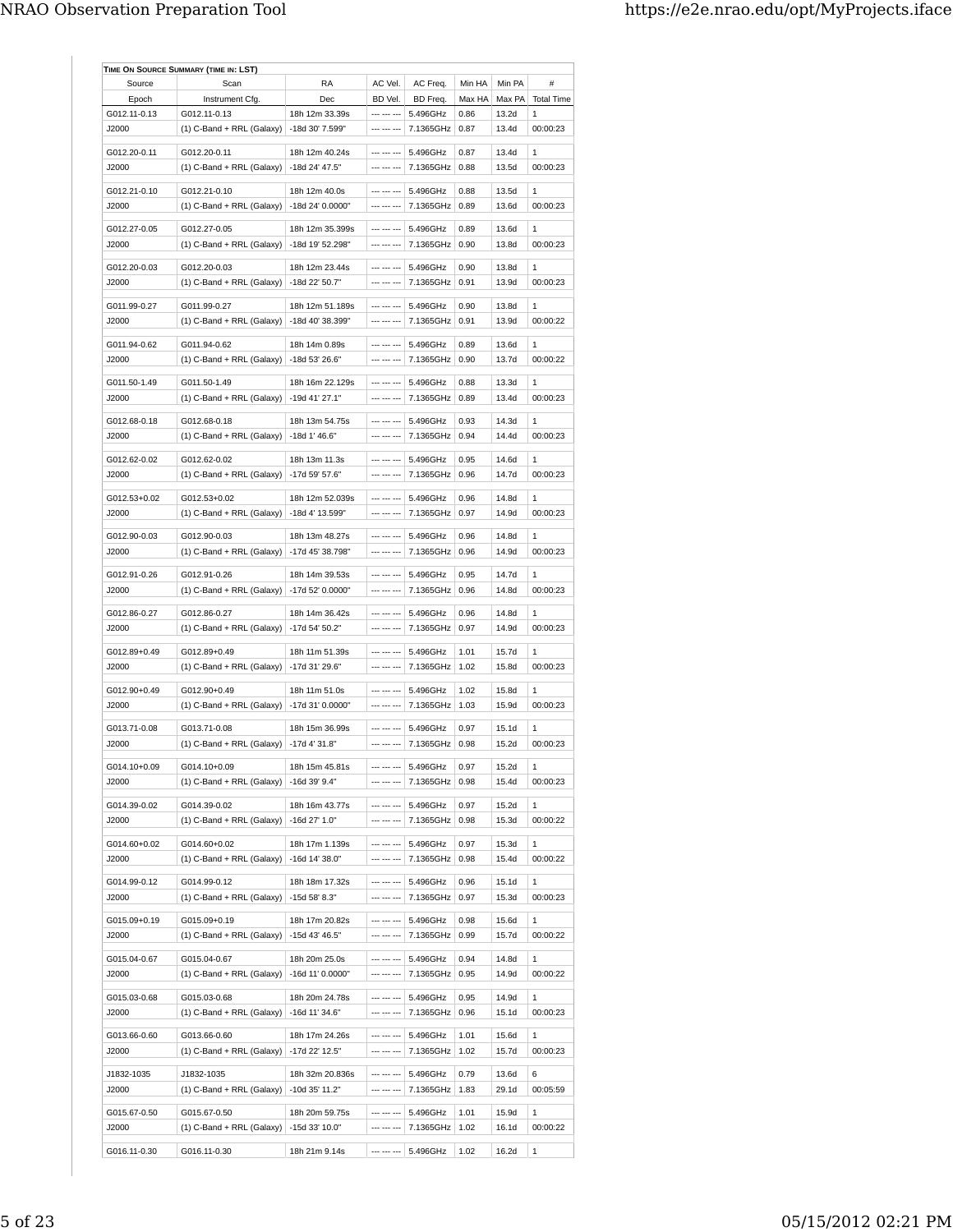| Source                | Scan                        | <b>RA</b>        | AC Vel.     | AC Freq.               | Min HA | Min PA | #                 |
|-----------------------|-----------------------------|------------------|-------------|------------------------|--------|--------|-------------------|
| Epoch                 | Instrument Cfg.             | Dec              | BD Vel.     | BD Freq.               | Max HA | Max PA | <b>Total Time</b> |
| J2000                 | $(1)$ C-Band + RRL (Galaxy) | -15d 4' 0.6"     | --- --- --- | 7.1365GHz              | 1.02   | 16.3d  | 00:00:23          |
|                       | G016.30-0.20                | 18h 21m 7.83s    | --- --- --- | 5.496GHz               | 1.02   | 16.4d  | 1                 |
| G016.30-0.20<br>J2000 |                             | -14d 50' 54.6"   | --- --- --- | 7.1365GHz              | 1.03   | 16.5d  | 00:00:22          |
|                       | $(1)$ C-Band + RRL (Galaxy) |                  |             |                        |        |        |                   |
| G016.59-0.05          | G016.59-0.05                | 18h 21m 9.131s   | --- --- --- | 5.496GHz               | 1.03   | 16.6d  | 1                 |
| ,12000                | $(1)$ C-Band + RRL (Galaxy) | -14d 31' 48.689" | --- --- --- | 7.1365GHz              | 1.04   | 16.7d  | 00:00:22          |
|                       |                             |                  |             |                        |        |        |                   |
| G016.60-0.04          | G016.60-0.04                | 18h 21m 9.0s     | --- --- --- | 5.496GHz               | 1.04   | 16.7d  | $\mathbf{1}$      |
| J2000                 | $(1)$ C-Band + RRL (Galaxy) | -14d 31' 0.0000" | --- --- --- | 7.1365GHz              | 1.05   | 16.8d  | 00:00:23          |
| G016.83+0.08          | G016.83+0.08                | 18h 21m 9.528s   | --- --- --- | 5.496GHz               | 1.05   | 16.9d  | 1                 |
| ,12000                | $(1)$ C-Band + RRL (Galaxy) | -14d 15' 8.599"  | --- --- --- | 7.1365GHz              | 1.06   | 17.0d  | 00:00:22          |
|                       |                             |                  |             |                        |        |        |                   |
| G016.66-0.33          | G016.66-0.33                | 18h 22m 19.46s   | --- --- --- | 5.496GHz               | 1.04   | 16.7d  | $\mathbf{1}$      |
| J2000                 | $(1)$ C-Band + RRL (Galaxy) | -14d 35' 39.1"   | --- --- --- | 7.1365GHz              | 1.05   | 16.8d  | 00:00:22          |
|                       |                             |                  |             |                        |        |        |                   |
| G017.64+0.16          | G017.64+0.16                | 18h 22m 26.3s    | --- --- --- | 5.496GHz               | 1.04   | 17.0d  | 1                 |
| ,12000                | $(1)$ C-Band + RRL (Galaxy) | -13d 30' 12.099" | --- --- --- | 7.1365GHz              | 1.05   | 17.2d  | 00:00:23          |
| G018.07+0.08          | G018.07+0.08                | 18h 23m 33.978s  | --- --- --- | 5.496GHz               | 1.04   | 17.0d  | 1                 |
|                       |                             |                  | --- --- --- |                        |        |        |                   |
| J2000                 | (1) C-Band + RRL (Galaxy)   | -13d 9' 25.0"    |             | 7.1365GHz              | 1.04   | 17.1d  | 00:00:23          |
| G018.16+0.09          | G018.16+0.09                | 18h 23m 40.179s  | --- --- --- | 5.496GHz               | 1.04   | 17.1d  | $\mathbf{1}$      |
| J2000                 | $(1)$ C-Band + RRL (Galaxy) | $-13d$ 4' 21.0"  | --- --- --- | 7.1365GHz              | 1.05   | 17.2d  | 00:00:23          |
|                       |                             |                  |             |                        |        |        |                   |
| G018.46-0.01          | G018.46-0.01                | 18h 24m 37.0s    | --- --- --- | 5.496GHz               | 1.03   | 17.0d  | $\mathbf{1}$      |
| J2000                 | $(1)$ C-Band + RRL (Galaxy) | -12d 51' 0.0000" | --- --- --- | 7.1365GHz              | 1.04   | 17.1d  | 00:00:22          |
|                       |                             |                  |             |                        |        |        |                   |
| G018.66+0.03          | G018.66+0.03                | 18h 24m 51.1s    | --- --- --- | 5.496GHz               | 1.04   | 17.1d  | 1                 |
| J2000                 | $(1)$ C-Band + RRL (Galaxy) | -12d 39' 22.5"   | --- --- --- | 7.1365GHz              | 1.05   | 17.3d  | 00:00:22          |
| G018.67+0.03          | G018.67+0.03                | 18h 24m 53.78s   | --- --- --- | 5.496GHz               | 1.05   | 17.3d  | 1                 |
| J2000                 | $(1)$ C-Band + RRL (Galaxy) | -12d 39' 20.399" | --- --- --- | 7.1365GHz              | 1.05   | 17.4d  | 00:00:23          |
|                       |                             |                  |             |                        |        |        |                   |
| G018.87+0.05          | G018.87+0.05                | 18h 25m 11.339s  | --- --- --- | 5.496GHz               | 1.05   | 17.4d  | 1                 |
| J2000                 | $(1)$ C-Band + RRL (Galaxy) | -12d 27' 36.798" | --- --- --- | 7.1365GHz              | 1.06   | 17.5d  | 00:00:22          |
|                       |                             |                  |             |                        |        |        |                   |
| G019.01-0.03          | G019.01-0.03                | 18h 25m 44.78s   | --- --- --- | 5.496GHz               | 1.05   | 17.4d  | $\mathbf{1}$      |
| J2000                 | (1) C-Band + RRL (Galaxy)   | -12d 22' 46.1"   | --- --- --- | 7.1365GHz              | 1.06   | 17.5d  | 00:00:23          |
|                       |                             |                  | --- --- --- |                        |        |        | $\mathbf{1}$      |
| G018.83-0.30          | G018.83-0.30                | 18h 26m 23.66s   |             | 5.496GHz               | 1.05   | 17.3d  |                   |
| J2000                 | $(1)$ C-Band + RRL (Galaxy) | -12d 39' 38.0"   | --- --- --- | 7.1365GHz              | 1.05   | 17.4d  | 00:00:22          |
| G018.73-0.22          | G018.73-0.22                | 18h 25m 55.53s   | --- --- --- | 5.496GHz               | 1.06   | 17.5d  | $\mathbf{1}$      |
| J2000                 | $(1)$ C-Band + RRL (Galaxy) | -12d 42' 48.899" | --- --- --- | 7.1365GHz              | 1.07   | 17.6d  | 00:00:23          |
|                       |                             |                  |             |                        |        |        |                   |
| G018.89-0.47          | G018.89-0.47                | 18h 27m 7.849s   | --- --- --- | 5.496GHz               | 1.05   | 17.3d  | 1                 |
| J2000                 | $(1)$ C-Band + RRL (Galaxy) | -12d 41' 35.899" | --- --- --- | 7.1365GHz              | 1.06   | 17.4d  | 00:00:22          |
|                       |                             |                  |             |                        |        |        |                   |
| G019.36-0.03          | G019.36-0.03                | 18h 26m 25.785s  |             | --- --- ---   5.496GHz | 1.07   | 17.8d  | 1                 |
| J2000                 | (1) C-Band + RRL (Galaxy)   | -12d 3' 52.789"  | --- --- --- | 7.1365GHz   1.08       |        | 17.9d  | 00:00:22          |
| G019.37-0.02          | G019.37-0.02                | 18h 26m 24.0s    | --- --- --- | 5.496GHz               | 1.08   | 17.9d  | 1                 |
| J2000                 | $(1)$ C-Band + RRL (Galaxy) | -12d 3' 0.0000"  | --- --- --- | 7.1365GHz              | 1.09   | 18.1d  | 00:00:23          |
|                       |                             |                  |             |                        |        |        |                   |
| G019.50+0.12          | G019.50+0.12                | 18h 26m 9.16s    | --- --- --- | 5.496GHz               | 1.09   | 18.2d  | 1                 |
| J2000                 | (1) C-Band + RRL (Galaxy)   | -11d 52' 51.7"   | --- --- --- | 7.1365GHz              | 1.10   | 18.3d  | 00:00:23          |
|                       |                             |                  |             |                        |        |        |                   |
| G019.49+0.16          | G019.49+0.16                | 18h 26m 0.00000s | --- --- --- | 5.496GHz               | 1.10   | 18.3d  | 1                 |
| J2000                 | $(1)$ C-Band + RRL (Galaxy) | -11d 52' 0.0000" | --- --- --- | 7.1365GHz              | 1.11   | 18.5d  | 00:00:23          |
| G021.41-0.25          | G021.41-0.25                | 18h 31m 6.338s   | --- --- --- | 5.496GHz               | 1.05   | 17.9d  | 1                 |
| J2000                 |                             | -10d 21' 37.408" | --- --- --- | 7.1365GHz              | 1.05   | 18.0d  | 00:00:22          |
|                       | (1) C-Band + RRL (Galaxy)   |                  |             |                        |        |        |                   |
| G021.56-0.03          | G021.56-0.03                | 18h 30m 36.07s   | --- --- --- | 5.496GHz               | 1.06   | 18.2d  | 1                 |
| J2000                 | $(1)$ C-Band + RRL (Galaxy) | -10d 7' 10.9"    | --- --- --- | 7.1365GHz              | 1.07   | 18.3d  | 00:00:22          |
|                       |                             |                  |             |                        |        |        |                   |
| G021.88+0.01          | G021.88+0.01                | 18h 31m 2.0s     | --- --- --- | 5.496GHz               | 1.06   | 18.3d  | 1                 |
| J2000                 | (1) C-Band + RRL (Galaxy)   | -9d 49' 0.0000"  | --- --- --- | 7.1365GHz              | 1.07   | 18.5d  | 00:00:23          |
|                       |                             |                  |             |                        |        |        |                   |
| G022.04+0.22          | G022.04+0.22                | 18h 30m 34.7s    |             | 5.496GHz               | 1.08   | 18.7d  | 1                 |
| J2000                 | (1) C-Band + RRL (Galaxy)   | -9d 34' 47.0"    | --- --- --- | 7.1365GHz              | 1.09   | 18.8d  | 00:00:22          |
| G022.36+0.06          | G022.36+0.06                | 18h 31m 45.0s    | --- --- --- | 5.496GHz               | 1.07   | 18.5d  | 1                 |
| J2000                 | (1) C-Band + RRL (Galaxy)   | -9d 22' 0.0000"  | --- --- --- | 7.1365GHz              | 1.08   | 18.7d  | 00:00:22          |
|                       |                             |                  |             |                        |        |        |                   |
| G022.33-0.15          | G022.33-0.15                | 18h 32m 29.407s  | --- --- --- | 5.496GHz               | 1.07   | 18.4d  | 1                 |
| J2000                 | (1) C-Band + RRL (Galaxy)   | -9d 29' 29.678"  | --- --- --- | 7.1365GHz              | 1.07   | 18.6d  | 00:00:23          |
|                       |                             |                  |             |                        |        |        |                   |
| G022.44-0.17          | G022.44-0.17                | 18h 32m 43.82s   | --- --- --- | 5.496GHz               | 1.07   | 18.5d  | 1                 |
| J2000                 | (1) C-Band + RRL (Galaxy)   | -9d 24' 33.2"    | --- --- --- | 7.1365GHz              | 1.08   | 18.7d  | 00:00:23          |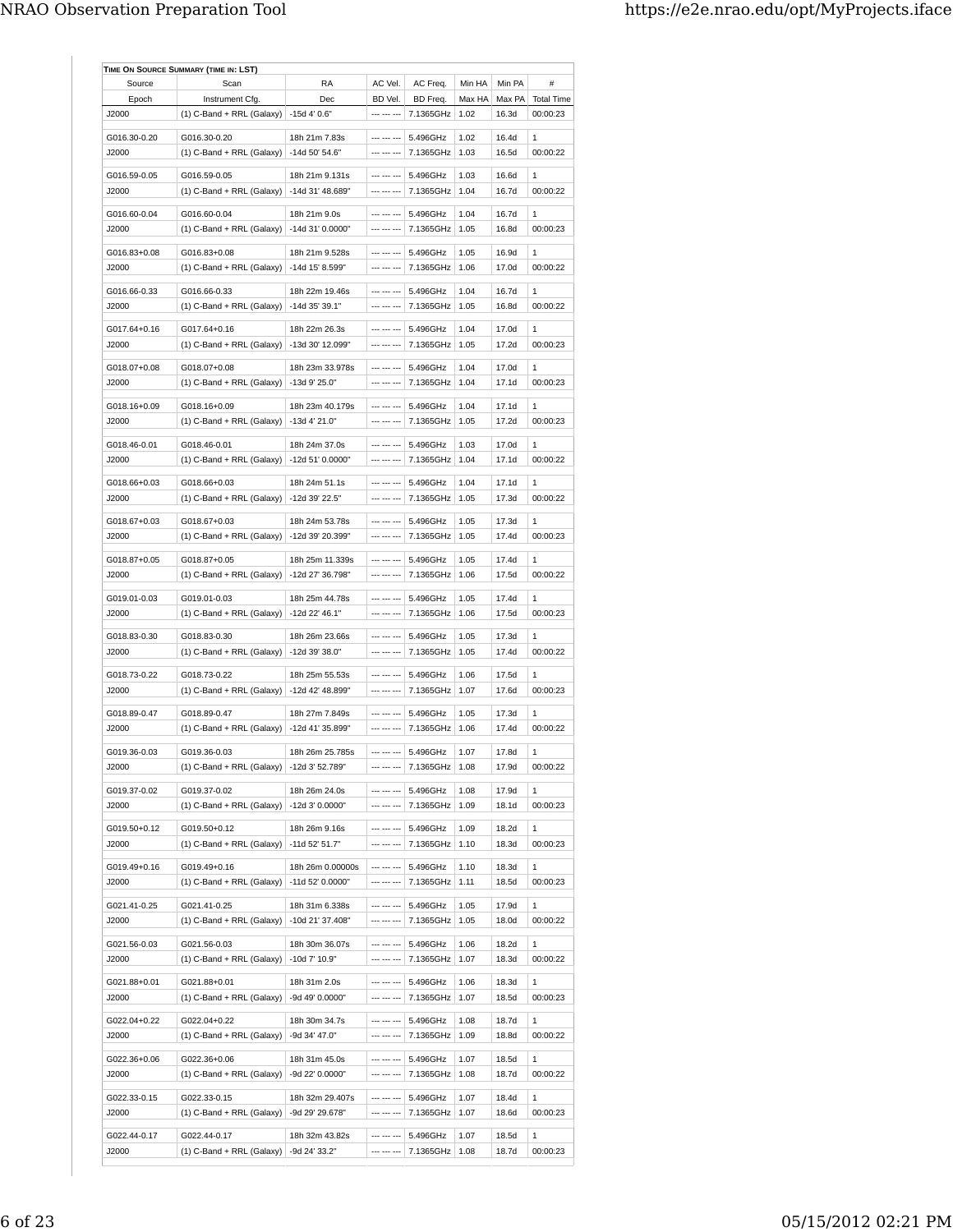| Source                 | Scan                                         | RA                               | AC Vel.                      | AC Freq.                   | Min HA | Min PA         | #                 |
|------------------------|----------------------------------------------|----------------------------------|------------------------------|----------------------------|--------|----------------|-------------------|
| Epoch                  | Instrument Cfg.                              | Dec                              | BD Vel.                      | BD Freq.                   | Max HA | Max PA         | <b>Total Time</b> |
| G023.01-0.41           | G023.01-0.41                                 | 18h 34m 40.289s                  | --- --- ---                  | 5.496GHz                   | 1.05   | 18.3d          | 1                 |
| J2000                  | $(1)$ C-Band + RRL (Galaxy)                  | -9d 0' 38.1"                     | --- --- ---                  | 7.1365GHz                  | 1.05   | 18.4d          | 00:00:22          |
|                        |                                              |                                  |                              |                            |        |                |                   |
| G023.09-0.39           | G023.09-0.39                                 | 18h 34m 45.71s                   | --- --- ---                  | 5.496GHz                   | 1.05   | 18.4d          | $\mathbf{1}$      |
| J2000                  | (1) C-Band + RRL (Galaxy)                    | -8d 55' 55.2"                    | --- --- ---                  | 7.1365GHz                  | 1.06   | 18.5d          | 00:00:23          |
| G023.21-0.38           | G023.21-0.38                                 | 18h 34m 55.212s                  | --- --- ---                  | 5.496GHz                   | 1.06   | 18.5d          | 1                 |
| J2000                  | (1) C-Band + RRL (Galaxy)                    | -8d 49' 11.89"                   | --- --- ---                  | 7.1365GHz                  | 1.07   | 18.7d          | 00:00:23          |
| G023.25-0.24           | G023.25-0.24                                 | 18h 34m 30.0s                    | --- --- ---                  | 5.496GHz                   | 1.07   | 18.8d          | 1                 |
| J2000                  | $(1)$ C-Band + RRL (Galaxy)                  | -8d 43' 0.0000"                  | --- --- ---                  | 7.1365GHz                  | 1.08   | 18.9d          | 00:00:23          |
| G023.44-0.18           | G023.44-0.18                                 | 18h 34m 39.267s                  | --- --- ---                  | 5.496GHz                   | 1.08   | 19.0d          | 1                 |
| J2000                  | (1) C-Band + RRL (Galaxy)                    | -8d 31' 39.179"                  | --- --- ---                  | 7.1365GHz   1.09           |        | 19.1d          | 00:00:22          |
|                        |                                              |                                  |                              |                            |        |                |                   |
| G023.45-0.18           | G023.45-0.18                                 | 18h 34m 39.0s                    | --- --- ---                  | 5.496GHz                   | 1.09   | 19.1d          | 1                 |
| J2000                  | $(1)$ C-Band + RRL (Galaxy)                  | -8d 31' 0.0000"                  | --- --- ---                  | 7.1365GHz                  | 1.10   | 19.2d          | 00:00:23          |
| G023.46-0.16           | G023.46-0.16                                 | 18h 34m 35.95s                   | --- --- ---                  | 5.496GHz                   | 1.10   | 19.3d          | 1                 |
| J2000                  | (1) C-Band + RRL (Galaxy)                    | -8d 29' 32.1"                    | --- --- ---                  | 7.1365GHz                  | 1.11   | 19.4d          | 00:00:23          |
|                        |                                              |                                  |                              |                            |        |                |                   |
| G023.66-0.13           | G023.66-0.13                                 | 18h 34m 51.564s<br>-8d 18' 21.3" | --- --- ---  <br>--- --- --- | 5.496GHz<br>7.1365GHz      | 1.10   | 19.4d<br>19.5d | 1<br>00:00:22     |
| J2000                  | $(1)$ C-Band + RRL (Galaxy)                  |                                  |                              |                            | 1.11   |                |                   |
| G023.71-0.19           | G023.71-0.19                                 | 18h 35m 11.0s                    | --- --- ---                  | 5.496GHz                   | 1.10   | 19.4d          | 1                 |
| ,12000                 | (1) C-Band + RRL (Galaxy)                    | -8d 17' 0.0000"                  | --- --- ---                  | 7.1365GHz                  | 1.11   | 19.6d          | 00:00:23          |
| G023.71-0.20           | G023.71-0.20                                 | 18h 35m 12.374s                  | --- --- ---                  | 5.496GHz                   | 1.11   | 19.6d          | 1                 |
| J2000                  | (1) C-Band + RRL (Galaxy)                    | -8d 17' 39.579"                  | --- --- ---                  | 7.1365GHz                  | 1.12   | 19.7d          | 00:00:23          |
|                        |                                              |                                  |                              |                            |        |                |                   |
| G023.97-0.11           | G023.97-0.11                                 | 18h 35m 22.213s                  | --- --- ---                  | 5.496GHz                   | 1.12   | 19.7d          | 1                 |
| J2000                  | (1) C-Band + RRL (Galaxy)                    | -8d 1' 22.469"                   | --- --- ---                  | 7.1365GHz                  | 1.13   | 19.9d          | 00:00:22          |
| G023.91+0.07           | G023.91+0.07                                 | 18h 34m 38.2s                    | --- --- ---                  | 5.496GHz                   | 1.14   | 20.1d          | 1                 |
| J2000                  | (1) C-Band + RRL (Galaxy)                    | -7d 59' 35.0"                    | --- --- ---                  | 7.1365GHz                  | 1.15   | 20.2d          | 00:00:23          |
|                        |                                              |                                  |                              |                            |        |                |                   |
| G024.15-0.01<br>,12000 | G024.15-0.01                                 | 18h 35m 20.943s                  | --- --- ---<br>--- --- ---   | 5.496GHz<br>7.1365GHz 1.14 | 1.13   | 20.1d<br>20.2d | 1<br>00:00:22     |
|                        | (1) C-Band + RRL (Galaxy)                    | -7d 48' 55.67"                   |                              |                            |        |                |                   |
| G024.33+0.14           | G024.33+0.14                                 | 18h 35m 8.14s                    |                              | 5.496GHz                   | 1.15   | 20.4d          | 1                 |
| J2000                  | (1) C-Band + RRL (Galaxy)                    | -7d 35' 4.0"                     | --- --- ---                  | 7.1365GHz                  | 1.15   | 20.5d          | 00:00:22          |
| G024.49-0.04           | G024.49-0.04                                 | 18h 36m 5.83s                    | .                            | 5.496GHz                   | 1.14   | 20.3d          | 1                 |
| J2000                  | (1) C-Band + RRL (Galaxy)                    | -7d 31' 20.6"                    | --- --- ---                  | 7.1365GHz                  | 1.15   | 20.4d          | 00:00:23          |
|                        |                                              |                                  |                              |                            |        |                |                   |
| G024.68-0.16           | G024.68-0.16                                 | 18h 36m 51.399s                  |                              | 5.496GHz                   | 1.13   | 20.2d          | 1                 |
| J2000                  | (1) C-Band + RRL (Galaxy)                    | -7d 24' 43.298"                  | --- --- ---                  | 7.1365GHz                  | 1.14   | 20.4d          | 00:00:22          |
| G020.24+0.07           | G020.24+0.07                                 | 18h 27m 44.56s                   | --- --- ---                  | 5.496GHz                   | 1.32   | 21.7d          | 1                 |
| J2000                  | $(1)$ C-Band + RRL (Galaxy)                  | -11d 14' 54.2"                   | --- --- ---                  | 7.1365GHz                  | 1.33   | 21.9d          | 00:00:23          |
|                        |                                              |                                  |                              |                            |        |                |                   |
| G020.08-0.13           | G020.08-0.13                                 | 18h 28m 10.23s                   | --- --- ---<br>              | 5.496GHz                   | 1.32   | 21.7d          | 1                 |
| J2000                  | $(1)$ C-Band + RRL (Galaxy)   -11d 28' 31.1" |                                  |                              | 7.1365GHz                  | 1.33   | 21.8d          | 00:00:22          |
| G019.76-0.13           | G019.76-0.13                                 | 18h 27m 31.66s                   | --- --- ---                  | 5.496GHz                   | 1.34   | 21.9d          | 1                 |
| J2000                  | (1) C-Band + RRL (Galaxy)                    | $-11d$ 45' 55.0"                 | --- --- ---                  | 7.1365GHz                  | 1.35   | 22.0d          | 00:00:23          |
| G019.62-0.13           | G019.62-0.13                                 | 18h 27m 17.0s                    | --- --- ---                  | 5.496GHz                   | 1.35   | 22.0d          | 1                 |
| J2000                  | $(1)$ C-Band + RRL (Galaxy)                  | -11d 53' 0.0000"                 | --- --- ---                  | 7.1365GHz   1.36           |        | 22.2d          | 00:00:23          |
|                        |                                              |                                  |                              |                            |        |                |                   |
| G019.61-0.13           | G019.61-0.13                                 | 18h 27m 16.524s                  | --- --- ---                  | 5.496GHz                   | 1.36   | 22.2d          | 1                 |
| J2000                  | (1) C-Band + RRL (Galaxy)                    | -11d 53' 38.49"                  | --- --- ---                  | 7.1365GHz                  | 1.37   | 22.3d          | 00:00:23          |
| G019.61+0.01           | G019.61+0.01                                 | 18h 26m 45.24s                   | --- --- ---                  | 5.496GHz                   | 1.38   | 22.4d          | 1                 |
| J2000                  | $(1)$ C-Band + RRL (Galaxy)                  | -11d 49' 31.399"                 | --- --- ---                  | 7.1365GHz   1.38           |        | 22.5d          | 00:00:23          |
|                        |                                              |                                  |                              |                            |        |                |                   |
| G019.67+0.11           | G019.67+0.11                                 | 18h 26m 28.969s                  | --- --- ---                  | 5.496GHz                   | 1.39   | 22.6d          | 1                 |
| J2000                  | $(1)$ C-Band + RRL (Galaxy)                  | -11d 43' 48.899"                 | --- --- ---                  | 7.1365GHz                  | 1.40   | 22.8d          | 00:00:23          |
| G019.47+0.17           | G019.47+0.17                                 | 18h 25m 54.713s                  | --- --- ---                  | 5.496GHz                   | 1.41   | 22.8d          | 1                 |
| J2000                  | $(1)$ C-Band + RRL (Galaxy)                  | -11d 52' 34.09"                  | --- --- ---                  | 7.1365GHz                  | 1.41   | 23.0d          | 00:00:22          |
|                        |                                              |                                  | --- --- ---                  |                            | 1.43   |                | 1                 |
| G019.25+0.27<br>J2000  | G019.25+0.27<br>(1) C-Band + RRL (Galaxy)    | 18h 25m 8.019s<br>-12d 1' 42.2"  | --- --- ---                  | 5.496GHz<br>7.1365GHz      | 1.44   | 23.1d<br>23.2d | 00:00:22          |
|                        |                                              |                                  |                              |                            |        |                |                   |
| G019.27+0.35           | G019.27+0.35                                 | 18h 24m 52.38s                   | --- --- ---                  | 5.496GHz                   | 1.44   | 23.3d          | 1                 |
| J2000                  | (1) C-Band + RRL (Galaxy)                    | -11d 58' 28.199"                 | --- --- ---                  | 7.1365GHz                  | 1.45   | 23.4d          | 00:00:23          |
| G019.70-0.27           | G019.70-0.27                                 | 18h 27m 55.52s                   | --- --- ---                  | 5.496GHz                   | 1.40   | 22.7d          | 1                 |
| J2000                  | (1) C-Band + RRL (Galaxy)                    | -11d 52' 40.298"                 | --- --- ---                  | 7.1365GHz                  | 1.41   | 22.9d          | 00:00:23          |
|                        |                                              |                                  |                              |                            |        |                |                   |
|                        |                                              |                                  |                              |                            |        |                |                   |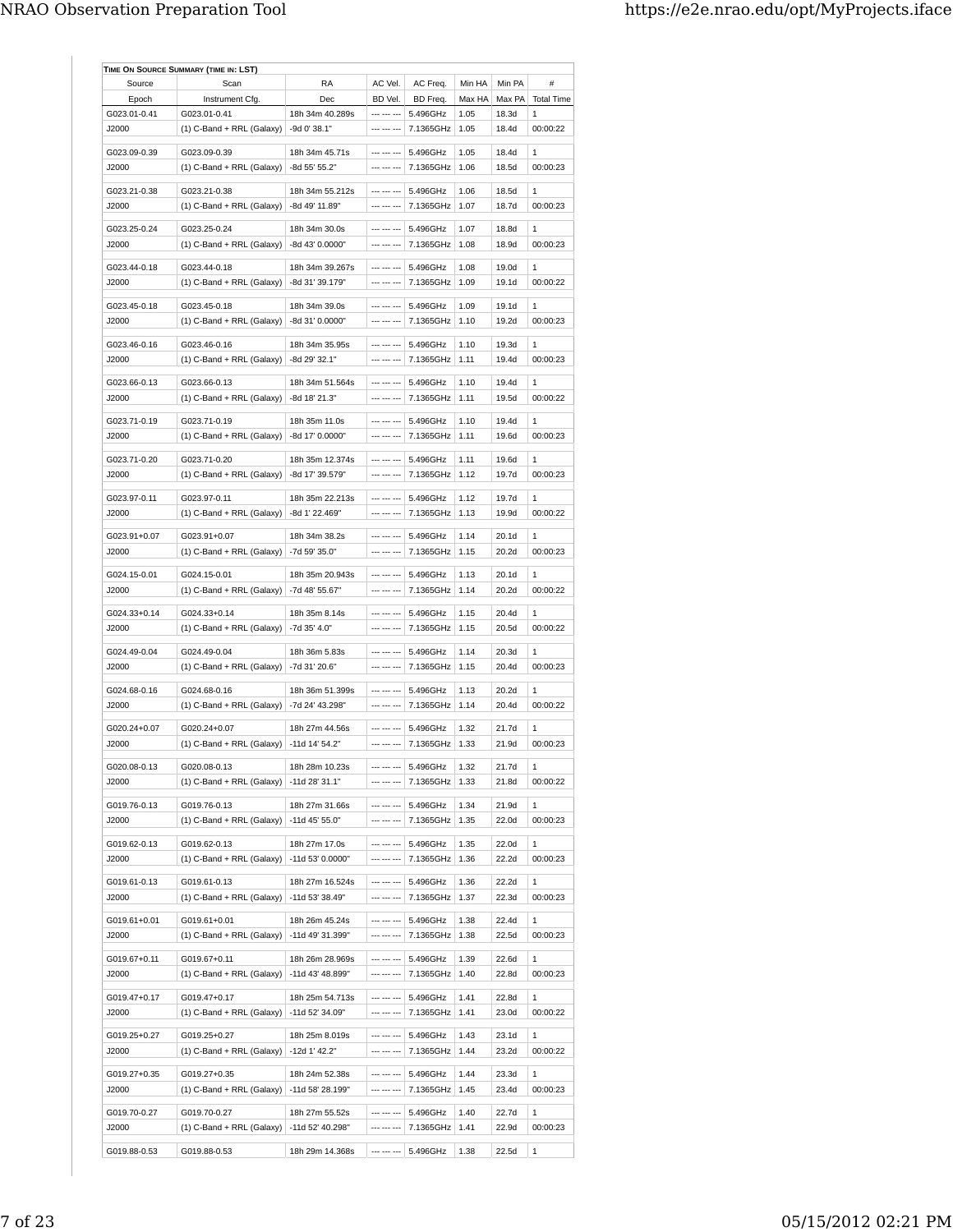| Source       | Scan                                        | <b>RA</b>        | AC Vel.     | AC Freq.               | Min HA | Min PA            | #                 |
|--------------|---------------------------------------------|------------------|-------------|------------------------|--------|-------------------|-------------------|
| Epoch        | Instrument Cfg.                             | Dec              | BD Vel.     | BD Freq.               | Max HA | Max PA            | <b>Total Time</b> |
| J2000        | $(1)$ C-Band + RRL (Galaxy)                 | -11d 50' 23.0"   | --- --- --- | 7.1365GHz              | 1.39   | 22.7d             | 00:00:22          |
| G018.26-0.24 | G018.26-0.24                                | 18h 25m 5.7s     | --- --- --- | 5.496GHz               | 1.46   | 23.2d             | 1                 |
| J2000        | $(1)$ C-Band + RRL (Galaxy)                 | -13d 8' 23.199"  | --- --- --- | 7.1365GHz              | 1.47   | 23.4d             | 00:00:22          |
|              |                                             |                  |             |                        |        |                   |                   |
| G018.34+1.77 | G018.34+1.77                                | 18h 17m 58.13s   | --- --- --- | 5.496GHz               | 1.59   | 25.3d             | $\mathbf{1}$      |
| ,12000       | (1) C-Band + RRL (Galaxy)                   | -12d 7' 24.8"    | --- --- --- | 7.1365GHz              | 1.60   | 25.5d             | 00:00:22          |
| G016.88-2.15 | G016.88-2.15                                | 18h 29m 25.0s    | --- --- --- | 5.496GHz               | 1.41   | 21.9d             | $\mathbf{1}$      |
| J2000        | $(1)$ C-Band + RRL (Galaxy)                 | -15d 15' 0.0000" | --- --- --- | 7.1365GHz              | 1.42   | 22.0d             | 00:00:23          |
|              |                                             |                  |             |                        |        |                   |                   |
| G016.86-2.16 | G016.86-2.16                                | 18h 29m 24.411s  | --- --- --- | 5.496GHz               | 1.42   | 22.0d             | 1                 |
| ,12000       | $(1)$ C-Band + RRL (Galaxy)                 | -15d 16' 4.12"   | --- --- --- | 7.1365GHz              | 1.43   | 22.1d             | 00:00:23          |
| G017.02-2.40 | G017.02-2.40                                | 18h 30m 36.298s  | --- --- --- | 5.496GHz               | 1.41   | 21.9d             | $\mathbf{1}$      |
| J2000        | $(1)$ C-Band + RRL (Galaxy)                 | -15d 14' 28.5"   | --- --- --- | 7.1365GHz              | 1.42   | 22.0d             | 00:00:22          |
|              |                                             |                  |             |                        |        |                   |                   |
| G023.39+0.19 | G023.39+0.19                                | 18h 33m 14.323s  | --- --- --- | 5.496GHz               | 1.37   | 23.6d             | 1                 |
| ,12000       | $(1)$ C-Band + RRL (Galaxy)                 | -8d 23' 57.469"  | --- --- --- | 7.1365GHz              | 1.39   | 23.8d             | 00:00:22          |
| G023.48+0.10 | G023.48+0.10                                | 18h 33m 44.045s  | --- --- --- | 5.496GHz               | 1.38   | 23.7d             | 1                 |
| J2000        | (1) C-Band + RRL (Galaxy)                   | -8d 21' 20.62"   | --- --- --- | 7.1365GHz              | 1.39   | 23.8d             | 00:00:23          |
|              |                                             |                  |             |                        |        |                   |                   |
| G024.54+0.31 | G024.54+0.31                                | 18h 34m 55.719s  | --- --- --- | 5.496GHz               | 1.37   | 23.9d             | 1                 |
| J2000        | $(1)$ C-Band + RRL (Galaxy)                 | -7d 19' 6.65"    | --- --- --- | 7.1365GHz              | 1.37   | 24.0d             | 00:00:23          |
| G024.63+0.16 | G024.63+0.16                                | 18h 35m 39.859s  | --- --- --- | 5.496GHz               | 1.36   | 23.8d             | $\mathbf{1}$      |
| J2000        | $(1)$ C-Band + RRL (Galaxy)                 | -7d 18' 32.6"    | --- --- --- | 7.1365GHz              | 1.37   | 24.0d             | 00:00:23          |
|              |                                             |                  |             |                        |        |                   |                   |
| G024.63-0.32 | G024.63-0.32                                | 18h 37m 22.713s  | --- --- --- | 5.496GHz               | 1.36   | 23.8d             | 1                 |
| J2000        | $(1)$ C-Band + RRL (Galaxy)                 | -7d 31' 42.14"   | --- --- --- | 7.1365GHz              | 1.37   | 23.9d             | 00:00:22          |
| G024.79+0.08 | G024.79+0.08                                | 18h 36m 12.57s   | --- --- --- | 5.496GHz               | 1.39   | 24.4d             | $\mathbf{1}$      |
| J2000        | (1) C-Band + RRL (Galaxy)                   | -7d 12' 11.31"   | --- --- --- | 7.1365GHz              | 1.40   | 24.5d             | 00:00:22          |
|              |                                             |                  |             |                        |        |                   |                   |
| G024.85+0.09 | G024.85+0.09                                | 18h 36m 17.0s    | --- --- --- | 5.496GHz               | 1.40   | 24.5d             | 1                 |
| J2000        | $(1)$ C-Band + RRL (Galaxy)                 | -7d 9' 0.0000"   | --- --- --- | 7.1365GHz              | 1.41   | 24.6d             | 00:00:23          |
| G024.94+0.07 | G024.94+0.07                                | 18h 36m 31.55s   | --- --- --- | 5.496GHz               | 1.41   | 24.6d             | $\mathbf{1}$      |
| J2000        | (1) C-Band + RRL (Galaxy)                   | -7d 4' 16.8"     | --- --- --- | 7.1365GHz              | 1.41   | 24.7d             | 00:00:23          |
|              |                                             |                  |             |                        |        |                   |                   |
| G025.23+0.29 | G025.23+0.29                                | 18h 36m 17.1s    | --- --- --- | 5.496GHz               | 1.42   | 24.9d             | 1                 |
| J2000        | $(1)$ C-Band + RRL (Galaxy)                 | -6d 43' 11.8"    | --- --- --- | 7.1365GHz              | 1.43   | 25.0d             | 00:00:22          |
| G025.41+0.10 | G025.41+0.10                                | 18h 37m 16.92s   | --- --- --- | 5.496GHz               | 1.41   | 24.8d             | $\mathbf{1}$      |
| J2000        | (1) C-Band + RRL (Galaxy)                   | -6d 38' 30.5"    | --- --- --- | 7.1365GHz              | 1.42   | 24.9d             | 00:00:22          |
|              |                                             |                  |             |                        |        |                   |                   |
| G025.38-0.18 | G025.38-0.18                                | 18h 38m 14.3s    | --- --- --- | 5.496GHz               | 1.40   | 24.6d             | 1                 |
| J2000        | $(1)$ C-Band + RRL (Galaxy)                 | -6d 47' 47.0"    | --- --- --- | 7.1365GHz              | 1.41   | 24.8d             | 00:00:22          |
| G025.70+0.03 | G025.70+0.03                                | 18h 38m 5.0s     |             | --- --- ---   5.496GHz | 1.41   | 25.0d             | 1                 |
| J2000        | (1) C-Band + RRL (Galaxy)                   | -6d 25' 0.0000"  | --- --- --- | 7.1365GHz   1.42       |        | 25.1d             | 00:00:23          |
|              |                                             |                  |             |                        |        |                   |                   |
| G025.71+0.04 | G025.71+0.04                                | 18h 38m 3.148s   | --- --- --- | 5.496GHz               | 1.42   | 25.1d             | 1                 |
| J2000        | $(1)$ C-Band + RRL (Galaxy)                 | -6d 24' 14.8"    | --- --- --- | 7.1365GHz              | 1.43   | 25.2d             | 00:00:23          |
|              |                                             |                  | --- --- --- |                        |        |                   |                   |
| G025.81-0.04 | G025.81-0.04                                | 18h 38m 32.02s   |             | 5.496GHz               | 1.42   | 25.1d             | 1                 |
| J2000        | (1) C-Band + RRL (Galaxy)                   | -6d 21' 28.6"    | --- --- --- | 7.1365GHz              | 1.43   | 25.3d             | 00:00:23          |
| G025.79-0.14 | G025.79-0.14                                | 18h 38m 52.0s    | --- --- --- | 5.496GHz               | 1.42   | 25.1 <sub>d</sub> | 1                 |
| J2000        | $(1)$ C-Band + RRL (Galaxy)                 | -6d 25' 0.0000"  | --- --- --- | 7.1365GHz              | 1.43   | 25.3d             | 00:00:23          |
|              |                                             |                  |             |                        |        |                   |                   |
| G025.80-0.16 | G025.80-0.16                                | 18h 38m 56.399s  | --- --- --- | 5.496GHz               | 1.43   | 25.3d             | 1                 |
| J2000        | (1) C-Band + RRL (Galaxy)                   | -6d 24' 52.7"    | --- --- --- | 7.1365GHz              | 1.44   | 25.4d             | 00:00:23          |
| G025.83-0.18 | G025.83-0.18                                | 18h 39m 3.629s   | --- --- --- | 5.496GHz               | 1.44   | 25.4d             | $\mathbf{1}$      |
| J2000        | $(1)$ C-Band + RRL (Galaxy)   -6d 24' 9.64" |                  | --- --- --- | 7.1365GHz              | 1.45   | 25.5d             | 00:00:23          |
|              |                                             |                  |             |                        |        |                   |                   |
| G025.92-0.14 | G025.92-0.14                                | 18h 39m 5.889s   | --- --- --- | 5.496GHz               | 1.45   | 25.5d             | 1                 |
| J2000        | (1) C-Band + RRL (Galaxy)                   | -6d 17' 59.2"    | --- --- --- | 7.1365GHz              | 1.45   | 25.6d             | 00:00:23          |
| G026.53-0.27 | G026.53-0.27                                | 18h 40m 40.2s    | --- --- --- | 5.496GHz               | 1.43   | 25.4d             | 1                 |
| J2000        | (1) C-Band + RRL (Galaxy)                   | -5d 49' 12.8"    | --- --- --- | 7.1365GHz              | 1.44   | 25.6d             | 00:00:22          |
|              |                                             |                  |             |                        |        |                   |                   |
| G026.56-0.30 | G026.56-0.30                                | 18h 40m 52.039s  | --- --- --- | 5.496GHz               | 1.43   | 25.5d             | 1                 |
| J2000        | (1) C-Band + RRL (Galaxy)                   | -5d 48' 15.4"    | --- --- --- | 7.1365GHz              | 1.44   | 25.7d             | 00:00:23          |
|              | G026.61-0.21                                |                  | --- --- --- | 5.496GHz               | 1.45   | 25.8d             | 1                 |
| G026.61-0.21 |                                             | 18h 40m 37.5s    | --- --- --- |                        |        |                   |                   |
| J2000        | (1) C-Band + RRL (Galaxy)                   | -5d 43' 21.3"    |             | 7.1365GHz              | 1.45   | 25.9d             | 00:00:23          |
| G026.60-0.02 | G026.60-0.02                                | 18h 39m 55.926s  | --- --- --- | 5.496GHz               | 1.47   | 26.1d             | 1                 |
| J2000        | (1) C-Band + RRL (Galaxy)                   | -5d 38' 44.64"   | --- --- --- | 7.1365GHz              | 1.47   | 26.2d             | 00:00:23          |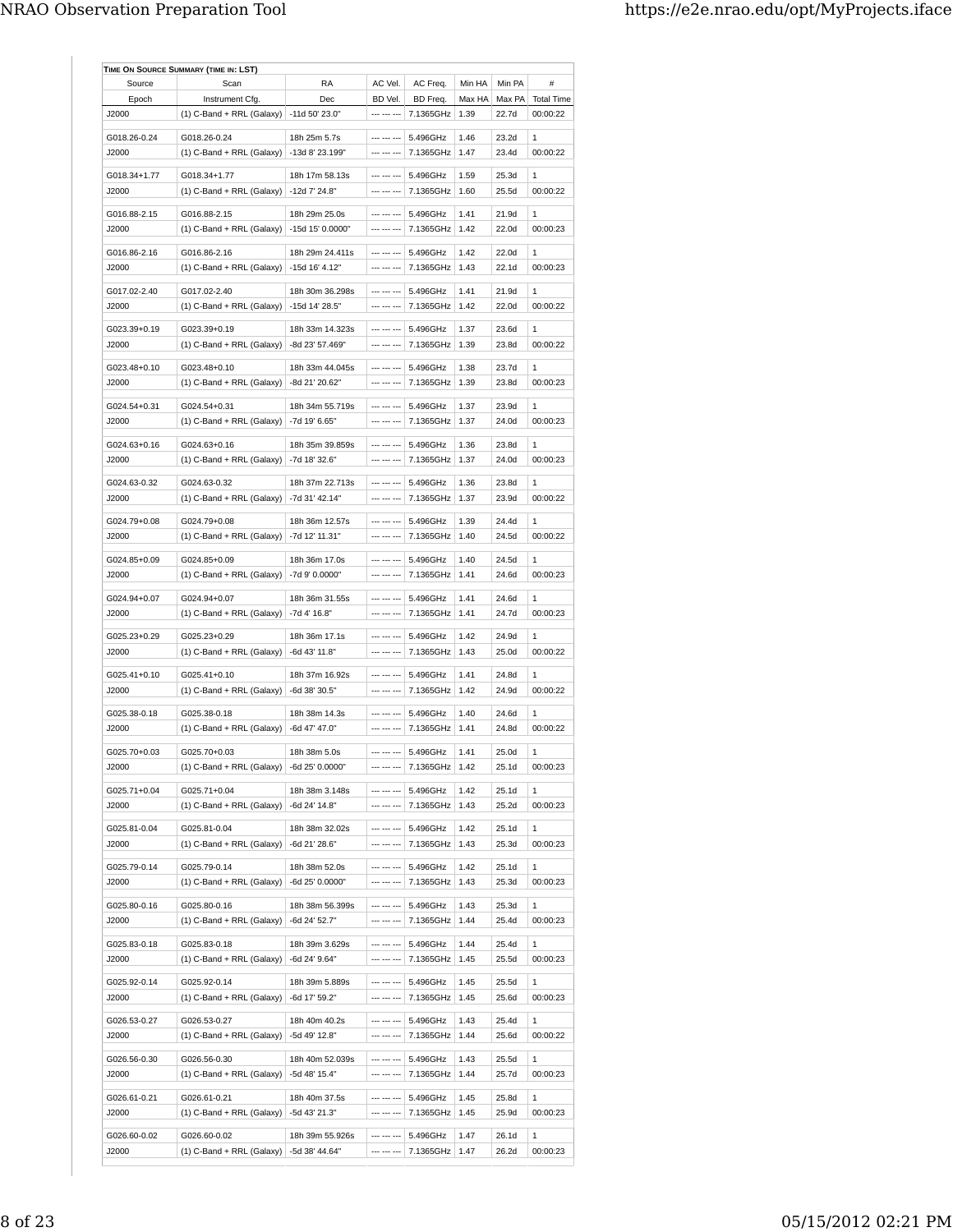| Source                 | Scan                        | RA                               | AC Vel.                    | AC Freq.         | Min HA       | Min PA | #                 |
|------------------------|-----------------------------|----------------------------------|----------------------------|------------------|--------------|--------|-------------------|
| Epoch                  | Instrument Cfg.             | Dec                              | BD Vel.                    | BD Freq.         | Max HA       | Max PA | <b>Total Time</b> |
| G027.22+0.14           | G027.22+0.14                | 18h 40m 30.545s                  | --- --- ---                | 5.496GHz         | 1.46         | 26.4d  | $\mathbf{1}$      |
| J2000                  | (1) C-Band + RRL (Galaxy)   | -5d 1' 5.389"                    | --- --- ---                | 7.1365GHz        | 1.47         | 26.5d  | 00:00:22          |
|                        |                             |                                  |                            |                  |              |        |                   |
| G027.28+0.14<br>,12000 | G027.28+0.14                | 18h 40m 35.28s                   | --- --- ---<br>--- --- --- | 5.496GHz         | 1.47<br>1.48 | 26.5d  | 1                 |
|                        | $(1)$ C-Band + RRL (Galaxy) | -4d 57' 44.7"                    |                            | 7.1365GHz        |              | 26.6d  | 00:00:23          |
| G027.22+0.26           | G027.22+0.26                | 18h 40m 3.72s                    | --- --- ---                | 5.496GHz         | 1.49         | 26.7d  | 1                 |
| J2000                  | $(1)$ C-Band + RRL (Galaxy) | -4d 57' 45.6"                    | --- --- ---                | 7.1365GHz        | 1.50         | 26.9d  | 00:00:23          |
|                        | G027.56+0.08                | 18h 41m 20.26s                   | --- --- ---                | 5.496GHz         |              | 26.7d  | $\mathbf{1}$      |
| G027.56+0.08<br>J2000  |                             | -4d 44' 25.0"                    | --- --- ---                | 7.1365GHz        | 1.48<br>1.48 | 26.8d  | 00:00:23          |
|                        | $(1)$ C-Band + RRL (Galaxy) |                                  |                            |                  |              |        |                   |
| G025.65+1.05           | G025.65+1.05                | 18h 34m 20.913s                  | --- --- ---                | 5.496GHz         | 1.62         | 28.3d  | $\mathbf{1}$      |
| J2000                  | $(1)$ C-Band + RRL (Galaxy) | -5d 59' 40.439"                  |                            | 7.1365GHz        | 1.64         | 28.4d  | 00:00:22          |
| G025.66+1.06           | G025.66+1.06                | 18h 34m 20.0s                    | --- --- ---                | 5.496GHz         | 1.64         | 28.4d  | $\mathbf{1}$      |
| J2000                  |                             | -5d 59' 0.0000"                  | --- --- ---                |                  | 1.64         | 28.5d  | 00:00:23          |
|                        | $(1)$ C-Band + RRL (Galaxy) |                                  |                            | 7.1365GHz        |              |        |                   |
| G027.36-0.16           | G027.36-0.16                | 18h 41m 50.6s                    | --- --- ---                | 5.496GHz         | 1.52         | 27.2d  | 1                 |
| J2000                  | $(1)$ C-Band + RRL (Galaxy) | -5d 1' 47.0"                     |                            | 7.1365GHz        | 1.53         | 27.3d  | 00:00:23          |
|                        |                             |                                  |                            |                  |              |        |                   |
| G027.37-0.17           | G027.37-0.17                | 18h 41m 51.06s<br>-5d 1' 42 798" | --- --- ---                | 5.496GHz         | 1.53         | 27.3d  | $\mathbf{1}$      |
| ,12000                 | $(1)$ C-Band + RRL (Galaxy) |                                  | --- --- ---                | 7.1365GHz        | 1.54         | 27.4d  | 00:00:23          |
| G027.80-0.28           | G027.80-0.28                | 18h 43m 2.298s                   | --- --- ---                | 5.496GHz         | 1.52         | 27.3d  | 1                 |
| J2000                  | $(1)$ C-Band + RRL (Galaxy) | -4d 41' 48.899"                  | --- --- ---                | 7.1365GHz        | 1.53         | 27.4d  | 00:00:23          |
|                        |                             |                                  |                            |                  |              |        |                   |
| G028.01-0.43           | G028.01-0.43                | 18h 43m 57.969s                  | --- --- ---                | 5.496GHz         | 1.51         | 27.3d  | $\mathbf{1}$      |
| J2000                  | (1) C-Band + RRL (Galaxy)   | -4d 34' 24.1"                    | --- --- ---                | 7.1365GHz        | 1.52         | 27.4d  | 00:00:22          |
| G028 28-0.36           | G028.28-0.36                | 18h 44m 13.259s                  | --- --- ---                | 5.496GHz         | 1.52         | 27.4d  | $\mathbf{1}$      |
| J2000                  | $(1)$ C-Band + RRL (Galaxy) | -4d 18' 4.799"                   | --- --- ---                | 7.1365GHz        | 1.52         | 27.6d  | 00:00:22          |
|                        |                             |                                  |                            |                  |              |        |                   |
| G028.31-0.37           | G028.31-0.37                | 18h 44m 19.0s                    |                            | 5.496GHz         | 1.52         | 27.6d  | 1                 |
| ,12000                 | $(1)$ C-Band + RRL (Galaxy) | -4d 17' 0.0000"                  | --- --- ---                | 7.1365GHz        | 1.53         | 27.7d  | 00:00:23          |
| G028.31-0.39           | G028.31-0.39                | 18h 44m 21.986s                  | --- --- ---                | 5.496GHz         | 1.53         | 27.7d  | $\mathbf{1}$      |
| J2000                  | $(1)$ C-Band + RRL (Galaxy) | -4d 17' 38.42"                   |                            | 7.1365GHz        | 1.54         | 27.8d  | 00:00:23          |
|                        |                             |                                  |                            |                  |              |        |                   |
| G028.20-0.05           | G028.20-0.05                | 18h 42m 58.079s                  | --- --- ---                | 5.496GHz         | 1.56         | 28.2d  | 1                 |
| ,12000                 | $(1)$ C-Band + RRL (Galaxy) | -4d 13' 56.2"                    | --- --- ---                | 7.1365GHz        | 1.57         | 28.3d  | 00:00:22          |
| G028.15-0.00           | G028.15-0.00                | 18h 42m 42.591s                  | --- --- ---                | 5.496GHz         | 1.57         | 28.3d  | 1                 |
| J2000                  | $(1)$ C-Band + RRL (Galaxy) | -4d 15' 31.899"                  | --- --- ---                | 7.1365GHz        | 1.58         | 28.5d  | 00:00:23          |
|                        |                             |                                  |                            |                  |              |        |                   |
| G028.39+0.08           | G028.39+0.08                | 18h 42m 52.6s                    | --- --- ---                | 5.496GHz         | 1.58         | 28.5d  | 1                 |
| J2000                  | $(1)$ C-Band + RRL (Galaxy) | -4d 0' 12.5"                     | --- --- ---                | 7.1365GHz        | 1.59         | 28.7d  | 00:00:22          |
| G028.22+0.36           | G028.22+0.36                | 18h 41m 33.5s                    | --- --- ---                | 5.496GHz         | 1.61         | 29.0d  | 1                 |
| J2000                  | $(1)$ C-Band + RRL (Galaxy) | -4d 1' 34.5"                     | --- --- ---                | 7.1365GHz        | 1.62         | 29.1d  | 00:00:22          |
|                        |                             |                                  |                            |                  |              |        |                   |
| G027.78+0.06           | G027.78+0.06                | 18h 41m 49.579s                  | --- --- ---                | 5.496GHz         | 1.61         | 28.8d  | 1                 |
| J2000                  | (1) C-Band + RRL (Galaxy)   | -4d 33' 13.8"                    | --- --- ---                | 7.1365GHz        | 1.62         | 28.9d  | 00:00:23          |
|                        | G028.82+0.36                |                                  | --- --- ---                | 5.496GHz         | 1.61         | 29.2d  | 1                 |
| G028.82+0.36           |                             | 18h 42m 37.347s                  | --- --- ---                |                  |              |        |                   |
| J2000                  | $(1)$ C-Band + RRL (Galaxy) | -3d 29' 40.92"                   |                            | 7.1365GHz   1.62 |              | 29.4d  | 00:00:23          |
| G028.84+0.49           | G028.84+0.49                | 18h 42m 12.5s                    | --- --- ---                | 5.496GHz         | 1.62         | 29.5d  | 1                 |
| J2000                  | $(1)$ C-Band + RRL (Galaxy) | -3d 24' 46.399"                  | --- --- ---                | 7.1365GHz   1.63 |              | 29.6d  | 00:00:23          |
|                        |                             |                                  | --- --- ---                |                  |              |        |                   |
| G028.83-0.25           | G028.83-0.25                | 18h 44m 51.09s                   | --- --- ---                | 5.496GHz         | 1.59         | 28.8d  | 1                 |
| J2000                  | $(1)$ C-Band + RRL (Galaxy) | -3d 45' 48.158"                  |                            | 7.1365GHz        | 1.60         | 28.9d  | 00:00:22          |
| J1907+0127             | J1907+0127                  | 19h 7m 11.9969s                  | --- --- ---                | 5.496GHz         | 1.25         | 26.2d  | 4                 |
| J2000                  | $(1)$ C-Band + RRL (Galaxy) | 1d 27' 8.974"                    | --- --- ---                | 7.1365GHz        | 1.88         | 35.8d  | 00:03:59          |
|                        |                             |                                  |                            |                  |              |        |                   |
| G029.32-0.16           | G029.32-0.16                | 18h 45m 25.1s                    | --- --- ---                | 5.496GHz         | 1.64         | 29.8d  | 1                 |
| J2000                  | $(1)$ C-Band + RRL (Galaxy) | -3d 17' 17.0"                    | --- --- ---                | 7.1365GHz        | 1.66         | 30.0d  | 00:00:23          |
| G029.86-0.04           | G029.86-0.04                | 18h 45m 59.588s                  | --- --- ---                | 5.496GHz         | 1.65         | 30.2d  | 1                 |
| J2000                  | (1) C-Band + RRL (Galaxy)   | -2d 44' 57.6"                    | --- --- ---                | 7.1365GHz        | 1.66         | 30.3d  | 00:00:22          |
|                        |                             |                                  |                            |                  |              |        |                   |
| G029.91-0.05           | G029.91-0.05                | 18h 46m 5.9s                     | --- --- ---                | 5.496GHz         | 1.66         | 30.3d  | 1                 |
| J2000                  | $(1)$ C-Band + RRL (Galaxy) | -2d 42' 27.0"                    | --- --- ---                | 7.1365GHz        | 1.66         | 30.4d  | 00:00:23          |
| G029.96-0.01           | G029.96-0.01                | 18h 46m 4.0s                     | --- --- ---                | 5.496GHz         | 1.66         | 30.5d  | $\mathbf{1}$      |
| J2000                  | (1) C-Band + RRL (Galaxy)   | -2d 39' 0.0000"                  | --- --- ---                | 7.1365GHz        | 1.67         | 30.6d  | 00:00:23          |
|                        |                             |                                  |                            |                  |              |        |                   |
| G029.98-0.05           | G029.98-0.05                | 18h 46m 12.98s                   | --- --- ---                | 5.496GHz         | 1.67         | 30.5d  | 1                 |
| J2000                  | (1) C-Band + RRL (Galaxy)   | -2d 38' 57.74"                   | --- --- ---                | 7.1365GHz        | 1.68         | 30.7d  | 00:00:23          |
|                        |                             |                                  |                            |                  |              |        |                   |
| G030.20-0.17           | G030.20-0.17                | 18h 47m 3.068s                   | --- --- ---                | 5.496GHz         | 1.66         | 30.5d  | 1                 |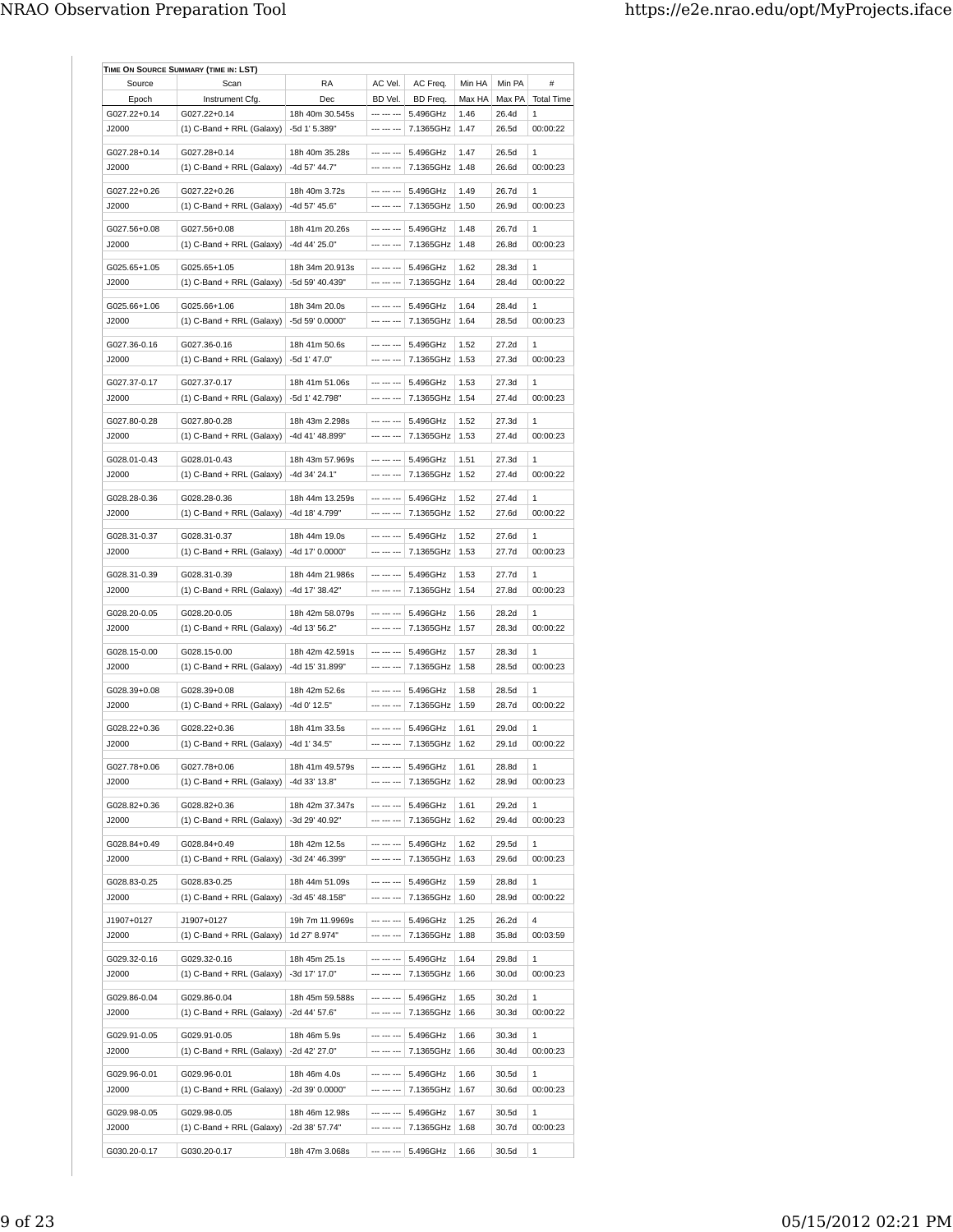| Source       | Scan                                      | RA              | AC Vel.     | AC Freq.         | Min HA | Min PA | #                 |
|--------------|-------------------------------------------|-----------------|-------------|------------------|--------|--------|-------------------|
| Epoch        | Instrument Cfg.                           | Dec             | BD Vel.     | BD Freq.         | Max HA | Max PA | <b>Total Time</b> |
| J2000        | $(1)$ C-Band + RRL (Galaxy)               | -2d 30' 33.6"   | --- --- --- | 7.1365GHz        | 1.67   | 30.6d  | 00:00:22          |
|              |                                           |                 |             |                  |        |        |                   |
| G030.23-0.18 | G030.23-0.18                              | 18h 47m 8.3s    | --- --- --- | 5.496GHz         | 1.67   | 30.6d  | 1                 |
| J2000        | $(1)$ C-Band + RRL (Galaxy)               | -2d 29' 27.1"   | --- --- --- | 7.1365GHz        | 1.68   | 30 8d  | 00:00:23          |
| G030.42-0.23 | G030.42-0.23                              | 18h 47m 40.84s  | --- --- --- | 5.496GHz         | 1.67   | 30.7d  | $\mathbf{1}$      |
|              |                                           |                 | --- --- --- |                  |        |        |                   |
| J2000        | $(1)$ C-Band + RRL (Galaxy)               | -2d 20' 31.199" |             | 7.1365GHz        | 1.68   | 30.8d  | 00:00:22          |
| G030.40-0.30 | G030.40-0.30                              | 18h 47m 52.298s | --- --- --- | 5.496GHz         | 1.68   | 30.8d  | 1                 |
| J2000        | $(1)$ C-Band + RRL (Galaxy)               | -2d 23' 16.05"  | --- --- --- | 7.1365GHz        | 1.68   | 30.9d  | 00:00:23          |
|              |                                           |                 |             |                  |        |        |                   |
| G030.32+0.07 | G030.32+0.07                              | 18h 46m 25.024s | --- --- --- | 5.496GHz         | 1.71   | 31.3d  | 1                 |
| J2000        | $(1)$ C-Band + RRL (Galaxy)               | -2d 17' 40.75"  | --- --- --- | 7.1365GHz        | 1.72   | 31.4d  | 00:00:22          |
|              |                                           |                 |             |                  |        |        |                   |
| G030.52+0.10 | G030.52+0.10                              | 18h 46m 41.368s | --- --- --- | 5.496GHz         | 1.71   | 31.4d  | 1                 |
| J2000        | $(1)$ C-Band + RRL (Galaxy)               | -2d 6' 7.599"   | --- --- --- | 7.1365GHz        | 1.72   | 31.5d  | 00:00:22          |
| G030.70-0.07 | G030.70-0.07                              | 18h 47m 36.801s | --- --- --- | 5.496GHz         | 1.70   | 31.4d  | $\mathbf{1}$      |
|              |                                           |                 |             |                  |        |        |                   |
| J2000        | $(1)$ C-Band + RRL (Galaxy)               | -2d 0' 48.99"   | --- --- --- | 7.1365GHz        | 1.71   | 31.5d  | 00:00:22          |
| G030.76-0.05 | G030.76-0.05                              | 18h 47m 39.0s   | --- --- --- | 5.496GHz         | 1.71   | 31.5d  | 1                 |
| J2000        | $(1)$ C-Band + RRL (Galaxy)               | -1d 57' 0.0000" |             | 7.1365GHz        | 1.72   | 31.6d  | 00:00:23          |
|              |                                           |                 |             |                  |        |        |                   |
| G030.82-0.06 | G030.82-0.06                              | 18h 47m 46.984s | --- --- --- | 5.496GHz         | 1.72   | 31.6d  | $\mathbf{1}$      |
| ,12000       | $(1)$ C-Band + RRL (Galaxy)               | -1d 54' 19.609" | --- --- --- | 7.1365GHz        | 1 73   | 31.7d  | 00:00:23          |
|              |                                           |                 |             |                  |        |        |                   |
| G030.97-0.14 | G030.97-0.14                              | 18h 48m 21.989s | --- --- --- | 5.496GHz         | 1.72   | 31.7d  | 1                 |
| J2000        | (1) C-Band + RRL (Galaxy)                 | -1d 48' 30.699" | --- --- --- | 7.1365GHz        | 1.73   | 31.8d  | 00:00:23          |
| G031.18-0.15 | G031.18-0.15                              | 18h 48m 45.64s  | --- --- --- | 5.496GHz         | 1.72   | 31.8d  | 1                 |
| ,12000       | $(1)$ C-Band + RRL (Galaxy)               | -1d 37' 25.8"   | --- --- --- | 7.1365GHz        | 1.73   | 31.9d  | 00:00:22          |
|              |                                           |                 |             |                  |        |        |                   |
| G031.16+0.04 | G031.16+0.04                              | 18h 48m 2.347s  | --- --- --- | 5.496GHz         | 1.74   | 32.1d  | 1                 |
| J2000        | $(1)$ C-Band + RRL (Galaxy)               | -1d 33' 35.09"  | --- --- --- | 7.1365GHz        | 1.75   | 32.2d  | 00:00:23          |
|              |                                           |                 |             |                  |        |        |                   |
| G031.06+0.09 | G031.06+0.09                              | 18h 47m 41.341s | --- --- --- | 5.496GHz         | 1.75   | 32.3d  | 1                 |
| J2000        | (1) C-Band + RRL (Galaxy)                 | -1d 37' 21.309" | --- --- --- | 7.1365GHz        | 1.76   | 32.4d  | 00:00:23          |
|              |                                           |                 |             |                  |        |        |                   |
| G030.98+0.22 | G030.98+0.22                              | 18h 47m 6.599s  | --- --- --- | 5.496GHz         | 1.77   | 32.5d  | $\mathbf{1}$      |
| J2000        | $(1)$ C-Band + RRL (Galaxy)               | $-1d$ 38' 21.6" | --- --- --- | 7.1365GHz        | 1.78   | 32.6d  | 00:00:23          |
| G030.90+0.16 | G030.90+0.16                              | 18h 47m 9.131s  | --- --- --- | 5.496GHz         | 1.78   | 32.6d  | 1                 |
| J2000        |                                           |                 | --- --- --- |                  | 1.79   | 32.7d  | 00:00:23          |
|              | $(1)$ C-Band + RRL (Galaxy)               | -1d 44' 10.288" |             | 7.1365GHz        |        |        |                   |
| G030.79+0.20 | G030.79+0.20                              | 18h 46m 48.091s | --- --- --- | 5.496GHz         | 1.79   | 32.7d  | 1                 |
| J2000        | (1) C-Band + RRL (Galaxy)                 | $-1d$ 48' 46.0" | --- --- --- | 7.1365GHz        | 1.80   | 32.8d  | 00:00:23          |
|              |                                           |                 |             |                  |        |        |                   |
| G030.78+0.23 | G030.78+0.23                              | 18h 46m 41.517s | --- --- --- | 5.496GHz         | 1.80   | 32.9d  | 1                 |
| J2000        | $(1)$ C-Band + RRL (Galaxy)               | -1d 48' 32.21"  | --- --- --- | 7.1365GHz        | 1.81   | 33.0d  | 00:00:23          |
|              |                                           |                 |             |                  |        |        |                   |
| G034.80-1.38 | G034.80-1.38                              | 18h 59m 46.2s   |             | $    -$ 5.496GHz | 1.62   | 31.9d  | $\mathbf{1}$      |
| J2000        | $(1)$ C-Band + RRL (Galaxy)   1d 1' 58.1" |                 | --- --- --- | 7.1365GHz   1.63 |        | 32.0d  | 00:00:23          |
| G035.20-0.74 | G035.20-0.74                              | 18h 58m 13.05s  | --- --- --- | 5.496GHz         | 1.65   | 32.8d  | 1                 |
| J2000        |                                           | 1d 40' 35.7"    | --- --- --- | 7.1365GHz        |        |        | 00:00:22          |
|              | $(1)$ C-Band + RRL (Galaxy)               |                 |             |                  | 1.66   | 33.0d  |                   |
| G034.75-0.09 | G034.75-0.09                              | 18h 55m 5.222s  | --- --- --- | 5.496GHz         | 1.71   | 33.6d  | 1                 |
| J2000        | $(1)$ C-Band + RRL (Galaxy)               | 1d 34' 36.259"  | --- --- --- | 7.1365GHz        | 1.72   | 33.8d  | 00:00:22          |
|              |                                           |                 |             |                  |        |        |                   |
| G034.39+0.22 | G034.39+0.22                              | 18h 53m 19.07s  | --- --- --- | 5.496GHz         | 1.75   | 34.1d  | 1                 |
| J2000        | (1) C-Band + RRL (Galaxy)                 | 1d 24' 5.9"     | --- --- --- | 7.1365GHz        | 1.76   | 34.2d  | 00:00:23          |
|              |                                           |                 |             |                  |        |        |                   |
| G034.25+0.14 | G034.25+0.14                              | 18h 53m 21.44s  | --- --- --- | 5.496GHz         | 1.76   | 34.1d  | 1                 |
| J2000        | $(1)$ C-Band + RRL (Galaxy)               | 1d 14' 26.0"    | --- --- --- | 7.1365GHz        | 1.77   | 34.2d  | 00:00:23          |
| G034.24+0.13 | G034.24+0.13                              | 18h 53m 21.399s | --- --- --- | 5.496GHz         | 1.77   | 34.2d  | 1                 |
| J2000        | (1) C-Band + RRL (Galaxy)                 | 1d 13' 43.0"    | --- --- --- | 7.1365GHz        | 1.78   | 34.3d  | 00:00:23          |
|              |                                           |                 |             |                  |        |        |                   |
| G034.09+0.03 | G034.09+0.03                              | 18h 53m 26.8s   | --- --- --- | 5.496GHz         | 1.77   | 34.2d  | 1                 |
| J2000        | (1) C-Band + RRL (Galaxy)                 | 1d 2' 47.2"     | --- --- --- | 7.1365GHz        | 1.78   | 34.3d  | 00:00:23          |
|              |                                           |                 |             |                  |        |        |                   |
| G033.98-0.02 | G033.98-0.02                              | 18h 53m 25.018s | --- --- --- | 5.496GHz         | 1.78   | 34.2d  | 1                 |
| J2000        | $(1)$ C-Band + RRL (Galaxy)               | 0d 55' 25.98"   | --- --- --- | 7.1365GHz        | 1.79   | 34.3d  | 00:00:23          |
|              |                                           |                 |             |                  |        |        |                   |
| G033.85+0.02 | G033.85+0.02                              | 18h 53m 3.1s    | --- --- --- | 5.496GHz         | 1.80   | 34.3d  | 1                 |
| J2000        | (1) C-Band + RRL (Galaxy)                 | 0d 49' 37.399"  | --- --- --- | 7.1365GHz        | 1.81   | 34.5d  | 00:00:23          |
|              |                                           |                 |             |                  |        |        |                   |
| G033.64-0.23 | G033.64-0.23                              | 18h 53m 32.563s | --- --- --- | 5.496GHz         | 1.80   | 34.2d  | 1                 |
| J2000        | $(1)$ C-Band + RRL (Galaxy)               | 0d 31' 39.179"  | --- --- --- | 7.1365GHz        | 1.81   | 34.3d  | 00:00:22          |
| G033.39+0.03 | G033.39+0.03                              | 18h 52m 10.5s   | --- --- --- | 5.496GHz         | 1.83   | 34.5d  | 1                 |
|              |                                           |                 |             |                  |        |        |                   |
| J2000        | (1) C-Band + RRL (Galaxy)                 | 0d 25' 18.1"    | --- --- --- | 7.1365GHz        | 1.84   | 34.6d  | 00:00:22          |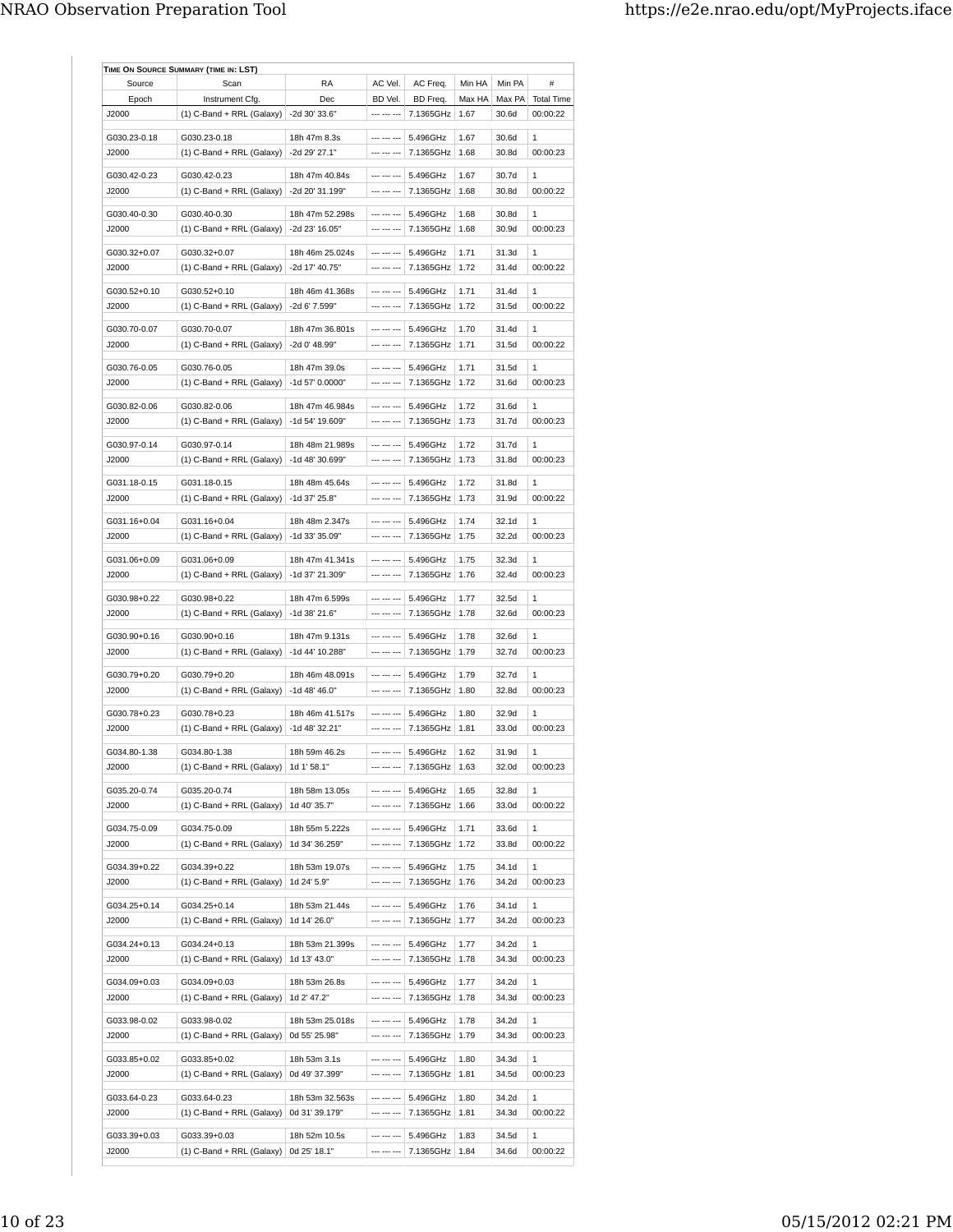| Source                | Scan                        | <b>RA</b>                         | AC Vel.     | AC Freq.         | Min HA | Min PA | #                 |
|-----------------------|-----------------------------|-----------------------------------|-------------|------------------|--------|--------|-------------------|
| Epoch                 | Instrument Cfg.             | Dec                               | BD Vel.     | BD Freq.         | Max HA | Max PA | <b>Total Time</b> |
| G033.13-0.09          | G033.13-0.09                | 18h 52m 7.2s                      | --- --- --- | 5.496GHz         | 1.84   | 34.5d  | 1                 |
| J2000                 | (1) C-Band + RRL (Galaxy)   | 0d 8' 6.0"                        | --- --- --- | 7.1365GHz        | 1.85   | 34.6d  | 00:00:22          |
| G033.09-0.07          | G033.09-0.07                | 18h 51m 58.798s                   | --- --- --- | 5.496GHz         | 1.85   | 34.6d  | $\mathbf{1}$      |
| J2000                 | $(1)$ C-Band + RRL (Galaxy) | 0d 6' 31.0"                       | --- --- --- | 7.1365GHz        | 1.86   | 34.7d  | 00:00:23          |
|                       |                             |                                   |             |                  |        |        |                   |
| G032.99+0.03          | G032.99+0.03                | 18h 51m 25.582s                   | --- --- --- | 5.496GHz         | 1.87   | 34.8d  | 1                 |
| J2000                 | (1) C-Band + RRL (Galaxy)   | 0d 4' 8.33"                       | --- --- --- | 7.1365GHz        | 1.87   | 34.9d  | 00:00:23          |
| G032.77-0.06          | G032.77-0.06                | 18h 51m 21.6s                     | --- --- --- | 5.496GHz         | 1.88   | 34.8d  | 1                 |
| ,12000                | $(1)$ C-Band + RRL (Galaxy) | -0d 10' 4.9"                      | --- --- --- | 7.1365GHz        | 1.88   | 34 9d  | 00:00:22          |
|                       |                             |                                   |             |                  |        |        |                   |
| G032.74-0.08          | G032.74-0.08                | 18h 51m 21.899s                   | --- --- --- | 5.496GHz         | 1.88   | 34.9d  | $\mathbf{1}$      |
| J2000                 | $(1)$ C-Band + RRL (Galaxy) | -0d 12' 18.0"                     | --- --- --- | 7.1365GHz        | 1.89   | 35.0d  | 00:00:23          |
| G032.12+0.09          | G032.12+0.09                | 18h 49m 37.798s                   | --- --- --- | 5.496GHz         | 1.92   | 35.1d  | 1                 |
| ,12000                | $(1)$ C-Band + RRL (Galaxy) | $-0d$ 41' $0.2"$                  | --- --- --- | 7.1365GHz        | 1.93   | 35.2d  | 00:00:23          |
|                       |                             |                                   |             |                  |        |        |                   |
| G032.04+0.06          | G032.04+0.06                | 18h 49m 36.6s                     | --- --- --- | 5.496GHz         | 1.93   | 35.1d  | 1                 |
| J2000                 | $(1)$ C-Band + RRL (Galaxy) | -0d 45' 45.6"                     | --- --- --- | 7.1365GHz        | 1.94   | 35.2d  | 00:00:23          |
| G031.58+0.08          | G031.58+0.08                | 18h 48m 41.941s                   | --- --- --- | 5.496GHz         | 1.95   | 35.2d  | 1                 |
| J2000                 | $(1)$ C-Band + RRL (Galaxy) | -1d 10' 2.528"                    |             | 7.1365GHz        | 1.96   | 35.3d  | 00:00:23          |
|                       |                             |                                   |             |                  |        |        |                   |
| G031.41+0.31          | G031.41+0.31                | 18h 47m 34.314s                   | --- --- --- | 5.496GHz         | 1.98   | 35.5d  | 1                 |
| J2000                 | $(1)$ C-Band + RRL (Galaxy) | -1d 12' 47.14"                    | --- --- --- | 7.1365GHz        | 1.99   | 35.6d  | 00:00:22          |
| G031.42+0.32          | G031.42+0.32                | 18h 47m 33.0s                     | --- --- --- | 5.496GHz         | 1.99   | 35.6d  | 1                 |
| J2000                 | (1) C-Band + RRL (Galaxy)   | -1d 12' 0.0000"                   | --- --- --- | 7.1365GHz        | 2.00   | 35.7d  | 00:00:23          |
|                       |                             |                                   |             |                  |        |        |                   |
| G031.28+0.07          | G031.28+0.07                | 18h 48m 10.019s                   | --- --- --- | 5.496GHz         | 1.99   | 35.5d  | 1                 |
| J2000                 | $(1)$ C-Band + RRL (Galaxy) | -1d 26' 31.6"                     | --- --- --- | 7.1365GHz        | 2.00   | 35.6d  | 00:00:22          |
|                       | G035.79-0.17                |                                   | --- --- --- | 5.496GHz         | 1.87   | 36.4d  | 1                 |
| G035.79-0.17<br>J2000 |                             | 18h 57m 16.893s<br>2d 27' 57.908" | --- --- --- | 7.1365GHz        | 1.88   | 36.5d  | 00:00:23          |
|                       | $(1)$ C-Band + RRL (Galaxy) |                                   |             |                  |        |        |                   |
| G036.12+0.55          | G036.12+0.55                | 18h 55m 16.792s                   |             | 5.496GHz         | 1.91   | 37.4d  | 1                 |
| J2000                 | $(1)$ C-Band + RRL (Galaxy) | 3d 5' 5.41"                       | --- --- --- | 7.1365GHz   1.92 |        | 37.5d  | 00:00:22          |
|                       |                             |                                   |             |                  |        |        |                   |
| G036.71+0.10          | G036.71+0.10                | 18h 57m 59.121s                   | --- --- --- | 5.496GHz         | 1.87   | 37.1d  | 1                 |
| J2000                 | $(1)$ C-Band + RRL (Galaxy) | 3d 24' 6.11"                      | --- --- --- | 7.1365GHz        | 1.88   | 37.2d  | 00:00:23          |
| G036.84-0.02          | G036.84-0.02                | 18h 58m 39.213s                   | --- --- --- | 5.496GHz         | 1.87   | 37.1d  | 1                 |
| ,12000                | $(1)$ C-Band + RRL (Galaxy) | 3d 28' 0.89"                      | --- --- --- | 7.1365GHz        | 1.88   | 37.2d  | 00:00:23          |
|                       |                             |                                   |             |                  |        |        |                   |
| G037.03-0.04          | G037.03-0.04                | 18h 59m 3.641s                    | --- --- --- | 5.496GHz         | 1.87   | 37.3d  | 1                 |
| J2000                 | $(1)$ C-Band + RRL (Galaxy) | 3d 37' 45.09"                     | --- --- --- | 7.1365GHz        | 1.88   | 37.4d  | 00:00:22          |
| G037.04-0.04          | G037.04-0.04                | 18h 59m 4.405s                    | --- --- --- | 5.496GHz         | 1.88   | 37.4d  | 1                 |
| J2000                 | $(1)$ C-Band + RRL (Galaxy) | 3d 38' 32.77"                     | --- --- --- | 7.1365GHz        | 1.89   | 37.5d  | 00:00:23          |
|                       |                             |                                   |             |                  |        |        |                   |
| G037.55+0.20          | G037.55+0.20                | 18h 59m 9.984s                    | --- --- --- | 5.496GHz         | 1.89   | 37.9d  | 1                 |
| J2000                 | $(1)$ C-Band + RRL (Galaxy) | 4d 12' 15.538"                    |             | 7.1365GHz        | 1.90   | 38.0d  | 00:00:23          |
| G037.60+0.43          | G037.60+0.43                | 18h 58m 26.797s                   | --- --- --- | 5.496GHz         | 1.91   | 38.2d  | 1                 |
| J2000                 | (1) C-Band + RRL (Galaxy)   | 4d 20' 45.46"                     | --- --- --- | 7.1365GHz        | 1.92   | 38.3d  | 00:00:22          |
|                       |                             |                                   |             |                  |        |        |                   |
| G037.75-0.19          | G037.75-0.19                | 19h 0m 55.42s                     | --- --- --- | 5.496GHz         | 1.88   | 37.7d  | 1                 |
| J2000                 | $(1)$ C-Band + RRL (Galaxy) | 4d 12' 12.56"                     | --- --- --- | 7.1365GHz        | 1.88   | 37.8d  | 00:00:23          |
| G037.42+1.52          | G037.42+1.52                | 18h 54m 13.5s                     | --- --- --- | 5.496GHz         | 2.00   | 39.6d  | 1                 |
| J2000                 | (1) C-Band + RRL (Galaxy)   | 4d 41' 20.5"                      | --- --- --- | 7.1365GHz   2.01 |        | 39.7d  | 00:00:22          |
|                       |                             |                                   |             |                  |        |        |                   |
| G035.02+0.35          | G035.02+0.35                | 18h 54m 0.66s                     | --- --- --- | 5.496GHz         | 2.01   | 37.9d  | 1                 |
| J2000                 | $(1)$ C-Band + RRL (Galaxy) | 2d 1' 18.0"                       | --- --- --- | 7.1365GHz   2.02 |        | 38.0d  | 00:00:23          |
| G034.26-0.21          | G034.26-0.21                | 18h 54m 37.07s                    | --- --- --- | 5.496GHz         | 2.01   | 37.3d  | 1                 |
| J2000                 | $(1)$ C-Band + RRL (Galaxy) | 1d 5' 23.5"                       | --- --- --- | 7.1365GHz        | 2.02   | 37.4d  | 00:00:23          |
|                       |                             |                                   |             |                  |        |        |                   |
| G031.28+0.06          | G031.28+0.06                | 18h 48m 12.384s                   | --- --- --- | 5.496GHz         | 2.12   | 37.1d  | 1                 |
| J2000                 | (1) C-Band + RRL (Galaxy)   | -1d 26' 22.6"                     | --- --- --- | 7.1365GHz        | 2.14   | 37.2d  | 00:00:23          |
|                       |                             |                                   |             |                  |        |        |                   |
| G031.05+0.36          | G031.05+0.36                | 18h 46m 43.853s                   | --- --- --- | 5.496GHz         | 2.16   | 37.5d  | 1                 |
| J2000                 | (1) C-Band + RRL (Galaxy)   | -1d 30' 54.149"                   | --- --- --- | 7.1365GHz        | 2.17   | 37.6d  | 00:00:22          |
| G031.08+0.46          | G031.08+0.46                | 18h 46m 25.21s                    | --- --- --- | 5.496GHz         | 2.17   | 37.7d  | 1                 |
| J2000                 | $(1)$ C-Band + RRL (Galaxy) | -1d 26' 26.8"                     | --- --- --- | 7.1365GHz        | 2.18   | 37.8d  | 00:00:23          |
|                       |                             |                                   |             |                  |        |        |                   |
| G030.82+0.27          | G030.82+0.27                | 18h 46m 37.0s                     | --- --- --- | 5.496GHz         | 2.18   | 37.6d  | 1                 |
| J2000                 | (1) C-Band + RRL (Galaxy)   | -1d 45' 0.0000"                   | --- --- --- | 7.1365GHz        | 2.19   | 37.7d  | 00:00:22          |
| G030.42+0.47          | G030.42+0.47                | 18h 45m 12.14s                    | --- --- --- | 5.496GHz         | 2.21   | 37.8d  | 1                 |
|                       |                             |                                   |             |                  |        |        |                   |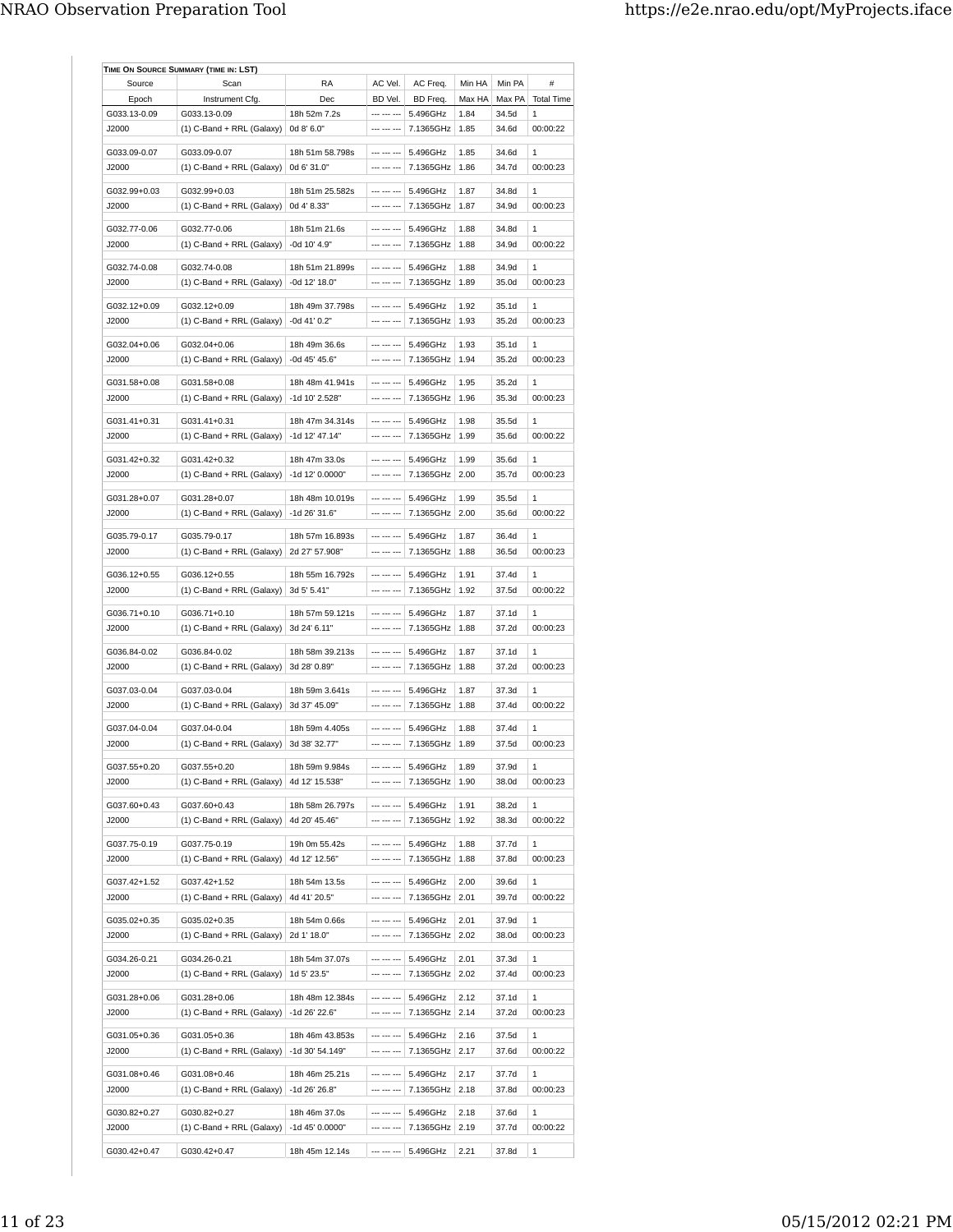|        | TIME ON SOURCE SUMMARY (TIME IN: LST)    |           |         |                |        |        |                              |
|--------|------------------------------------------|-----------|---------|----------------|--------|--------|------------------------------|
| Source | Scan                                     | <b>RA</b> | AC Vel. | AC Freq.       | Min HA | Min PA | #                            |
| Epoch  | Instrument Cfa.                          | Dec       | BD Vel. | BD Freq.       |        |        | Max HA   Max PA   Total Time |
| J2000  | $(1)$ C-Band + RRL (Galaxy) -2d 1' 10.9" |           |         | 7.1365GHz 2.22 |        | 37.9d  | 00:00:23                     |
|        |                                          |           |         |                |        |        |                              |

top

|              |                | FOR DAY 62788 LST 18:00:00 (WED MAY 16 09:32:28 UTC 2012) SUMMARY REPORT. |           |                  |           |                                    |          |                  |          |                  |
|--------------|----------------|---------------------------------------------------------------------------|-----------|------------------|-----------|------------------------------------|----------|------------------|----------|------------------|
| 田目           | Source         | Scan                                                                      | AC Freq.  | <b>Start LST</b> | Slew      | Modifiers                          | Start HA | Start Az         | Start El | <b>Start PA</b>  |
|              |                | Instrument Cfg.                                                           | BD Freq.  | Stop LST         | On Source |                                    | End HA   | End Az           | End El   | End PA           |
| $\mathbf{1}$ | 1331+305=3C286 | Dummy                                                                     | 5.496GHz  | 18:00:00         | 00:01:00  | CalBP, CalFlux, calculated CW wrap | 4.48     | 286.4d           | 34.1d    | 67.3d            |
|              |                | (1) C-Band + RRL (Galaxy)                                                 | 7.1365GHz | 18:01:00         | 00:00:00  |                                    | 4.50     | 286.5d           | 33.9d    | 67.2d            |
| 2            | 1331+305=3C286 | 1331+305=3C286                                                            | 5.496GHz  | 18:01:00         | 00:00:39  | CalBP, CalFlux, calculated CW wrap | 4.50     | 286.5d           | 33.9d    | 67.2d            |
|              |                | $(1)$ C-Band + RRL (Galaxy)                                               | 7.1365GHz | 18:03:00         | 00:01:21  |                                    | 4.53     | 286.7d           | 33.5d    | 67.1d            |
|              |                |                                                                           |           |                  |           |                                    |          |                  |          |                  |
| 3            | 1331+305=3C286 | 1331+305=3C286                                                            | 5.496GHz  | 18:03:00         | 00:00:00  | CalBP, CalFlux, calculated CW wrap | 4.53     | 286.7d           | 33.5d    | 67.1d            |
|              |                | $(1)$ C-Band + RRL (Galaxy)   7.1365GHz                                   |           | 18:05:00         | 00:02:00  |                                    | 4.56     | 286.9d           | 33.1d    | 66.9d            |
| 4            | 1331+305=3C286 | 1331+305=3C286                                                            | 5.496GHz  | 18:05:00         | 00:00:00  | CalBP, CalFlux, calculated CW wrap | 4.56     | 286.9d           | 33.1d    | 66.9d            |
|              |                | $(1)$ C-Band + RRL (Galaxy)                                               | 7.1365GHz | 18:07:00         | 00:02:00  |                                    | 4.60     | 287.1d           | 32.7d    | 66.8d            |
| 5            | 1331+305=3C286 | 1331+305=3C286                                                            | 5.496GHz  | 18:07:00         | 00:00:00  | CalBP, CalFlux, calculated CW wrap | 4.60     | 287.1d           | 32.7d    | 66.8d            |
|              |                | $(1)$ C-Band + RRL (Galaxy)                                               | 7.1365GHz | 18:08:00         | 00:01:00  |                                    | 4.61     | 287.2d           | 32.5d    | 66.7d            |
|              |                |                                                                           |           |                  |           |                                    |          |                  |          |                  |
| 6            | 1331+305=3C286 | 1331+305=3C286                                                            | 5.496GHz  | 18:08:00         | 00:00:00  | CalBP, CalFlux, calculated CW wrap | 4.61     | 287.2d           | 32.5d    | 66.7d            |
|              |                | $(1)$ C-Band + RRL (Galaxy)                                               | 7.1365GHz | 18:10:00         | 00:02:00  |                                    | 4.65     | 287.4d           | 32.1d    | 66.6d            |
| 7            | J1751-2524     | J1751-2524                                                                | 5.496GHz  | 18:10:00         | 00:02:00  | CalGain                            | 0.30     | 184.7d           | 30.4d    | 4.4d             |
|              |                | (1) C-Band + RRL (Galaxy)                                                 | 7.1365GHz | 18:12:00         | 00:00:00  |                                    | 0.34     | 185.3d           | 30.3d    | 4.8d             |
|              |                |                                                                           |           |                  |           |                                    |          |                  |          |                  |
| 8            | J1751-2524     | J1751-2524                                                                | 5.496GHz  | 18:12:00         | 00:00:41  | CalGain                            | 0.34     | 185.3d           | 30.3d    | 4.8d             |
|              |                | $(1)$ C-Band + RRL (Galaxy)                                               | 7.1365GHz | 18:13:41         | 00:01:00  |                                    | 0.36     | 185.7d           | 30.3d    | 5.2d             |
| 9            | G357.92-0.34   | G357.92-0.34                                                              | 5.496GHz  | 18:13:41         | 00:00:24  |                                    | 0.53     | 187.5d           | 24.6d    | 7.2d             |
|              |                | (1) C-Band + RRL (Galaxy) 7.1365GHz   18:14:28                            |           |                  | 00:00:23  |                                    | 0.54     | 187.7d           | 24.6d    | 7.4d             |
|              |                |                                                                           |           |                  | 00:00:07  |                                    |          |                  |          |                  |
| 10           | G357.97-0.16   | G357.97-0.16                                                              | 5.496GHz  | 18:14:28         |           |                                    | 0.55     | 187.8d           | 24.7d    | 7.5d             |
|              |                | $(1)$ C-Band + RRL (Galaxy)                                               | 7.1365GHz | 18:14:58         | 00:00:23  |                                    | 0.56     | 187.9d           | 24.7d    | 7.7d             |
| 11           | G358.37-0.47   | G358.37-0.47                                                              | 5.496GHz  | 18:14:58         | 00:00:08  |                                    | 0.52     | 187.5d           | 24.9d    | 7.2d             |
|              |                | $(1)$ C-Band + RRL (Galaxy)                                               | 7.1365GHz | 18:15:28         | 00:00:22  |                                    | 0.53     | 187.6d           | 24.9d    | 7.3d             |
| 12           | G358.39-0.48   | G358.39-0.48                                                              | 5.496GHz  | 18:15:28         | 00:00:07  |                                    | 0.53     | 187.6d           | 24.9d    | 7.3d             |
|              |                | $(1)$ C-Band + RRL (Galaxy)                                               | 7.1365GHz | 18:15:58         | 00:00:23  |                                    | 0.54     | 187.7d           | 24.9d    | 7.4d             |
|              |                |                                                                           |           |                  |           |                                    |          |                  |          |                  |
| 13           | G358.46-0.39   | G358.46-0.39                                                              | 5.496GHz  | 18:15:58         | 00:00:07  |                                    | 0.54     | 187.7d           | 25.0d    | 7.4d             |
|              |                | $(1)$ C-Band + RRL (Galaxy)                                               | 7.1365GHz | 18:16:28         | 00:00:23  |                                    | 0.55     | 187.8d           | 25.0d    | 7.5d             |
| 14           | G358.72-0.13   | G358.72-0.13                                                              | 5.496GHz  | 18:16:28         | 00:00:08  |                                    | 0.56     | 188.0d           | 25.3d    | 7.7d             |
|              |                | $(1)$ C-Band + RRL (Galaxy)                                               | 7.1365GHz | 18:16:59         | 00:00:23  |                                    | 0.57     | 188.1d           | 25.3d    | 7.8d             |
|              |                |                                                                           |           |                  |           |                                    |          |                  |          |                  |
| 15           | G358.81-0.09   | G358.81-0.09                                                              | 5.496GHz  | 18:16:59         | 00:00:07  |                                    | 0.56     | 188.1d           | 25.4d    | 7.8d             |
|              |                | $(1)$ C-Band + RRL (Galaxy)                                               | 7.1365GHz | 18:17:29         | 00:00:23  |                                    | 0.57     | 188.2d           | 25.4d    | 7.9d             |
| 16           | G358.93-0.03   | G358.93-0.03                                                              | 5.496GHz  | 18:17:29         | 00:00:07  |                                    | 0.57     | 188.2d           | 25.5d    | 7.9d             |
|              |                | $(1)$ C-Band + RRL (Galaxy)   7.1365GHz                                   |           | 18:17:59         | 00:00:23  |                                    | 0.58     | 188.4d           | 25.5d    | 8.0d             |
| 17           | G359.14+0.03   | G359.14+0.03                                                              | 5.496GHz  |                  | 00:00:08  |                                    | 0.58     |                  | 25.8d    | 7.9d             |
|              |                |                                                                           |           | 18:17:59         |           |                                    |          | 188.3d<br>188.5d |          | 8.1 <sub>d</sub> |
|              |                | (1) C-Band + RRL (Galaxy) 7.1365GHz 18:18:29 00:00:22                     |           |                  |           |                                    | 0.58     |                  | 25.7d    |                  |
| 18           | G359.44-0.10   | G359.44-0.10                                                              | 5.496GHz  | 18:18:29         | 00:00:08  |                                    | 0.56     | 188.2d           | 26.0d    | 7.8d             |
|              |                | (1) C-Band + RRL (Galaxy) 7.1365GHz   18:18:59                            |           |                  | 00:00:22  |                                    | 0.57     | 188.3d           | 25.9d    | 7.9d             |
| 19           | G359.61-0.24   | G359.61-0.24                                                              | 5.496GHz  | 18:18:59         | 00:00:07  |                                    | 0.56     | 188.1d           | 26.0d    | 7.7d             |
|              |                | (1) C-Band + RRL (Galaxy) 7.1365GHz   18:19:29                            |           |                  | 00:00:23  |                                    | 0.56     | 188.2d           | 26.0d    | 7.8d             |
|              |                |                                                                           |           |                  |           |                                    |          |                  |          |                  |
| 20           | G359.94+0.17   | G359.94+0.17                                                              | 5.496GHz  | 18:19:29         | 00:00:08  |                                    | 0.58     | 188.5d           | 26.5d    | 8.0d             |
|              |                | (1) C-Band + RRL (Galaxy) 7.1365GHz   18:20:00                            |           |                  | 00:00:23  |                                    | 0.59     | 188.6d           | 26.5d    | 8.1 <sub>d</sub> |
| 21           | G000.21-0.00   | G000.21-0.00                                                              | 5.496GHz  | 18:20:00         | 00:00:08  |                                    | 0.56     | 188.3d           | 26.7d    | 7.8d             |
|              |                | $(1)$ C-Band + RRL (Galaxy)   7.1365GHz                                   |           | 18:20:30         | 00:00:22  |                                    | 0.57     | 188.4d           | 26.6d    | 8.0d             |
|              |                |                                                                           |           |                  |           |                                    |          |                  |          |                  |
| 22           | G000.32-0.20   | G000.32-0.20                                                              | 5.496GHz  | 18:20:30         | 00:00:07  |                                    | 0.56     | 188.2d           | 26.7d    | 7.7d             |
|              |                | (1) C-Band + RRL (Galaxy)   7.1365GHz   18:21:00                          |           |                  | 00:00:23  |                                    | 0.56     | 188.3d           | 26.6d    | 7.8d             |
| 23           | G000.48-0.01   | G000.48-0.01                                                              | 5.496GHz  | 18:21:00         | 00:00:08  |                                    | 0.57     | 188.4d           | 26.9d    | 7.9d             |
|              |                | $(1)$ C-Band + RRL (Galaxy)   7.1365GHz                                   |           | 18:21:30         | 00:00:22  |                                    | 0.58     | 188.5d           | 26.8d    | 8.1d             |
|              |                |                                                                           |           |                  |           |                                    |          |                  |          |                  |
| 24           | G000.64-0.04   | G000.64-0.04                                                              | 5.496GHz  | 18:21:30         | 00:00:07  |                                    | 0.57     | 188.4d           | 27.0d    | 7.9d             |
|              |                | (1) C-Band + RRL (Galaxy) 7.1365GHz   18:22:00                            |           |                  | 00:00:23  |                                    | 0.58     | 188.6d           | 27.0d    | 8.1 <sub>d</sub> |
| 25           | G000.65-0.06   | G000.65-0.06                                                              | 5.496GHz  | 18:22:00         | 00:00:07  |                                    | 0.58     | 188.5d           | 27.0d    | 8.0d             |
|              |                |                                                                           |           |                  |           |                                    |          |                  |          |                  |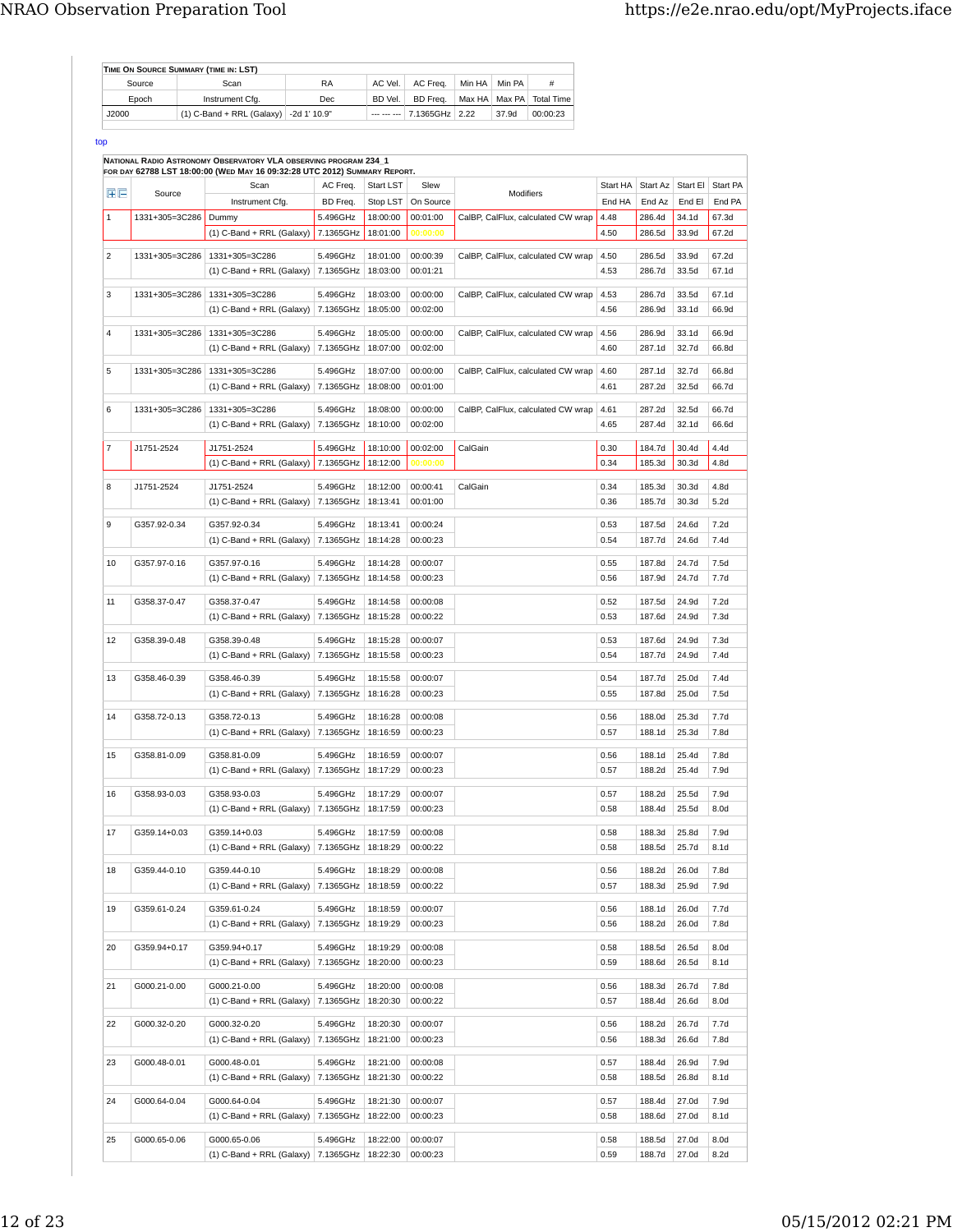|          |              | FOR DAY 62788 LST 18:00:00 (WED MAY 16 09:32:28 UTC 2012) SUMMARY REPORT.<br>Scan | AC Freq.  | <b>Start LST</b>     | Slew                 |           | Start HA     | Start Az         | Start El          | Start PA          |
|----------|--------------|-----------------------------------------------------------------------------------|-----------|----------------------|----------------------|-----------|--------------|------------------|-------------------|-------------------|
| $F =$    | Source       | Instrument Cfg.                                                                   | BD Freq.  | Stop LST             | On Source            | Modifiers | End HA       | End Az           | End El            | End PA            |
| 26       | J1751-2524   | J1751-2524                                                                        | 5.496GHz  |                      | 00:00:16             |           | 0.51         |                  | 30.1 <sub>d</sub> | 7.3d              |
|          |              | $(1)$ C-Band + RRL (Galaxy)                                                       | 7.1365GHz | 18:22:30<br>18:23:46 | 00:01:00             | CalGain   | 0.53         | 188.0d<br>188.3d | 30.0d             | 7.6d              |
|          |              |                                                                                   |           |                      |                      |           |              |                  |                   |                   |
| 27       | G003.91+0.00 | G003.91+0.00                                                                      | 5.496GHz  | 18:23:46             | 00:00:08             |           | 0.49         | 187.6d           | 29.9d             | 7.0 <sub>d</sub>  |
|          |              | $(1)$ C-Band + RRL (Galaxy)   7.1365GHz                                           |           | 18:24:17             | 00:00:23             |           | 0.49         | 187.7d           | 29.9d             | 7.1d              |
| 28       | G004.39+0.08 | G004.39+0.08                                                                      | 5.496GHz  | 18:24:17             | 00:00:08             |           | 0.48         | 187.6d           | 30.4d             | 6.9d              |
|          |              | $(1)$ C-Band + RRL (Galaxy)                                                       | 7.1365GHz | 18:24:48             | 00:00:23             |           | 0.49         | 187.7d           | 30.4d             | 7.0d              |
| 29       | G004.43+0.13 | G004.43+0.13                                                                      | 5.496GHz  | 18:24:48             | 00:00:07             |           | 0.49         | 187.7d           | 30.4d             | 7.1 <sub>d</sub>  |
|          |              | $(1)$ C-Band + RRL (Galaxy)   7.1365GHz                                           |           | 18:25:18             | 00:00:23             |           | 0.50         | 187.9d           | 30.4d             | 7.2d              |
|          |              |                                                                                   |           |                      |                      |           |              |                  |                   |                   |
| 30       | G004.68+0.28 | G004.68+0.28                                                                      | 5.496GHz  | 18:25:18             | 00:00:08             |           | 0.50         | 187.9d           | 30.7d             | 7.2d              |
|          |              | $(1)$ C-Band + RRL (Galaxy)                                                       | 7.1365GHz | 18:25:48             | 00:00:22             |           | 0.51         | 188.1d           | 30.7d             | 7.3d              |
| 31       | G005.62-0.08 | G005.62-0.08                                                                      | 5.496GHz  | 18:25:48             | 00:00:09             |           | 0.45         | 187.2d           | 31.4d             | 6.6d              |
|          |              | $(1)$ C-Band + RRL (Galaxy)                                                       | 7.1365GHz | 18:26:20             | 00:00:23             |           | 0.46         | 187.4d           | 31.4d             | 6.7d              |
|          |              |                                                                                   |           |                      |                      |           |              |                  |                   |                   |
| 32       | G005.90-0.43 | G005.90-0.43                                                                      | 5.496GHz  | 18:26:20             | 00:00:08             |           | 0.43         | 186.9d           | 31.5d             | 6.2d              |
|          |              | $(1)$ C-Band + RRL (Galaxy)                                                       | 7.1365GHz | 18:26:50             | 00:00:22             |           | 0.44         | 187.0d           | 31.5d             | 6.4d              |
| 33       | G006.19-0.36 | G006.19-0.36                                                                      | 5.496GHz  | 18:26:50             | 00:00:08             |           | 0.43         | 186.9d           | 31.8d             | 6.3d              |
|          |              | (1) C-Band + RRL (Galaxy)                                                         | 7.1365GHz | 18:27:20             | 00:00:22             |           | 0.44         | 187.1d           | 31.8d             | 6.4d              |
| 34       | G006.59-0.19 | G006.59-0.19                                                                      | 5.496GHz  | 18:27:20             | 00:00:08             |           | 0.43         | 187.1d           | 32.2d             | 6.4d              |
|          |              | $(1)$ C-Band + RRL (Galaxy)                                                       | 7.1365GHz | 18:27:51             | 00:00:23             |           | 0.44         | 187.2d           | 32.2d             | 6.5d              |
|          |              |                                                                                   |           |                      |                      |           |              |                  |                   |                   |
| 35       | G006.61-0.08 | G006.61-0.08                                                                      | 5.496GHz  | 18:27:51             | 00:00:07             |           | 0.45         | 187.3d           | 32.3d             | 6.6d              |
|          |              | $(1)$ C-Band + RRL (Galaxy)   7.1365GHz                                           |           | 18:28:21             | 00:00:23             |           | 0.46         | 187.5d           | 32.3d             | 6.7d              |
| 36       | G003.25+0.02 | G003.25+0.02                                                                      | 5.496GHz  | 18:28:21             | 00:00:16             |           | 0.59         | 189.1d           | 29.2d             | 8.4d              |
|          |              | $(1)$ C-Band + RRL (Galaxy)                                                       | 7.1365GHz | 18:29:00             | 00:00:23             |           | 0.60         | 189.2d           | 29.2d             | 8.5d              |
|          |              |                                                                                   |           |                      |                      |           |              |                  |                   |                   |
| 37       | G002.70+0.04 | G002.70+0.04                                                                      | 5.496GHz  | 18:29:00             | 00:00:09             |           | 0.62         | 189.5d           | 28.7d             | 8.8d              |
|          |              | $(1)$ C-Band + RRL (Galaxy)   7.1365GHz                                           |           | 18:29:31             | 00:00:22             |           | 0.63         | 189.6d           | 28.7d             | 8.9d              |
| 38       | G002.62+0.14 | G002.62+0.14                                                                      | 5.496GHz  | 18:29:31             | 00:00:07             |           | 0.64         | 189.8d           | 28.6d             | 9.0 <sub>d</sub>  |
|          |              | $(1)$ C-Band + RRL (Galaxy)   7.1365GHz                                           |           | 18:30:01             | 00:00:23             |           | 0.65         | 189.9d           | 28.6d             | 9.2d              |
|          |              |                                                                                   |           |                      |                      |           |              |                  |                   |                   |
| 39       | G002.54+0.20 | G002.54+0.20                                                                      | 5.496GHz  | 18:30:01             | 00:00:07             |           | 0.65         | 190.0d           | 28.6d             | 9.2d              |
|          |              | $(1)$ C-Band + RRL (Galaxy)                                                       | 7.1365GHz | 18:30:31             | 00:00:23             |           | 0.66         | 190.1d           | 28.5d             | 9.4d              |
| 40       | G002.14+0.01 | G002.14+0.01                                                                      | 5.496GHz  | 18:30:31             | 00:00:08             |           | 0.67         | 190.1d           | 28.1d             | 9.4d              |
|          |              | $(1)$ C-Band + RRL (Galaxy)   7.1365GHz                                           |           | 18:31:02             | 00:00:23             |           | 0.67         | 190.2d           | 28.1d             | 9.5d              |
| 41       | G001.72-0.09 | G001.72-0.09                                                                      | 5.496GHz  | 18:31:02             | 00:00:08             |           | 0.68         | 190.3d           | 27.6d             | 9.6d              |
|          |              | $(1)$ C-Band + RRL (Galaxy)                                                       | 7.1365GHz | 18:31:33             | 00:00:23             |           | 0.69         | 190.4d           | 27.6d             | 9.7d              |
|          |              |                                                                                   |           |                      |                      |           |              |                  |                   |                   |
| 42       | G001.33+0.15 | G001.33+0.15                                                                      | 5.496GHz  | 18:31:33             | 00:00:08             |           | 0.72         | 190.8d           | 27.4d             | 10.1d             |
|          |              | (1) C-Band + RRL (Galaxy)   7.1365GHz   18:32:03   00:00:22                       |           |                      |                      |           | 0.73         | 190.9d           | 27.3d             | 10.2d             |
| 43       | G001.15-0.12 | G001.15-0.12                                                                      | 5.496GHz  | 18:32:03             | 00:00:08             |           | 0.72         | 190.7d           | 27.1d             | 10.0 <sub>d</sub> |
|          |              | (1) C-Band + RRL (Galaxy) 7.1365GHz 18:32:33                                      |           |                      | 00:00:22             |           | 0.73         | 190.8d           | 27.0d             | 10.2d             |
|          |              |                                                                                   |           |                      |                      |           |              |                  |                   |                   |
| 44       | J1751-2524   | J1751-2524                                                                        | 5.496GHz  | 18:32:33             | 00:00:15             | CalGain   | 0.68         | 190.6d           | 29.7d             | 9.7d              |
|          |              | (1) C-Band + RRL (Galaxy) 7.1365GHz 18:33:48                                      |           |                      | 00:01:00             |           | 0.70         | 190.9d           | 29.7d             | 10.0d             |
| 45       | G001.01-0.24 | G001.01-0.24                                                                      | 5.496GHz  | 18:33:48             | 00:00:16             |           | 0.75         | 191.1d           | 26.8d             | 10.4d             |
|          |              | $(1)$ C-Band + RRL (Galaxy)   7.1365GHz                                           |           | 18:34:26             | 00:00:22             |           | 0.76         | 191.2d           | 26.8d             | 10.5d             |
|          |              |                                                                                   |           |                      |                      |           |              |                  |                   |                   |
| 46       | G000.71-0.03 | G000.71-0.03                                                                      | 5.496GHz  | 18:34:26             | 00:00:08             |           | 0.78         | 191.6d           | 26.6d             | 10.9d             |
|          |              | (1) C-Band + RRL (Galaxy) 7.1365GHz   18:34:56                                    |           |                      | 00:00:22             |           | 0.79         | 191.7d           | 26.6d             | 11.0d             |
| 47       | G000.69-0.04 | G000.69-0.04                                                                      | 5.496GHz  | 18:34:56             | 00:00:07             |           | 0.79         | 191.7d           | 26.6d             | 11.0d             |
|          |              | $(1)$ C-Band + RRL (Galaxy)   7.1365GHz                                           |           | 18:35:26             | 00:00:23             |           | 0.80         | 191.8d           | 26.5d             | 11.1d             |
|          |              |                                                                                   |           |                      |                      |           |              |                  |                   |                   |
| 48       | G000.68-0.03 | G000.68-0.03                                                                      | 5.496GHz  | 18:35:26             | 00:00:07             |           | 0.80         | 191.8d           | 26.5d             | 11.1d             |
|          |              | $(1)$ C-Band + RRL (Galaxy)   7.1365GHz                                           |           | 18:35:56             | 00:00:23             |           | 0.81         | 191.9d           | 26.5d             | 11.2d             |
|          |              |                                                                                   |           | 18:35:56             | 00:00:07             |           | 0.81         | 191.9d           | 26.5d             | 11.2d             |
| 49       | G000.67-0.03 | G000.67-0.03                                                                      | 5.496GHz  |                      |                      |           |              |                  |                   |                   |
|          |              | $(1)$ C-Band + RRL (Galaxy)   7.1365GHz                                           |           | 18:36:26             | 00:00:23             |           | 0.82         | 192.1d           | 26.5d             | 11.3d             |
|          |              |                                                                                   |           |                      |                      |           |              |                  |                   |                   |
| 50       | G000.66-0.04 | G000.66-0.04                                                                      | 5.496GHz  | 18:36:26             | 00:00:07             |           | 0.82         | 192.1d           | 26.5d             | 11.3d             |
|          |              | (1) C-Band + RRL (Galaxy) 7.1365GHz   18:36:56                                    |           |                      | 00:00:23             |           | 0.83         | 192.2d           | 26.4d             | 11.5d             |
|          | G000.81+0.18 | G000.81+0.18                                                                      | 5.496GHz  | 18:36:56             | 00:00:08             |           | 0.83         | 192.3d           | 26.7d             | 11.6d             |
|          |              | (1) C-Band + RRL (Galaxy) 7.1365GHz   18:37:26                                    |           |                      | 00:00:22             |           | 0.84         | 192.5d           | 26.6d             | 11.7d             |
|          |              |                                                                                   |           |                      |                      |           |              |                  |                   |                   |
| 51<br>52 | G000.84+0.18 | G000.84+0.18<br>(1) C-Band + RRL (Galaxy)   7.1365GHz   18:37:56                  | 5.496GHz  | 18:37:26             | 00:00:07<br>00:00:23 |           | 0.84<br>0.85 | 192.5d<br>192.6d | 26.7d<br>26.6d    | 11.7d<br>11.8d    |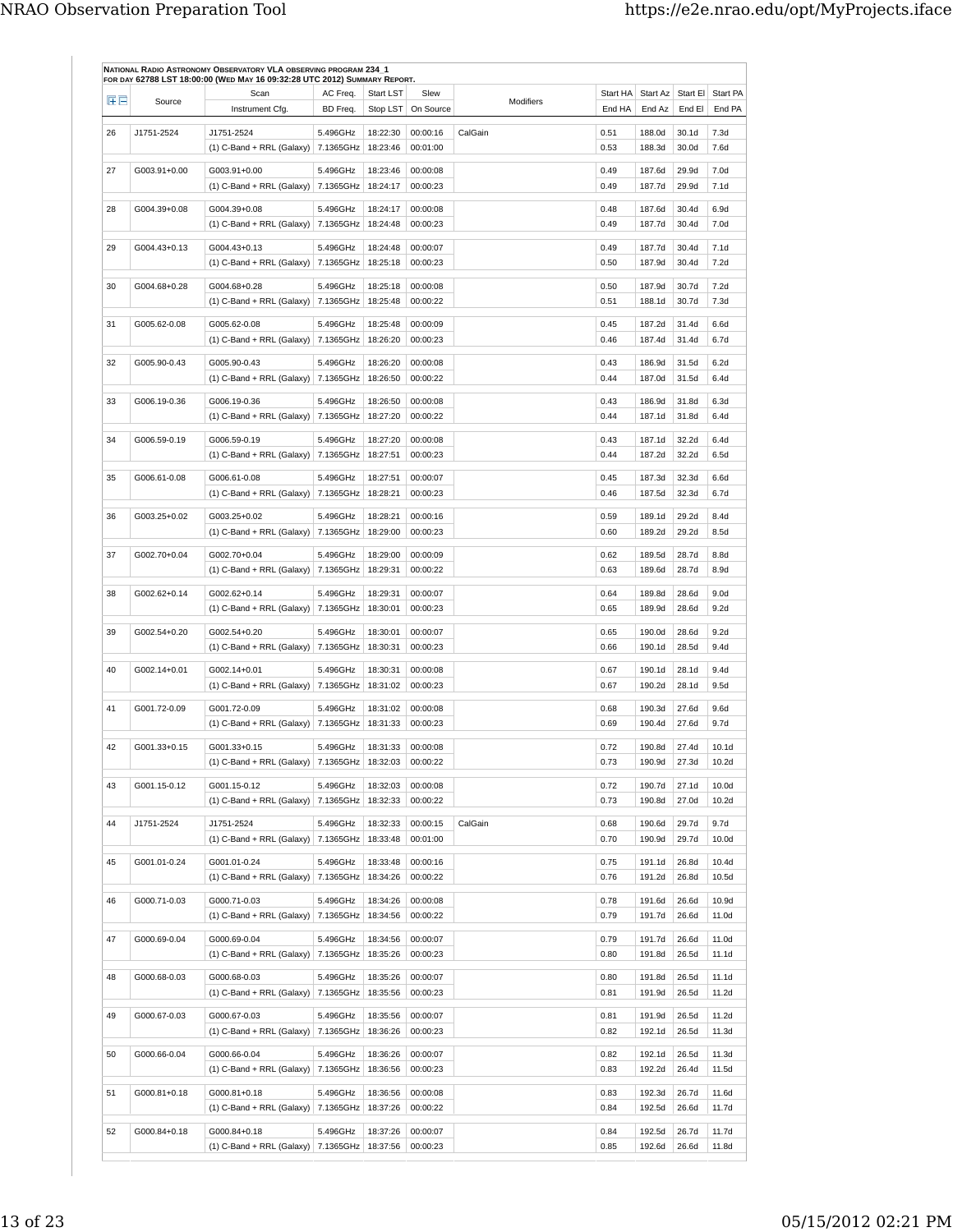| 田田 | Source       | Scan                                                           | AC Freq.              | Start LST            | Slew                 | Modifiers | Start HA     | Start Az               | Start El       | Start PA         |
|----|--------------|----------------------------------------------------------------|-----------------------|----------------------|----------------------|-----------|--------------|------------------------|----------------|------------------|
|    |              | Instrument Cfg.                                                | BD Freq.              | Stop LST             | On Source            |           | End HA       | End Az                 | End El         | End PA           |
| 53 | G000.50+0.19 | G000.50+0.19<br>$(1)$ C-Band + RRL (Galaxy)                    | 5.496GHz<br>7.1365GHz | 18:37:56<br>18:38:27 | 00:00:08<br>00:00:23 |           | 0.86<br>0.87 | 192.7d<br>192.8d       | 26.3d<br>26.3d | 12.0d<br>12.1d   |
|    |              |                                                                |                       |                      |                      |           |              |                        |                |                  |
| 54 | G000.41-0.50 | G000.41-0.50<br>$(1)$ C-Band + RRL (Galaxy)                    | 5.496GHz<br>7.1365GHz | 18:38:27<br>18:38:58 | 00:00:08<br>00:00:23 |           | 0.83<br>0.84 | 192.1d<br>192.3d       | 26.0d<br>26.0d | 11.5d<br>11.6d   |
| 55 | G000.09-0.66 | G000.09-0.66                                                   | 5.496GHz              | 18:38:58             | 00:00:08             |           | 0.84         | 192.2d                 | 25.6d          | 11.6d            |
|    |              | $(1)$ C-Band + RRL (Galaxy)   7.1365GHz                        |                       | 18:39:29             | 00:00:23             |           | 0.85         | 192.3d                 | 25.6d          | 11.7d            |
| 56 | G000.55-0.85 | G000.55-0.85                                                   | 5.496GHz              | 18:39:29             | 00:00:08             |           | 0.82         | 192.0d                 | 25.9d          | 11.3d            |
|    |              | $(1)$ C-Band + RRL (Galaxy) 7.1365GHz                          |                       | 18:40:00             | 00:00:23             |           | 0.83         | 192.1d                 | 25.9d          | 11.4d            |
| 57 | G358.84-0.74 | G358.84-0.74                                                   | 5.496GHz              | 18:40:00             | 00:00:12             |           | 0.90         | 192.8d                 | 24.4d          | 12.3d            |
|    |              | $(1)$ C-Band + RRL (Galaxy)                                    | 7.1365GHz             | 18:40:34             | 00:00:22             |           | 0.91         | 193.0d                 | 24.3d          | 12.4d            |
| 58 | J1751-2524   | J1751-2524                                                     | 5.496GHz              | 18:40:34             | 00:00:22             | CalGain   | 0.81         | 192.6d                 | 29.4d          | 11.6d            |
|    |              | $(1)$ C-Band + RRL (Galaxy)   7.1365GHz                        |                       | 18:41:56             | 00:01:00             |           | 0.83         | 193.0d                 | 29.3d          | 11.9d            |
| 59 | J1811-2055   | J1811-2055                                                     | 5.496GHz              | 18:41:56             | 00:00:23             | CalGain   | 0.51         | 188.7d                 | 34.5d          | 7.7d             |
|    |              | $(1)$ C-Band + RRL (Galaxy)                                    | 7.1365GHz             | 18:43:19             | 00:01:00             |           | 0.54         | 189.1d                 | 34.5d          | 8.1 <sub>d</sub> |
|    |              |                                                                |                       |                      |                      |           |              |                        |                |                  |
| 60 | G006.80-0.26 | G006.80-0.26<br>$(1)$ C-Band + RRL (Galaxy)                    | 5.496GHz<br>7.1365GHz | 18:43:19<br>18:43:56 | 00:00:15<br>00:00:22 |           | 0.69<br>0.70 | 191.2d<br>191.4d       | 31.9d<br>31.8d | 10.1d<br>10.2d   |
|    |              |                                                                |                       |                      |                      |           |              |                        |                |                  |
| 61 | G006.88+0.09 | G006.88+0.09                                                   | 5.496GHz              | 18:43:56             | 00:00:08             |           | 0.72         | 191.7d                 | 32.0d          | 10.5d            |
|    |              | $(1)$ C-Band + RRL (Galaxy)                                    | 7.1365GHz             | 18:44:26             | 00:00:22             |           | 0.73         | 191.9d                 | 32.0d          | 10.6d            |
| 62 | G007.17+0.13 | G007.17+0.13                                                   | 5.496GHz              | 18:44:26             | 00:00:08             |           | 0.72         | 191.8d                 | 32.3d          | 10.6d            |
|    |              | $(1)$ C-Band + RRL (Galaxy)                                    | 7.1365GHz   18:44:56  |                      | 00:00:22             |           | 0.73         | 191.9d                 | 32.3d          | 10.7d            |
| 63 | G007.60-0.14 | G007.60-0.14                                                   | 5.496GHz              | 18:44:56             | 00:00:08             |           | 0.69         | 191.4d                 | 32.6d          | 10.2d            |
|    |              | $(1)$ C-Band + RRL (Galaxy)                                    | 7.1365GHz             | 18:45:27             | 00:00:23             |           | 0.70         | 191.6d                 | 32.6d          | 10.4d            |
| 64 | G007.63-0.11 | G007.63-0.11                                                   | 5.496GHz              | 18:45:27             | 00:00:07             |           | 0.70         | 191.6d                 | 32.6d          | 10.4d            |
|    |              | $(1)$ C-Band + RRL (Galaxy)   7.1365GHz                        |                       | 18:45:57             | 00:00:23             |           | 0.71         | 191.7d                 | 32.6d          | 10.5d            |
| 65 | G008.14+0.23 | G008.14+0.23                                                   | 5.496GHz              | 18:45:57             | 00:00:09             |           | 0.72         | 191.9d                 | 33.2d          | 10.6d            |
|    |              | $(1)$ C-Band + RRL (Galaxy)                                    | 7.1365GHz             | 18:46:28             | 00:00:22             |           | 0.72         | 192.1d                 | 33.2d          | 10.7d            |
| 66 | G008.32-0.10 | G008.32-0.10                                                   | 5.496GHz              | 18:46:28             | 00:00:08             |           | 0.70         | 191.6d                 | 33.2d          | 10.4d            |
|    |              | $(1)$ C-Band + RRL (Galaxy)                                    | 7.1365GHz             | 18:46:58             | 00:00:22             |           | 0.71         | 191.8d                 | 33.2d          | 10.5d            |
| 67 | G008.67-0.36 | G008.67-0.36                                                   | 5.496GHz              | 18:46:58             | 00:00:08             |           | 0.68         | 191.3d                 | 33.5d          | 10.1d            |
|    |              | $(1)$ C-Band + RRL (Galaxy)                                    | 7.1365GHz             | 18:47:28             | 00:00:22             |           | 0.69         | 191.5d                 | 33.4d          | 10.2d            |
|    |              |                                                                |                       |                      |                      |           |              |                        |                |                  |
| 68 | G008.68-0.35 | G008.68-0.35<br>(1) C-Band + RRL (Galaxy)                      | 5.496GHz<br>7.1365GHz | 18:47:28<br>18:47:58 | 00:00:07<br>00:00:23 |           | 0.69<br>0.69 | 191.5d<br>191.6d       | 33.5d<br>33.4d | 10.2d<br>10.3d   |
|    |              |                                                                |                       |                      | 00:00:07             |           |              |                        |                |                  |
| 69 | G008.68-0.37 | G008.68-0.37<br>(1) C-Band + RRL (Galaxy) 7.1365GHz   18:48:28 | 5.496GHz              | 18:47:58             | 00:00:23             |           | 0.69<br>0.70 | 191.6d<br>191.7d 33.4d | 33.4d          | 10.3d<br>10.4d   |
|    |              |                                                                |                       |                      |                      |           |              |                        |                |                  |
| 70 | G008.87-0.49 | G008.87-0.49                                                   | 5.496GHz              | 18:48:28             | 00:00:07             |           | 0.69         | 191.5d                 | 33.5d          | 10.2d            |
|    |              | (1) C-Band + RRL (Galaxy) 7.1365GHz 18:48:58                   |                       |                      | 00:00:23             |           | 0.70         | 191.7d                 | 33.5d          | 10.4d            |
| 71 | G009.21-0.20 | G009.21-0.20                                                   | 5.496GHz              | 18:48:58             | 00:00:08             |           | 0.70         | 191.9d                 | 33.9d          | 10.5d            |
|    |              | (1) C-Band + RRL (Galaxy)   7.1365GHz   18:49:29               |                       |                      | 00:00:23             |           | 0.71         | 192.0d                 | 33.9d          | 10.6d            |
| 72 | G008.83-0.03 | G008.83-0.03                                                   | 5.496GHz              | 18:49:29             | 00:00:08             |           | 0.73         | 192.3d                 | 33.6d          | 11.0d            |
|    |              | (1) C-Band + RRL (Galaxy) 7.1365GHz   18:50:00                 |                       |                      | 00:00:23             |           | 0.74         | 192.5d                 | 33.6d          | 11.1d            |
| 73 | G009.62+0.19 | G009.62+0.19                                                   | 5.496GHz              | 18:50:00             | 00:00:09             |           | 0.73         | 192.4d                 | 34.4d          | 11.0d            |
|    |              | (1) C-Band + RRL (Galaxy)   7.1365GHz   18:50:32               |                       |                      | 00:00:23             |           | 0.74         | 192.6d                 | 34.4d          | 11.1d            |
| 74 | G009.63+0.20 | G009.63+0.20                                                   | 5.496GHz              | 18:50:32             | 00:00:07             |           | 0.74         | 192.6d                 | 34.4d          | 11.1d            |
|    |              | $(1)$ C-Band + RRL (Galaxy)                                    | 7.1365GHz             | 18:51:02             | 00:00:23             |           | 0.75         | 192.7d                 | 34.4d          | 11.2d            |
| 75 | G009.99-0.03 | G009.99-0.03                                                   | 5.496GHz              | 18:51:02             | 00:00:08             |           | 0.72         | 192.3d                 | 34.6d          | 10.9d            |
|    |              | (1) C-Band + RRL (Galaxy)   7.1365GHz   18:51:32               |                       |                      | 00:00:22             |           | 0.73         | 192.5d                 | 34.6d          | 11.0d            |
|    | G010.00-0.03 | G010.00-0.03                                                   | 5.496GHz              | 18:51:32             | 00:00:07             |           | 0.73         | 192.5d                 | 34.6d          | 11.0d            |
| 76 |              | $(1)$ C-Band + RRL (Galaxy)                                    | 7.1365GHz             | 18:52:02             | 00:00:23             |           | 0.74         | 192.6d                 | 34.6d          | 11.1d            |
|    |              |                                                                |                       |                      |                      |           |              |                        |                |                  |
| 77 | G010.29-0.13 | G010.29-0.13<br>$(1)$ C-Band + RRL (Galaxy)   7.1365GHz        | 5.496GHz              | 18:52:02<br>18:52:32 | 00:00:08<br>00:00:22 |           | 0.72<br>0.73 | 192.4d<br>192.5d       | 34.9d<br>34.8d | 10.9d<br>11.0d   |
|    |              |                                                                |                       |                      |                      |           |              |                        |                |                  |
| 78 | G010.30-0.15 | G010.30-0.15                                                   | 5.496GHz              | 18:52:32             | 00:00:07             |           | 0.73         | 192.5d                 | 34.8d          | 11.0d            |
|    |              | $(1)$ C-Band + RRL (Galaxy)                                    | 7.1365GHz             | 18:53:02             | 00:00:23             |           | 0.74         | 192.6d                 | 34.8d          | 11.1d            |
| 79 | G010.32-0.15 | G010.32-0.15                                                   | 5.496GHz              | 18:53:02             | 00:00:07             |           | 0.73         | 192.6d                 | 34.8d          | 11.1d            |
|    |              | (1) C-Band + RRL (Galaxy) 7.1365GHz   18:53:32                 |                       |                      | 00:00:23             |           | 0.74         | 192.8d                 | 34.8d          | 11.2d            |
| 80 | G010.32-0.16 | G010.32-0.16                                                   | 5.496GHz              | 18:53:32 00:00:07    |                      |           | 0.74         | 192.8d                 | 34.8d          | 11.2d            |
|    |              |                                                                |                       |                      |                      |           |              |                        |                |                  |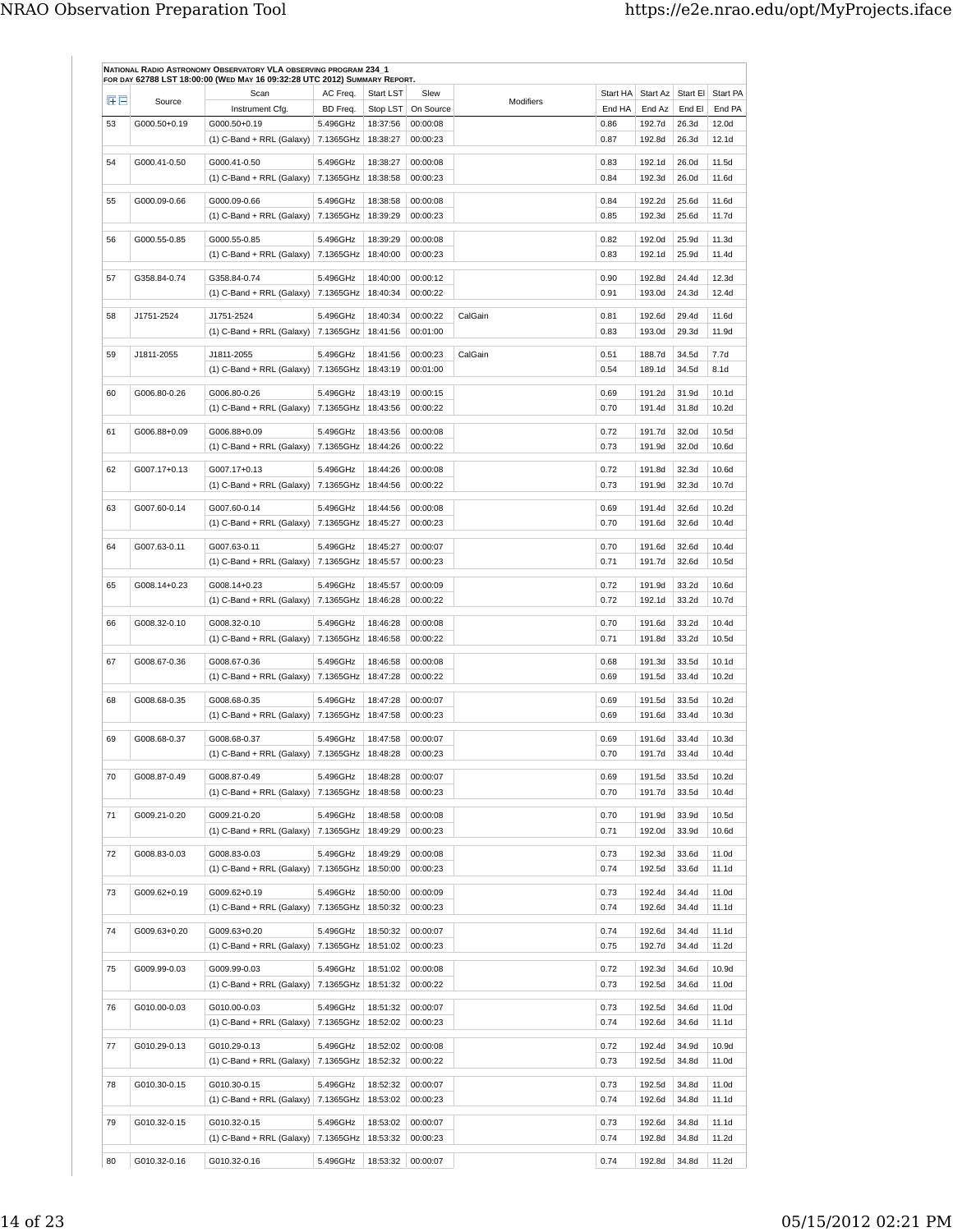| ŒΕ  | Source       | Scan                                             | AC Freq.              | Start LST            | Slew                 | Modifiers | Start HA     | Start Az         | Start El       | Start PA       |
|-----|--------------|--------------------------------------------------|-----------------------|----------------------|----------------------|-----------|--------------|------------------|----------------|----------------|
|     |              | Instrument Cfg.                                  | BD Freq.              | Stop LST             | On Source            |           | End HA       | End Az           | End El         | End PA         |
|     |              | $(1)$ C-Band + RRL (Galaxy)                      | 7.1365GHz             | 18:54:02             | 00:00:23             |           | 0.75         | 192.9d           | 34.8d          | 11.3d          |
| 81  | G010.34-0.14 | G010.34-0.14                                     | 5.496GHz              | 18:54:02             | 00:00:07             |           | 0.75         | 192.9d           | 34.8d          | 11.4d          |
|     |              | $(1)$ C-Band + RRL (Galaxy)                      | 7.1365GHz             | 18:54:32             | 00:00:23             |           | 0.76         | 193.0d           | 34.8d          | 11.5d          |
| 82  | G010.32-0.26 | G010.32-0.26                                     | 5.496GHz              | 18:54:32             | 00:00:07             |           | 0.75         | 192.9d           | 34.7d          | 11.4d          |
|     |              | $(1)$ C-Band + RRL (Galaxy)                      | 7.1365GHz             | 18:55:02             | 00:00:23             |           | 0.76         | 193.1d           | 34.7d          | 11.5d          |
|     |              |                                                  |                       |                      |                      |           |              |                  |                |                |
| 83  | J1811-2055   | J1811-2055<br>$(1)$ C-Band + RRL (Galaxy)        | 5.496GHz<br>7.1365GHz | 18:55:02<br>18:56:11 | 00:00:09<br>00:01:00 | CalGain   | 0.73<br>0.75 | 192.4d<br>192.7d | 34.0d<br>34.0d | 11.0d<br>11.3d |
|     |              |                                                  |                       |                      |                      |           |              |                  |                |                |
| 84  | G010.20-0.35 | G010.20-0.35                                     | 5.496GHz              | 18:56:11             | 00:00:09             |           | 0.78         | 193.3d           | 34.5d          | 11.7d          |
|     |              | (1) C-Band + RRL (Galaxy)                        | 7.1365GHz             | 18:56:42             | 00:00:22             |           | 0.79         | 193.5d           | 34.5d          | 11.9d          |
| 85  | G010.44-0.02 | G010.44-0.02                                     | 5.496GHz              | 18:56:42             | 00:00:08             |           | 0.80         | 193.8d           | 34.8d          | 12.1d          |
|     |              | (1) C-Band + RRL (Galaxy)                        | 7.1365GHz             | 18:57:13             | 00:00:23             |           | 0.81         | 193.9d           | 34.8d          | 12.2d          |
|     |              |                                                  |                       |                      |                      |           |              |                  |                |                |
| 86  | G010.46+0.02 | G010.46+0.02                                     | 5.496GHz              | 18:57:13             | 00:00:07             |           | 0.81         | 193.9d           | 34.8d          | 12.3d          |
|     |              | (1) C-Band + RRL (Galaxy)                        | 7.1365GHz             | 18:57:43             | 00:00:23             |           | 0.82         | 194.1d           | 34.8d          | 12.4d          |
| 87  | G010.47+0.03 | G010.47+0.03                                     | 5.496GHz              | 18:57:43             | 00:00:07             |           | 0.82         | 194.1d           | 34.8d          | 12.4d          |
|     |              | $(1)$ C-Band + RRL (Galaxy)                      | 7.1365GHz             | 18:58:13             | 00:00:23             |           | 0.83         | 194.2d           | 34.8d          | 12.5d          |
| 88  | G010.48+0.03 | G010.48+0.03                                     | 5.496GHz              | 18:58:13             | 00:00:07             |           | 0.83         | 194.2d           | 34.8d          | 12.5d          |
|     |              | $(1)$ C-Band + RRL (Galaxy)                      | 7.1365GHz             | 18:58:43             | 00:00:23             |           | 0.83         | 194.4d           | 34.8d          | 12.6d          |
|     |              |                                                  |                       |                      |                      |           |              |                  |                |                |
| 89  | G010.89+0.12 | G010.89+0.12                                     | 5.496GHz              | 18:58:43             | 00:00:08             |           | 0.83         | 194.3d           | 35.2d          | 12.6d          |
|     |              | (1) C-Band + RRL (Galaxy)                        | 7.1365GHz             | 18:59:14             | 00:00:23             |           | 0.84         | 194.5d           | 35.2d          | 12.7d          |
| 90  | G010.96+0.02 | G010.96+0.02                                     | 5.496GHz              | 18:59:14             | 00:00:07             |           | 0.83         | 194.3d           | 35.2d          | 12.6d          |
|     |              | $(1)$ C-Band + RRL (Galaxy)                      | 7.1365GHz             | 18:59:44             | 00:00:23             |           | 0.83         | 194.5d           | 35.2d          | 12.7d          |
| 91  | G010.97+0.02 | G010.97+0.02                                     | 5.496GHz              | 18:59:44             | 00:00:07             |           | 0.83         | 194.5d           | 35.2d          | 12.7d          |
|     |              | (1) C-Band + RRL (Galaxy)                        | 7.1365GHz             | 19:00:14             | 00:00:23             |           | 0.84         | 194.6d           | 35.2d          | 12.8d          |
|     |              |                                                  |                       |                      |                      |           |              |                  |                |                |
| 92  | G011.11-0.11 | G011.11-0.11                                     | 5.496GHz              | 19:00:14             | 00:00:07             |           | 0.83         | 194.4d           | 35.2d          | 12.6d          |
|     |              | $(1)$ C-Band + RRL (Galaxy)                      | 7.1365GHz             | 19:00:44             | 00:00:23             |           | 0.84         | 194.6d           | 35.2d          | 12.7d          |
| 93  | G010.72-0.33 | G010.72-0.33                                     | 5.496GHz              | 19:00:44             | 00:00:08             |           | 0.84         | 194.4d           | 34.8d          | 12.7d          |
|     |              | $(1)$ C-Band + RRL (Galaxy)                      | 7.1365GHz             | 19:01:15             | 00:00:23             |           | 0.85         | 194.6d           | 34.8d          | 12.8d          |
| 94  | G010.63-0.33 | G010.63-0.33                                     | 5.496GHz              | 19:01:15             | 00:00:07             |           | 0.85         | 194.6d           | 34.7d          | 12.8d          |
|     |              | $(1)$ C-Band + RRL (Galaxy)                      | 7.1365GHz             | 19:01:45             | 00:00:23             |           | 0.86         | 194.7d           | 34.6d          | 13.0d          |
|     |              |                                                  |                       |                      |                      |           |              |                  |                |                |
| 95  | G010.63-0.38 | G010.63-0.38                                     | 5.496GHz              | 19:01:45             | 00:00:07             |           | 0.85         | 194.7d           | 34.6d          | 12.9d          |
|     |              | (1) C-Band + RRL (Galaxy)   $7.1365$ GHz         |                       | 19:02:15             | 00:00:23             |           | 0.86         | 194.8d           | 34.6d          | 13.0d          |
| 96  | G011.90-0.14 | G011.90-0.14                                     | 5.496GHz              | 19:02:15             | 00:00:11             |           | 0.83         | 194.7d           | 35.9d          | 12.8d          |
|     |              | $(1)$ C-Band + RRL (Galaxy)                      | 7.1365GHz             | 19:02:48             | 00:00:22             |           | 0.84         | 194.8d           | 35.9d          | 12.9d          |
| 97  | G011.94-0.15 | G011.94-0.15                                     | 5.496GHz              | 19:02:48             | 00:00:07             |           | 0.84         | 194.8d           | 35.9d          | 12.9d          |
|     |              | (1) C-Band + RRL (Galaxy) 7.1365GHz   19:03:18   |                       |                      | 00:00:23             |           | 0.85         | 195.0d           | 35.9d          | 13.0d          |
|     |              |                                                  |                       |                      |                      |           |              |                  |                |                |
| 98  | G011.90-0.10 | G011.90-0.10                                     | 5.496GHz              | 19:03:18             | 00:00:07             |           | 0.85         | 195.0d           | 35.9d          | 13.1d          |
|     |              | (1) C-Band + RRL (Galaxy)   7.1365GHz   19:03:48 |                       |                      | 00:00:23             |           | 0.86         | 195.2d           | 35.8d          | 13.2d          |
| 99  | G012.03-0.03 | G012.03-0.03                                     | 5.496GHz              | 19:03:48             | 00:00:07             |           | 0.86         | 195.2d           | 36.0d          | 13.2d          |
|     |              | $(1)$ C-Band + RRL (Galaxy)                      | 7.1365GHz             | 19:04:18             | 00:00:23             |           | 0.87         | 195.4d           | 35.9d          | 13.4d          |
| 100 | G012.11-0.13 | G012.11-0.13                                     | 5.496GHz              | 19:04:18             | 00:00:07             |           | 0.86         | 195.2d           | 36.0d          | 13.2d          |
|     |              | (1) C-Band + RRL (Galaxy)   7.1365GHz   19:04:48 |                       |                      | 00:00:23             |           | 0.87         | 195.4d           | 36.0d          | 13.4d          |
|     |              |                                                  |                       |                      |                      |           |              |                  |                |                |
| 101 | G012.20-0.11 | G012.20-0.11                                     | 5.496GHz              | 19:04:48             | 00:00:07             |           | 0.87         | 195.3d           | 36.1d          | 13.4d          |
|     |              | $(1)$ C-Band + RRL (Galaxy)   7.1365GHz          |                       | 19:05:18             | 00:00:23             |           | 0.88         | 195.5d           | 36.0d          | 13.5d          |
| 102 | G012.21-0.10 | G012.21-0.10                                     | 5.496GHz              | 19:05:18             | 00:00:07             |           | 0.88         | 195.5d           | 36.0d          | 13.5d          |
|     |              | $(1)$ C-Band + RRL (Galaxy)   7.1365GHz          |                       | 19:05:48             | 00:00:23             |           | 0.89         | 195.6d           | 36.0d          | 13.6d          |
|     |              |                                                  |                       |                      |                      |           |              |                  |                |                |
| 103 | G012.27-0.05 | G012.27-0.05<br>(1) C-Band + RRL (Galaxy)        | 5.496GHz<br>7.1365GHz | 19:05:48<br>19:06:18 | 00:00:07<br>00:00:23 |           | 0.89<br>0.90 | 195.7d<br>195.8d | 36.1d<br>36.1d | 13.6d<br>13.8d |
|     |              |                                                  |                       |                      |                      |           |              |                  |                |                |
| 104 | G012.20-0.03 | G012.20-0.03                                     | 5.496GHz              | 19:06:18             | 00:00:07             |           | 0.90         | 195.9d           | 36.0d          | 13.8d          |
|     |              | (1) C-Band + RRL (Galaxy) 7.1365GHz   19:06:48   |                       |                      | 00:00:23             |           | 0.91         | 196.0d           | 36.0d          | 13.9d          |
| 105 | G011.99-0.27 | G011.99-0.27                                     | 5.496GHz              | 19:06:48             | 00:00:08             |           | 0.90         | 195.8d           | 35.7d          | 13.8d          |
|     |              | $(1)$ C-Band + RRL (Galaxy)   7.1365GHz          |                       | 19:07:18             | 00:00:22             |           | 0.91         | 195.9d           | 35.7d          | 13.9d          |
|     |              |                                                  |                       |                      |                      |           |              |                  |                |                |
| 106 | G011.94-0.62 | G011.94-0.62                                     | 5.496GHz              | 19:07:18             | 00:00:08             |           | 0.89         | 195.5d           | 35.5d          | 13.6d          |
|     |              | (1) C-Band + RRL (Galaxy)   7.1365GHz   19:07:48 |                       |                      | 00:00:22             |           | 0.90         | 195.7d           | 35.5d          | 13.7d          |
| 107 | J1811-2055   | J1811-2055                                       | 5.496GHz              | 19:07:48             | 00:00:13             | CalGain   | 0.94         | 195.9d           | 33.4d          | 14.1d          |
|     |              |                                                  |                       |                      |                      |           |              |                  |                |                |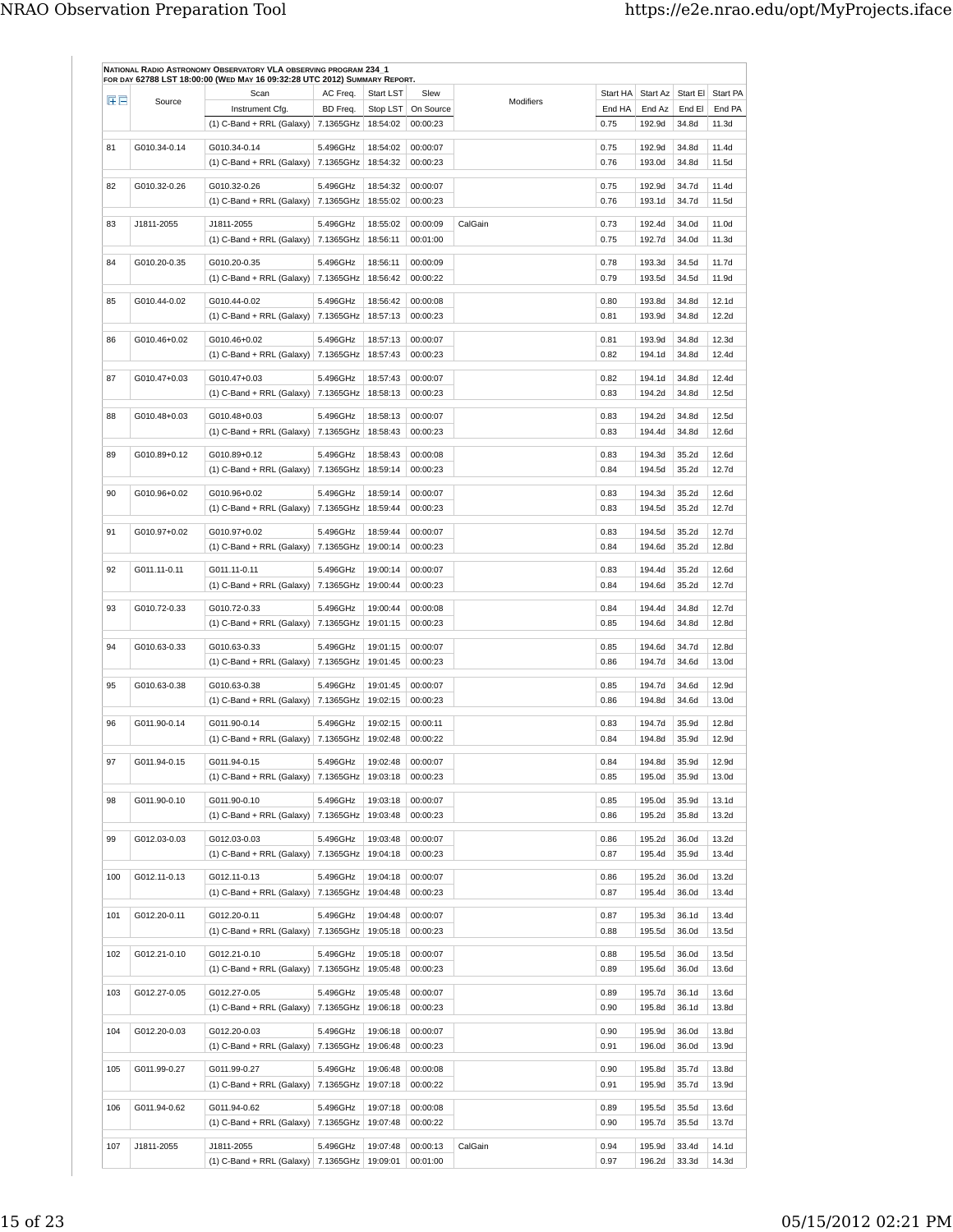| 田田  | Source       | Scan                                                               | AC Freq.              | Start LST            | Slew                 | Modifiers | Start HA     | Start Az         | Start El       | Start PA       |
|-----|--------------|--------------------------------------------------------------------|-----------------------|----------------------|----------------------|-----------|--------------|------------------|----------------|----------------|
|     |              | Instrument Cfg.                                                    | BD Freq.              | Stop LST             | On Source            |           | End HA       | End Az           | End El         | End PA         |
| 108 | G011.50-1.49 | G011.50-1.49                                                       | 5.496GHz              | 19:09:01             | 00:00:11             |           | 0.88         | 195.1d           | 34.8d          | 13.3d          |
|     |              | $(1)$ C-Band + RRL (Galaxy)                                        | 7.1365GHz             | 19:09:35             | 00:00:23             |           | 0.89         | 195.3d           | 34.8d          | 13.4d          |
| 109 | G012.68-0.18 | G012.68-0.18                                                       | 5.496GHz              | 19:09:35             | 00:00:11             |           | 0.93         | 196.5d           | 36.2d          | 14.3d          |
|     |              | $(1)$ C-Band + RRL (Galaxy)   7.1365GHz                            |                       | 19:10:09             | 00:00:23             |           | 0.94         | 196.6d           | 36.2d          | 14.4d          |
| 110 | G012.62-0.02 | G012.62-0.02                                                       | 5.496GHz              | 19:10:09             | 00:00:07             |           | 0.95         | 196.8d           | 36.2d          | 14.6d          |
|     |              | $(1)$ C-Band + RRL (Galaxy)                                        | 7.1365GHz             | 19:10:39             | 00:00:23             |           | 0.96         | 197.0d           | 36.2d          | 14.7d          |
| 111 | G012.53+0.02 | G012.53+0.02                                                       | 5.496GHz              | 19:10:39             | 00:00:07             |           | 0.96         | 197.1d           | 36.1d          | 14.8d          |
|     |              | $(1)$ C-Band + RRL (Galaxy)   7.1365GHz                            |                       | 19:11:09             | 00:00:23             |           | 0.97         | 197.2d           | 36.0d          | 14.9d          |
|     |              |                                                                    |                       |                      |                      |           |              |                  |                |                |
| 112 | G012.90-0.03 | G012.90-0.03<br>$(1)$ C-Band + RRL (Galaxy)                        | 5.496GHz<br>7.1365GHz | 19:11:09<br>19:11:40 | 00:00:08<br>00:00:23 |           | 0.96<br>0.96 | 197.0d<br>197.2d | 36.4d<br>36.4d | 14.8d<br>14.9d |
|     |              |                                                                    |                       |                      |                      |           |              |                  |                |                |
| 113 | G012.91-0.26 | G012.91-0.26                                                       | 5.496GHz<br>7.1365GHz | 19:11:40<br>19:12:10 | 00:00:07<br>00:00:23 |           | 0.95<br>0.96 | 196.9d<br>197.0d | 36.3d<br>36.3d | 14.7d<br>14.8d |
|     |              | $(1)$ C-Band + RRL (Galaxy)                                        |                       |                      |                      |           |              |                  |                |                |
| 114 | G012.86-0.27 | G012.86-0.27                                                       | 5.496GHz              | 19:12:10             | 00:00:07             |           | 0.96         | 197.0d           | 36.2d          | 14.8d          |
|     |              | $(1)$ C-Band + RRL (Galaxy)                                        | 7.1365GHz             | 19:12:40             | 00:00:23             |           | 0.97         | 197.2d           | 36.2d          | 14.9d          |
| 115 | G012.89+0.49 | G012.89+0.49                                                       | 5.496GHz              | 19:12:40             | 00:00:08             |           | 1.01         | 198.1d           | 36.4d          | 15.7d          |
|     |              | $(1)$ C-Band + RRL (Galaxy)                                        | 7.1365GHz             | 19:13:11             | 00:00:23             |           | 1.02         | 198.2d           | 36.4d          | 15.8d          |
| 116 | G012.90+0.49 | G012.90+0.49                                                       | 5.496GHz              | 19:13:11             | 00:00:07             |           | 1.02         | 198.3d           | 36.4d          | 15.8d          |
|     |              | $(1)$ C-Band + RRL (Galaxy)                                        | 7.1365GHz             | 19:13:41             | 00:00:23             |           | 1.03         | 198.4d           | 36.3d          | 15.9d          |
| 117 | G013.71-0.08 | G013.71-0.08                                                       | 5.496GHz              | 19:13:41             | 00:00:09             |           | 0.97         | 197.5d           | 37.0d          | 15.1d          |
|     |              | $(1)$ C-Band + RRL (Galaxy)                                        | 7.1365GHz             | 19:14:13             | 00:00:23             |           | 0.98         | 197.6d           | 37.0d          | 15.2d          |
|     |              |                                                                    |                       |                      |                      |           |              |                  |                |                |
| 118 | G014.10+0.09 | G014.10+0.09                                                       | 5.496GHz              | 19:14:13<br>19:14:44 | 00:00:08<br>00:00:23 |           | 0.97<br>0.98 | 197.7d<br>197.9d | 37.4d<br>37.4d | 15.2d<br>15.4d |
|     |              | $(1)$ C-Band + RRL (Galaxy)   7.1365GHz                            |                       |                      |                      |           |              |                  |                |                |
| 119 | G014.39-0.02 | G014.39-0.02                                                       | 5.496GHz              | 19:14:44             | 00:00:08             |           | 0.97         | 197.6d           | 37.6d          | 15.2d          |
|     |              | $(1)$ C-Band + RRL (Galaxy)                                        | 7.1365GHz             | 19:15:14             | 00:00:22             |           | 0.98         | 197.8d           | 37.6d          | 15.3d          |
| 120 | G014.60+0.02 | G014.60+0.02                                                       | 5.496GHz              | 19:15:14             | 00:00:08             |           | 0.97         | 197.8d           | 37.8d          | 15.3d          |
|     |              | $(1)$ C-Band + RRL (Galaxy)                                        | 7.1365GHz             | 19:15:44             | 00:00:22             |           | 0.98         | 197.9d           | 37.8d          | 15.4d          |
| 121 | G014.99-0.12 | G014.99-0.12                                                       | 5.496GHz              | 19:15:44             | 00:00:08             |           | 0.96         | 197.6d           | 38.1d          | 15.1d          |
|     |              | $(1)$ C-Band + RRL (Galaxy)                                        | 7.1365GHz             | 19:16:15             | 00:00:23             |           | 0.97         | 197.8d           | 38.1d          | 15.3d          |
| 122 | G015.09+0.19 | G015.09+0.19                                                       | 5.496GHz              | 19:16:15             | 00:00:08             |           | 0.98         | 198.2d           | 38.3d          | 15.6d          |
|     |              | $(1)$ C-Band + RRL (Galaxy)                                        | 7.1365GHz             | 19:16:45             | 00:00:22             |           | 0.99         | 198.3d           | 38.2d          | 15.7d          |
| 123 | G015.04-0.67 | G015.04-0.67                                                       | 5.496GHz              | 19:16:45             | 00:00:09             |           | 0.94         | 197.2d           | 38.0d          | 14.8d          |
|     |              | $(1)$ C-Band + RRL (Galaxy)                                        | 7.1365GHz             | 19:17:16             | 00:00:22             |           | 0.95         | 197.4d           | 37.9d          | 14.9d          |
| 124 | G015.03-0.68 | G015.03-0.68                                                       | 5.496GHz              | 19:17:16             | 00:00:07             |           | 0.95         | 197.4d           | 37.9d          | 14.9d          |
|     |              | (1) C-Band + RRL (Galaxy) 7.1365GHz 19:17:46                       |                       |                      | 00:00:23             |           | 0.96         | 197.5d           | 37.9d          | 15.1d          |
|     |              |                                                                    |                       |                      |                      |           |              |                  |                |                |
| 125 | G013.66-0.60 | G013.66-0.60                                                       | 5.496GHz              | 19:17:46             | 00:00:11<br>00:00:23 |           | 1.01         | 198.0d           | 36.6d<br>36.5d | 15.6d<br>15.7d |
|     |              | (1) C-Band + RRL (Galaxy)   7.1365GHz   19:18:20                   |                       |                      |                      |           | 1.02         | 198.2d           |                |                |
| 126 | J1811-2055   | J1811-2055                                                         | 5.496GHz              | 19:18:20             | 00:00:19             | CalGain   | 1.12         | 198.7d           | 32.7d          | 16.5d          |
|     |              | (1) C-Band + RRL (Galaxy) 7.1365GHz 19:19:39                       |                       |                      | 00:01:00             |           | 1.14         | 199.1d           | 32.6d          | 16.8d          |
| 127 | J1832-1035   | J1832-1035                                                         | 5.496GHz              | 19:19:39             | 00:00:41             | CalGain   | 0.79         | 196.2d           | 43.9d          | 13.6d          |
|     |              | (1) C-Band + RRL (Galaxy)   7.1365GHz   19:21:20                   |                       |                      | 00:01:00             |           | 0.82         | 196.8d           | 43.8d          | 14.1d          |
| 128 | G015.67-0.50 | G015.67-0.50                                                       | 5.496GHz              | 19:21:20             | 00:00:24             |           | 1.01         | 198.6d           | 38.3d          | 15.9d          |
|     |              | (1) C-Band + RRL (Galaxy) 7.1365GHz   19:22:06                     |                       |                      | 00:00:22             |           | 1.02         | 198.9d           | 38.3d          | 16.1d          |
| 129 | G016.11-0.30 | G016.11-0.30                                                       | 5.496GHz              | 19:22:06             | 00:00:08             |           | 1.02         | 199.0d           | 38.8d          | 16.2d          |
|     |              | (1) C-Band + RRL (Galaxy) 7.1365GHz   19:22:37                     |                       |                      | 00:00:23             |           | 1.02         | 199.1d           | 38.7d          | 16.3d          |
| 130 | G016.30-0.20 | G016.30-0.20                                                       | 5.496GHz              | 19:22:37             | 00:00:08             |           | 1.02         | 199.2d           | 38.9d          | 16.4d          |
|     |              | (1) C-Band + RRL (Galaxy)   7.1365GHz   19:23:07                   |                       |                      | 00:00:22             |           | 1.03         | 199.4d           | 38.9d          | 16.5d          |
|     |              |                                                                    |                       |                      |                      |           |              |                  |                |                |
| 131 | G016.59-0.05 | G016.59-0.05<br>$(1)$ C-Band + RRL (Galaxy)   7.1365GHz   19:23:37 | 5.496GHz              | 19:23:07             | 00:00:08<br>00:00:22 |           | 1.03<br>1.04 | 199.5d<br>199.6d | 39.2d<br>39.2d | 16.6d<br>16.7d |
|     |              |                                                                    |                       |                      |                      |           |              |                  |                |                |
| 132 | G016.60-0.04 | G016.60-0.04                                                       | 5.496GHz              | 19:23:37             | 00:00:07             |           | 1.04         | 199.6d           | 39.2d          | 16.7d          |
|     |              | (1) C-Band + RRL (Galaxy) 7.1365GHz   19:24:07                     |                       |                      | 00:00:23             |           | 1.05         | 199.8d           | 39.1d          | 16.8d          |
| 133 | G016.83+0.08 | G016.83+0.08                                                       | 5.496GHz              | 19:24:07             | 00:00:08             |           | 1.05         | 199.9d           | 39.4d          | 16.9d          |
|     |              | (1) C-Band + RRL (Galaxy) 7.1365GHz   19:24:37                     |                       |                      | 00:00:22             |           | 1.06         | 200.0d           | 39.4d          | 17.0d          |
| 134 | G016.66-0.33 | G016.66-0.33                                                       | 5.496GHz              | 19:24:37             | 00:00:08             |           | 1.04         | 199.6d           | 39.1d          | 16.7d          |
|     |              | (1) C-Band + RRL (Galaxy)   7.1365GHz   19:25:07                   |                       |                      | 00:00:22             |           | 1.05         | 199.7d           | 39.1d          | 16.8d          |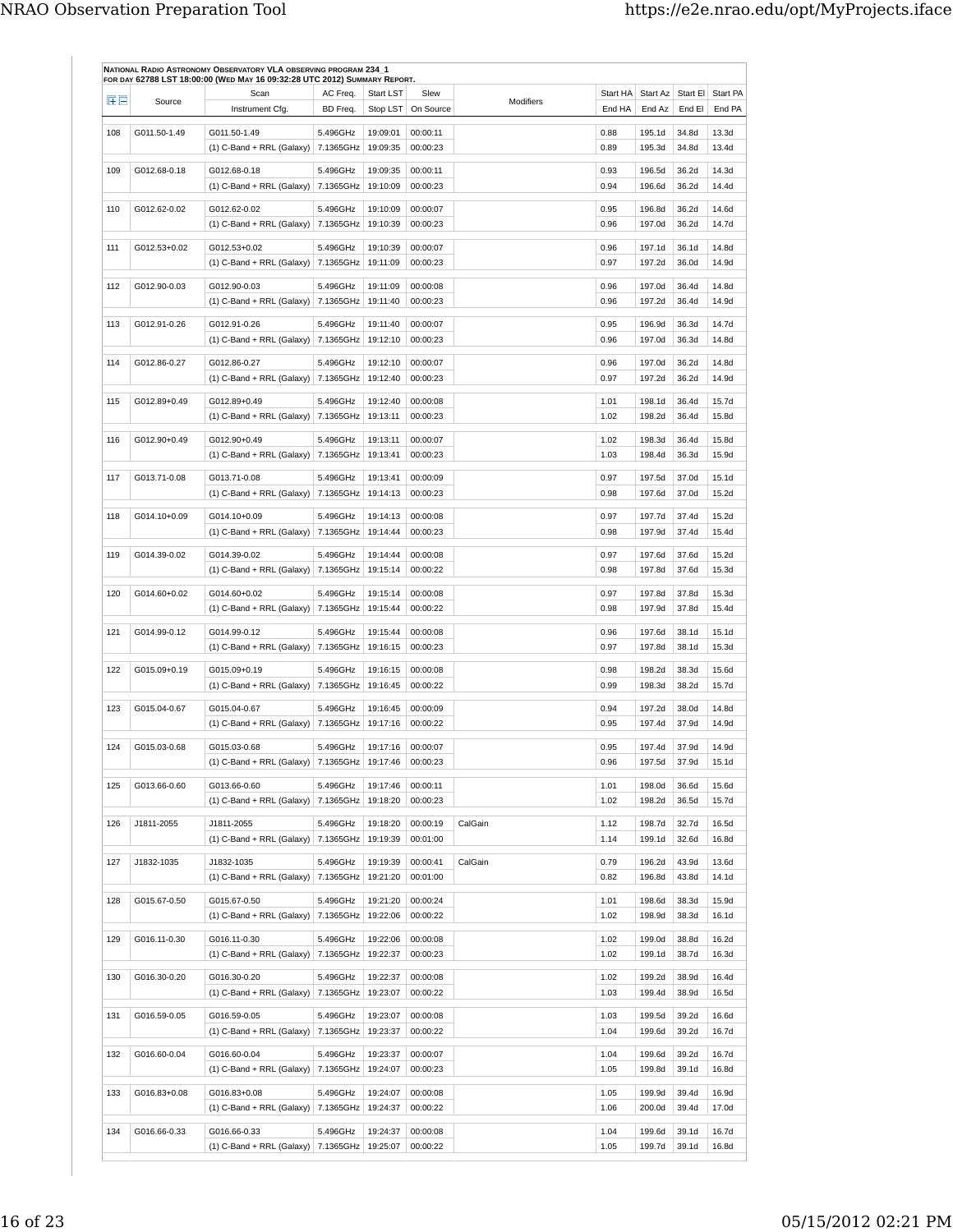| 田田  | Source       | Scan                                                                  | AC Freq.              | <b>Start LST</b>     | Slew                 | Modifiers | Start HA     | Start Az         | Start El Start PA         |                |
|-----|--------------|-----------------------------------------------------------------------|-----------------------|----------------------|----------------------|-----------|--------------|------------------|---------------------------|----------------|
|     |              | Instrument Cfg.                                                       | BD Freq.              | Stop LST             | On Source            |           | End HA       | End Az           | End El                    | End PA         |
| 135 | G017.64+0.16 | G017.64+0.16<br>$(1)$ C-Band + RRL (Galaxy)                           | 5.496GHz<br>7.1365GHz | 19:25:07<br>19:25:40 | 00:00:10<br>00:00:23 |           | 1.04<br>1.05 | 200.1d<br>200.3d | 40.1d<br>40.1d            | 17.0d<br>17.2d |
| 136 | G018.07+0.08 | G018.07+0.08                                                          | 5.496GHz              | 19:25:40             | 00:00:08             |           | 1.04         | 200.0d           | 40.5d                     | 17.0d          |
|     |              | $(1)$ C-Band + RRL (Galaxy)   7.1365GHz                               |                       | 19:26:11             | 00:00:23             |           | 1.04         | 200.2d           | 40.5d                     | 17.1d          |
| 137 | G018.16+0.09 | G018.16+0.09                                                          | 5.496GHz              | 19:26:11             | 00:00:07             |           | 1.04         | 200.2d           | 40.6d                     | 17.1d          |
|     |              | $(1)$ C-Band + RRL (Galaxy)                                           | 7.1365GHz             | 19:26:41             | 00:00:23             |           | 1.05         | 200.4d           | 40.5d                     | 17.2d          |
| 138 | G018.46-0.01 | G018.46-0.01                                                          | 5.496GHz              | 19:26:41             | 00:00:08             |           | 1.03         | 200.2d           | 40.8d                     | 17.0d          |
|     |              | $(1)$ C-Band + RRL (Galaxy)   7.1365GHz                               |                       | 19:27:11             | 00:00:22             |           | 1.04         | 200.3d           | 40.8d                     | 17.1d          |
| 139 | G018.66+0.03 | G018.66+0.03                                                          | 5.496GHz              | 19:27:11             | 00:00:08             |           | 1.04         | 200.3d           | 41.0d                     | 17.1d          |
|     |              | $(1)$ C-Band + RRL (Galaxy)                                           | 7.1365GHz             | 19:27:41             | 00:00:22             |           | 1.05         | 200.5d           | 40.9d                     | 17.3d          |
| 140 | G018.67+0.03 | G018.67+0.03                                                          | 5.496GHz              | 19:27:41             | 00:00:07             |           | 1.05         | 200.5d           | 40.9d                     | 17.3d          |
|     |              | $(1)$ C-Band + RRL (Galaxy)   7.1365GHz                               |                       | 19:28:11             | 00:00:23             |           | 1.05         | 200.6d           | 40.9d                     | 17.4d          |
| 141 | G018.87+0.05 | G018.87+0.05                                                          | 5.496GHz              | 19:28:11             | 00:00:08             |           | 1.05         | 200.6d           | 41.1d                     | 17.4d          |
|     |              | $(1)$ C-Band + RRL (Galaxy)                                           | 7.1365GHz             | 19:28:41             | 00:00:22             |           | 1.06         | 200.7d           | 41.1d                     | 17.5d          |
| 142 | G019.01-0.03 | G019.01-0.03                                                          | 5.496GHz              | 19:28:41             | 00:00:07             |           | 1.05         | 200.6d           | 41.2d                     | 17.4d          |
|     |              | $(1)$ C-Band + RRL (Galaxy)                                           | 7.1365GHz             | 19:29:11             | 00:00:23             |           | 1.06         | 200.8d           | 41.2d                     | 17.5d          |
| 143 | G018.83-0.30 | G018.83-0.30                                                          | 5.496GHz              | 19:29:11             | 00:00:08             |           | 1.05         | 200.5d           | 40.9d                     | 17.3d          |
|     |              | $(1)$ C-Band + RRL (Galaxy)                                           | 7.1365GHz             | 19:29:41             | 00:00:22             |           | 1.05         | 200.6d           | 40.9d                     | 17.4d          |
| 144 | G018.73-0.22 | G018.73-0.22                                                          | 5.496GHz              | 19:29:41             | 00:00:07             |           | 1.06         | 200.7d           | 40.8d                     | 17.5d          |
|     |              | (1) C-Band + RRL (Galaxy)   7.1365GHz   19:30:11                      |                       |                      | 00:00:23             |           | 1.07         | 200.9d           | 40.8d                     | 17.6d          |
| 145 | G018.89-0.47 | G018.89-0.47                                                          | 5.496GHz              | 19:30:11             | 00:00:08             |           | 1.05         | 200.5d           | 40.9d                     | 17.3d          |
|     |              | $(1)$ C-Band + RRL (Galaxy)                                           | 7.1365GHz   19:30:41  |                      | 00:00:22             |           | 1.06         | 200.7d           | 40.8d                     | 17.4d          |
| 146 | G019.36-0.03 | G019.36-0.03                                                          | 5.496GHz              | 19:30:41             | 00:00:09             |           | 1.07         | 201.1d           | 41.4d                     | 17.8d          |
|     |              | $(1)$ C-Band + RRL (Galaxy)   7.1365GHz   19:31:12                    |                       |                      | 00:00:22             |           | 1.08         | 201.3d           | 41.4d                     | 17.9d          |
| 147 | G019.37-0.02 | G019.37-0.02                                                          | 5.496GHz              | 19:31:12             | 00:00:07             |           | 1.08         | 201.3d           | 41.4d                     | 17.9d          |
|     |              | $(1)$ C-Band + RRL (Galaxy)   7.1365GHz                               |                       | 19:31:42             | 00:00:23             |           | 1.09         | 201.5d           | 41.3d                     | 18.1d          |
| 148 | G019.50+0.12 | G019.50+0.12                                                          | 5.496GHz              | 19:31:42             | 00:00:07             |           | 1.09         | 201.6d           | 41.5d                     | 18.2d          |
|     |              | $(1)$ C-Band + RRL (Galaxy)                                           | 7.1365GHz             | 19:32:12             | 00:00:23             |           | 1.10         | 201.8d           | 41.4d                     | 18.3d          |
|     | G019.49+0.16 | G019.49+0.16                                                          | 5.496GHz              | 19:32:12             | 00:00:07             |           |              | 201.8d           | 41.4d                     |                |
| 149 |              | $(1)$ C-Band + RRL (Galaxy)   7.1365GHz                               |                       | 19:32:42             | 00:00:23             |           | 1.10<br>1.11 | 202.0d           | 41.4d                     | 18.3d<br>18.5d |
|     |              |                                                                       |                       |                      |                      |           |              |                  |                           |                |
| 150 | J1832-1035   | J1832-1035<br>$(1)$ C-Band + RRL (Galaxy)                             | 5.496GHz<br>7.1365GHz | 19:32:42<br>19:33:54 | 00:00:12<br>00:01:00 | CalGain   | 1.01<br>1.03 | 200.5d<br>200.9d | 43.1d<br>43.0d            | 17.2d<br>17.5d |
|     |              |                                                                       |                       |                      |                      |           |              |                  |                           |                |
| 151 | G021.41-0.25 | G021.41-0.25<br>(1) C-Band + RRL (Galaxy) 7.1365GHz 19:34:24          | 5.496GHz              | 19:33:54             | 00:00:08<br>00:00:22 |           | 1.05<br>1.05 | 201.4d<br>201.5d | 43.1d<br>$43.1\mathrm{d}$ | 17.9d<br>18.0d |
|     |              |                                                                       |                       |                      |                      |           |              |                  |                           |                |
| 152 | G021.56-0.03 | G021.56-0.03<br>(1) C-Band + RRL (Galaxy)   $7.1365$ GHz   $19:34:54$ | 5.496GHz              | 19:34:24             | 00:00:08<br>00:00:22 |           | 1.06<br>1.07 | 201.8d<br>202.0d | 43.3d<br>43.2d            | 18.2d<br>18.3d |
|     |              |                                                                       |                       |                      |                      |           |              |                  |                           |                |
| 153 | G021.88+0.01 | G021.88+0.01                                                          | 5.496GHz              | 19:34:54             | 00:00:08<br>00:00:23 |           | 1.06<br>1.07 | 202.0d<br>202.1d | 43.6d<br>43.5d            | 18.3d<br>18.5d |
|     |              | (1) C-Band + RRL (Galaxy) 7.1365GHz   19:35:25                        |                       |                      |                      |           |              |                  |                           |                |
| 154 | G022.04+0.22 | G022.04+0.22                                                          | 5.496GHz              | 19:35:25             | 00:00:08             |           | 1.08         | 202.4d           | 43.7d                     | 18.7d          |
|     |              | $(1)$ C-Band + RRL (Galaxy)   7.1365GHz   19:35:55                    |                       |                      | 00:00:22             |           | 1.09         | 202.5d           | 43.7d                     | 18.8d          |
| 155 | G022.36+0.06 | G022.36+0.06                                                          | 5.496GHz              | 19:35:55             | 00:00:08             |           | 1.07         | 202.3d           | 44.0d                     | 18.5d          |
|     |              | (1) C-Band + RRL (Galaxy) 7.1365GHz   19:36:25                        |                       |                      | 00:00:22             |           | 1.08         | 202.4d           | 43.9d                     | 18.7d          |
| 156 | G022.33-0.15 | G022.33-0.15                                                          | 5.496GHz              | 19:36:25             | 00:00:07             |           | 1.07         | 202.1d           | 43.9d                     | 18.4d          |
|     |              | $(1)$ C-Band + RRL (Galaxy)   7.1365GHz                               |                       | 19:36:55             | 00:00:23             |           | 1.07         | 202.3d           | 43.8d                     | 18.6d          |
| 157 | G022.44-0.17 | G022.44-0.17                                                          | 5.496GHz              | 19:36:55             | 00:00:07             |           | 1.07         | 202.2d           | 43.9d                     | 18.5d          |
|     |              | $(1)$ C-Band + RRL (Galaxy)   7.1365GHz                               |                       | 19:37:25             | 00:00:23             |           | 1.08         | 202.4d           | 43.9d                     | 18.7d          |
| 158 | G023.01-0.41 | G023.01-0.41                                                          | 5.496GHz              | 19:37:25             | 00:00:09             |           | 1.05         | 202.0d           | 44.4d                     | 18.3d          |
|     |              | (1) C-Band + RRL (Galaxy)   7.1365GHz   19:37:56                      |                       |                      | 00:00:22             |           | 1.05         | 202.1d           | 44.4d                     | 18.4d          |
| 159 | G023.09-0.39 | G023.09-0.39                                                          | 5.496GHz              | 19:37:56             | 00:00:07             |           | 1.05         | 202.1d           | 44.5d                     | 18.4d          |
|     |              | (1) C-Band + RRL (Galaxy)   7.1365GHz   19:38:26                      |                       |                      | 00:00:23             |           | 1.06         | 202.3d           | 44.4d                     | 18.5d          |
| 160 | G023.21-0.38 | G023.21-0.38                                                          | 5.496GHz              | 19:38:26             | 00:00:07             |           | 1.06         | 202.3d           | 44.5d                     | 18.5d          |
|     |              | (1) C-Band + RRL (Galaxy)   $7.1365$ GHz   $19.38.56$                 |                       |                      | 00:00:23             |           | 1.07         | 202.5d           | 44.5d                     | 18.7d          |
| 161 | G023.25-0.24 | G023.25-0.24                                                          | 5.496GHz              | 19:38:56             | 00:00:07             |           | 1.07         | 202.6d           | 44.6d                     | 18.8d          |
|     |              | $(1)$ C-Band + RRL (Galaxy)                                           | 7.1365GHz   19:39:26  |                      | 00:00:23             |           | 1.08         | 202.8d           | 44.5d                     | 18.9d          |
|     |              |                                                                       |                       |                      |                      |           |              |                  |                           |                |
| 162 | G023.44-0.18 | G023.44-0.18                                                          | 5.496GHz              | 19:39:26             | 00:00:08             |           | 1.08         | 202.8d           | 44.7d                     | 19.0d          |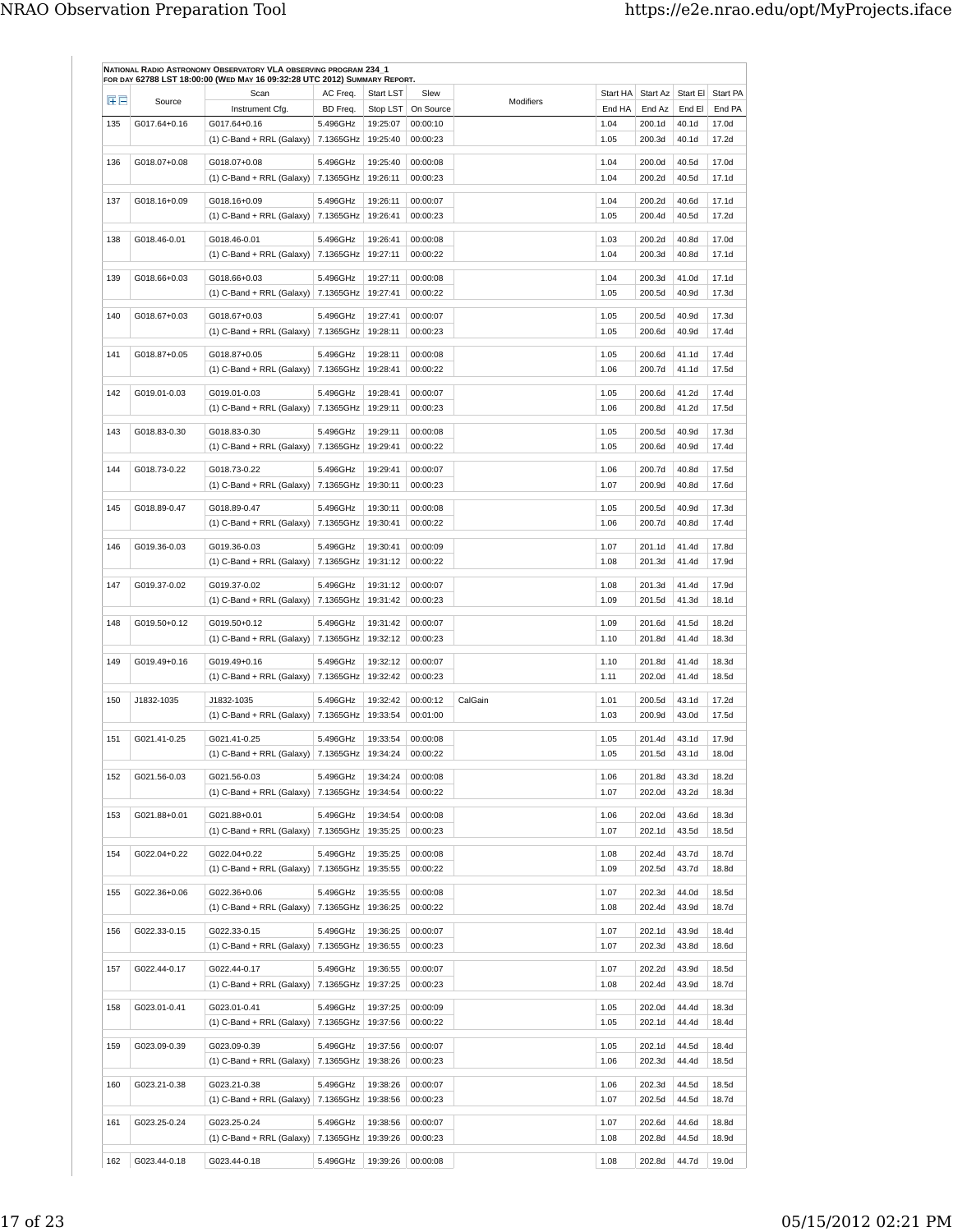| $H \Box$ | Source       | Scan                                                               | AC Freq.                         | Start LST | Slew                 | Modifiers | Start HA     | Start Az         |                | Start El Start PA |
|----------|--------------|--------------------------------------------------------------------|----------------------------------|-----------|----------------------|-----------|--------------|------------------|----------------|-------------------|
|          |              | Instrument Cfg.                                                    | BD Freq.                         | Stop LST  | On Source            |           | End HA       | End Az           | End El         | End PA            |
|          |              | $(1)$ C-Band + RRL (Galaxy)   7.1365GHz                            |                                  | 19:39:56  | 00:00:22             |           | 1.09         | 203.0d           | 44.7d          | 19.1d             |
| 163      | G023.45-0.18 | G023.45-0.18                                                       | 5.496GHz                         | 19:39:56  | 00:00:07             |           | 1.09         | 203.0d           | 44.7d          | 19.1d             |
|          |              | $(1)$ C-Band + RRL (Galaxy)                                        | 7.1365GHz                        | 19:40:26  | 00:00:23             |           | 1.10         | 203.2d           | 44.6d          | 19.2d             |
| 164      | G023.46-0.16 | G023.46-0.16                                                       | 5.496GHz                         | 19:40:26  | 00:00:07             |           | 1.10         | 203.2d           | 44.7d          | 19.3d             |
|          |              | $(1)$ C-Band + RRL (Galaxy)                                        | 7.1365GHz                        | 19:40:56  | 00:00:23             |           | 1.11         | 203.4d           | 44.6d          | 19.4d             |
| 165      | G023.66-0.13 | G023.66-0.13                                                       | 5.496GHz                         | 19:40:56  | 00:00:08             |           | 1.10         | 203.4d           | 44.8d          | 19.4d             |
|          |              | $(1)$ C-Band + RRL (Galaxy)                                        | 7.1365GHz                        | 19:41:26  | 00:00:22             |           | 1.11         | 203.5d           | 44.8d          | 19.5d             |
|          |              |                                                                    |                                  |           |                      |           |              |                  |                |                   |
| 166      | G023.71-0.19 | G023.71-0.19                                                       | 5.496GHz                         | 19:41:26  | 00:00:07             |           | 1.10         | 203.4d           | 44.8d          | 19.4d             |
|          |              | $(1)$ C-Band + RRL (Galaxy)   7.1365GHz                            |                                  | 19:41:56  | 00:00:23             |           | 1.11         | 203.6d           | 44.8d          | 19.6d             |
| 167      | G023.71-0.20 | G023.71-0.20                                                       | 5.496GHz                         | 19:41:56  | 00:00:07             |           | 1.11         | 203.6d           | 44.8d          | 19.6d             |
|          |              | $(1)$ C-Band + RRL (Galaxy)                                        | 7.1365GHz   19:42:26             |           | 00:00:23             |           | 1.12         | 203.7d           | 44.7d          | 19.7d             |
| 168      | G023.97-0.11 | G023.97-0.11                                                       | 5.496GHz                         | 19:42:26  | 00:00:08             |           | 1.12         | 203.8d           | 45.0d          | 19.7d             |
|          |              | (1) C-Band + RRL (Galaxy)                                          | 7.1365GHz                        | 19:42:56  | 00:00:22             |           | 1.13         | 204.0d           | 45.0d          | 19.9d             |
|          | G023.91+0.07 | G023.91+0.07                                                       |                                  |           |                      |           |              | 204.2d           |                |                   |
| 169      |              | (1) C-Band + RRL (Galaxy)                                          | 5.496GHz<br>7.1365GHz   19:43:26 | 19:42:56  | 00:00:07<br>00:00:23 |           | 1.14<br>1.15 | 204.4d           | 44.9d<br>44.9d | 20.1d<br>20.2d    |
|          |              |                                                                    |                                  |           |                      |           |              |                  |                |                   |
| 170      | G024.15-0.01 | G024.15-0.01                                                       | 5.496GHz                         | 19:43:26  | 00:00:08             |           | 1.13         | 204.3d           | 45.1d          | 20.1d             |
|          |              | $(1)$ C-Band + RRL (Galaxy)                                        | 7.1365GHz                        | 19:43:56  | 00:00:22             |           | 1.14         | 204.4d           | 45.1d          | 20.2d             |
| 171      | G024.33+0.14 | G024.33+0.14                                                       | 5.496GHz                         | 19:43:56  | 00:00:08             |           | 1.15         | 204.6d           | 45.3d          | 20.4d             |
|          |              | $(1)$ C-Band + RRL (Galaxy)                                        | 7.1365GHz                        | 19:44:26  | 00:00:22             |           | 1.15         | 204.8d           | 45.2d          | 20.5d             |
| 172      | G024.49-0.04 | G024.49-0.04                                                       | 5.496GHz                         | 19:44:26  | 00:00:07             |           | 1.14         | 204.5d           | 45.4d          | 20.3d             |
|          |              | $(1)$ C-Band + RRL (Galaxy)                                        | 7.1365GHz                        | 19:44:56  | 00:00:23             |           | 1.15         | 204.7d           | 45.3d          | 20.4d             |
|          |              |                                                                    |                                  |           |                      |           |              |                  |                |                   |
| 173      | G024.68-0.16 | G024.68-0.16                                                       | 5.496GHz                         | 19:44:56  | 00:00:08             |           | 1.13         | 204.5d           | 45.5d          | 20.2d             |
|          |              | $(1)$ C-Band + RRL (Galaxy)                                        | 7.1365GHz                        | 19:45:26  | 00:00:22             |           | 1.14         | 204.6d           | 45.4d          | 20.4d             |
| 174      | J1832-1035   | J1832-1035                                                         | 5.496GHz                         | 19:45:26  | 00:00:17             | CalGain   | 1.22         | 204.5d           | 42.1d          | 20.5d             |
|          |              | $(1)$ C-Band + RRL (Galaxy)                                        | 7.1365GHz                        | 19:46:43  | 00:01:00             |           | 1.24         | 204.9d           | 42.0d          | 20.8d             |
| 175      | G020.24+0.07 | G020.24+0.07                                                       | 5.496GHz                         | 19:46:43  | 00:00:10             |           | 1.32         | 206.0d           | 40.9d          | 21.7d             |
|          |              | $(1)$ C-Band + RRL (Galaxy)   7.1365GHz                            |                                  | 19:47:16  | 00:00:23             |           | 1.33         | 206.2d           | 40.9d          | 21.9d             |
| 176      | G020.08-0.13 | G020.08-0.13                                                       | 5.496GHz                         | 19:47:16  | 00:00:08             |           | 1.32         | 205.9d           | 40.7d          | 21.7d             |
|          |              | $(1)$ C-Band + RRL (Galaxy)                                        | 7.1365GHz                        | 19:47:46  | 00:00:22             |           | 1.33         | 206.1d           | 40.7d          | 21.8d             |
|          |              |                                                                    |                                  |           |                      |           |              |                  |                |                   |
| 177      | G019.76-0.13 | G019.76-0.13                                                       | 5.496GHz                         | 19:47:46  | 00:00:08             |           | 1.34         | 206.1d           | 40.3d          | 21.9d             |
|          |              | (1) C-Band + RRL (Galaxy)   7.1365GHz   19:48:17                   |                                  |           | 00:00:23             |           | 1.35         | 206.3d           | 40.3d          | 22.0d             |
| 178      | G019.62-0.13 | G019.62-0.13                                                       | 5.496GHz                         | 19:48:17  | 00:00:07             |           | 1.35         | 206.3d           | 40.2d          | 22.0d             |
|          |              | $(1)$ C-Band + RRL (Galaxy)                                        | 7.1365GHz   19:48:47             |           | 00:00:23             |           | 1.36         | 206.5d           | 40.1d          | 22.2d             |
| 179      | G019.61-0.13 | G019.61-0.13                                                       | 5.496GHz                         | 19:48:47  | 00:00:07             |           | 1.36         | 206.5d           | 40.1d          | 22.2d             |
|          |              | (1) C-Band + RRL (Galaxy) 7.1365GHz   19:49:17                     |                                  |           | 00:00:23             |           | 1.37         | 206.6d           | 40.1d          | 22.3d             |
|          |              |                                                                    |                                  |           |                      |           |              |                  |                |                   |
| 180      | G019.61+0.01 | G019.61+0.01<br>(1) C-Band + RRL (Galaxy)   7.1365GHz   19:49:47   | 5.496GHz                         | 19:49:17  | 00:00:07<br>00:00:23 |           | 1.38<br>1.38 | 206.8d<br>206.9d | 40.1d<br>40.0d | 22.4d<br>22.5d    |
|          |              |                                                                    |                                  |           |                      |           |              |                  |                |                   |
| 181      | G019.67+0.11 | G019.67+0.11                                                       | 5.496GHz                         | 19:49:47  | 00:00:07             |           | 1.39         | 207.1d           | 40.1d          | 22.6d             |
|          |              | $(1)$ C-Band + RRL (Galaxy)                                        | 7.1365GHz                        | 19:50:17  | 00:00:23             |           | 1.40         | 207.2d           | 40.0d          | 22.8d             |
| 182      | G019.47+0.17 | G019.47+0.17                                                       | 5.496GHz                         | 19:50:17  | 00:00:08             |           | 1.41         | 207.3d           | 39.9d          | 22.8d             |
|          |              | (1) C-Band + RRL (Galaxy)   7.1365GHz   19:50:47                   |                                  |           | 00:00:22             |           | 1.41         | 207.5d           | 39.8d          | 23.0d             |
| 183      | G019.25+0.27 | G019.25+0.27                                                       | 5.496GHz                         | 19:50:47  | 00:00:08             |           | 1.43         | 207.6d           | 39.6d          | 23.1d             |
|          |              | $(1)$ C-Band + RRL (Galaxy)   7.1365GHz                            |                                  | 19:51:17  | 00:00:22             |           | 1.44         | 207.8d           | 39.5d          | 23.2d             |
|          |              |                                                                    |                                  |           |                      |           |              |                  |                |                   |
| 184      | G019.27+0.35 | G019.27+0.35                                                       | 5.496GHz                         | 19:51:17  | 00:00:07             |           | 1.44         | 207.9d           | 39.6d          | 23.3d             |
|          |              | (1) C-Band + RRL (Galaxy) 7.1365GHz   19:51:47                     |                                  |           | 00:00:23             |           | 1.45         | 208.0d           | 39.5d          | 23.4d             |
| 185      | G019.70-0.27 | G019.70-0.27                                                       | 5.496GHz                         | 19:51:47  | 00:00:08             |           | 1.40         | 207.2d           | 39.9d          | 22.7d             |
|          |              | (1) C-Band + RRL (Galaxy)   7.1365GHz   19:52:18                   |                                  |           | 00:00:23             |           | 1.41         | 207.3d           | 39.9d          | 22.9d             |
| 186      | G019.88-0.53 | G019.88-0.53                                                       | 5.496GHz                         | 19:52:18  | 00:00:08             |           | 1.38         | 206.9d           | 40.0d          | 22.5d             |
|          |              | (1) C-Band + RRL (Galaxy) 7.1365GHz 19:52:48                       |                                  |           | 00:00:22             |           | 1.39         | 207.1d           | 40.0d          | 22.7d             |
|          |              |                                                                    |                                  |           |                      |           |              |                  |                |                   |
| 187      | G018.26-0.24 | G018.26-0.24<br>$(1)$ C-Band + RRL (Galaxy)   7.1365GHz   19:53:22 | 5.496GHz                         | 19:52:48  | 00:00:12<br>00:00:22 |           | 1.46<br>1.47 | 207.6d<br>207.8d | 38.4d<br>38.3d | 23.2d<br>23.4d    |
|          |              |                                                                    |                                  |           |                      |           |              |                  |                |                   |
| 188      | G018.34+1.77 | G018.34+1.77                                                       | 5.496GHz                         | 19:53:22  | 00:00:11             |           | 1.59         | 210.4d           | 38.5d          | 25.3d             |
|          |              | (1) C-Band + RRL (Galaxy) 7.1365GHz 19:53:55                       |                                  |           | 00:00:22             |           | 1.60         | 210.5d           | 38.5d          | 25.5d             |
| 189      | G016.88-2.15 | G016.88-2.15                                                       | 5.496GHz                         | 19:53:55  | 00:00:14             |           | 1.41         | 205.7d           | 36.7d          | 21.9d             |
|          |              | (1) C-Band + RRL (Galaxy) 7.1365GHz   19:54:32                     |                                  |           | 00:00:23             |           | 1.42         | 205.9d           | 36.7d          | 22.0d             |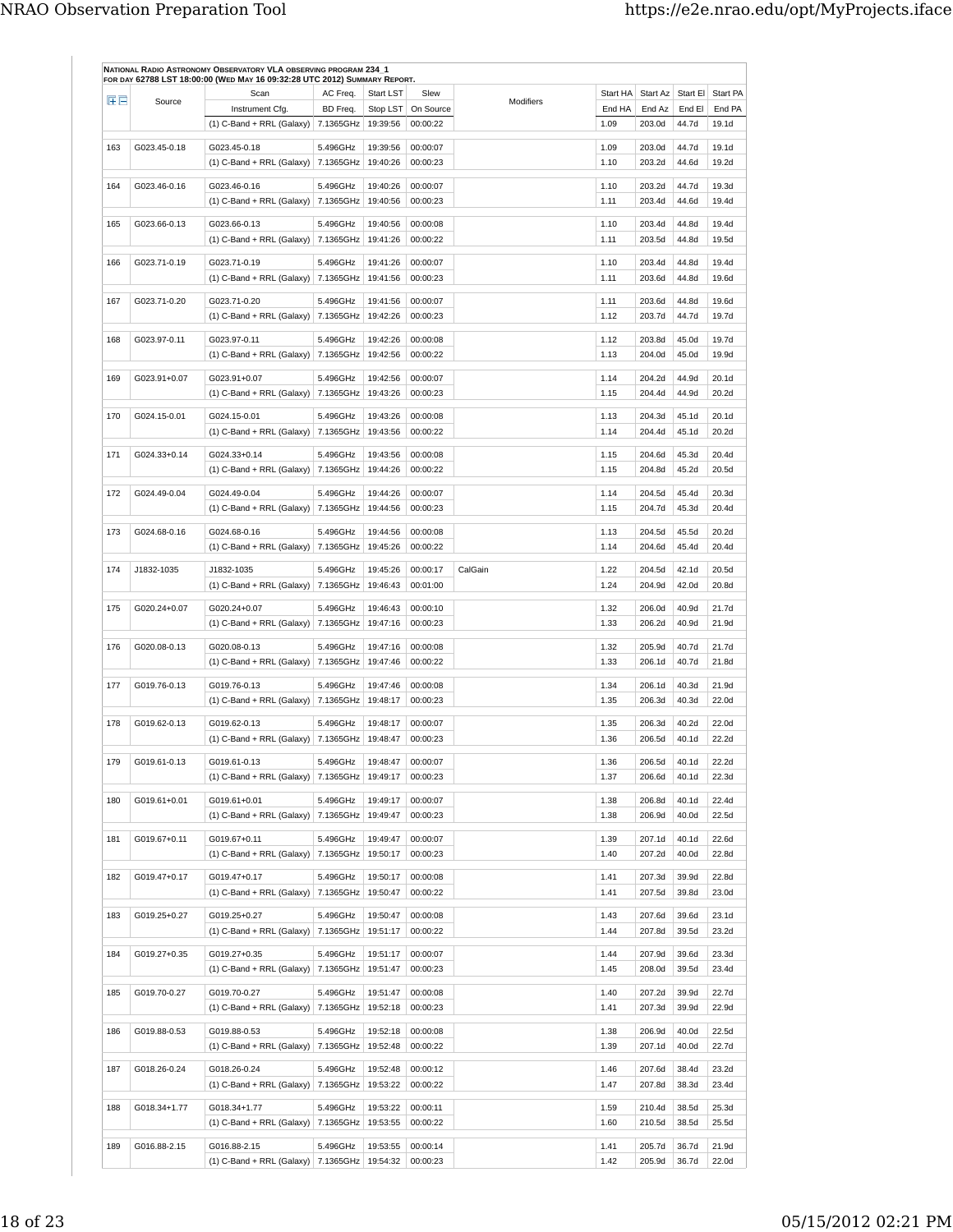| EE  | Source       | Scan                                             | AC Freq.              | Start LST            | Slew                 | Modifiers | Start HA     | Start Az         | Start El       | Start PA       |
|-----|--------------|--------------------------------------------------|-----------------------|----------------------|----------------------|-----------|--------------|------------------|----------------|----------------|
|     |              | Instrument Cfg.                                  | BD Freq.              | Stop LST             | On Source            |           | End HA       | End Az           | End El         | End PA         |
| 190 | G016.86-2.16 | G016.86-2.16                                     | 5.496GHz              | 19:54:32             | 00:00:07             |           | 1.42         | 205.9d           | 36.7d          | 22.0d          |
|     |              | $(1)$ C-Band + RRL (Galaxy)                      | 7.1365GHz             | 19:55:02             | 00:00:23             |           | 1.43         | 206.0d           | 36.6d          | 22.1d          |
| 191 | G017.02-2.40 | G017.02-2.40                                     | 5.496GHz              | 19:55:02             | 00:00:08             |           | 1.41         | 205.7d           | 36.7d          | 21.9d          |
|     |              | (1) C-Band + RRL (Galaxy)   7.1365GHz   19:55:32 |                       |                      | 00:00:22             |           | 1.42         | 205.8d           | 36.7d          | 22.0d          |
|     |              |                                                  |                       | 19:55:32             |                      |           |              |                  |                |                |
| 192 | G023.39+0.19 | G023.39+0.19<br>$(1)$ C-Band + RRL (Galaxy)      | 5.496GHz<br>7.1365GHz | 19:56:21             | 00:00:27<br>00:00:22 |           | 1.37<br>1.39 | 208.5d<br>208.8d | 43.3d<br>43.2d | 23.6d<br>23.8d |
|     |              |                                                  |                       |                      |                      |           |              |                  |                |                |
| 193 | G023.48+0.10 | G023.48+0.10                                     | 5.496GHz              | 19:56:21             | 00:00:07             |           | 1.38         | 208.6d           | 43.3d          | 23.7d          |
|     |              | (1) C-Band + RRL (Galaxy)   $7.1365$ GHz         |                       | 19:56:51             | 00:00:23             |           | 1.39         | 208.8d           | 43.2d          | 23.8d          |
| 194 | G024.54+0.31 | G024.54+0.31                                     | 5.496GHz              | 19:56:51             | 00:00:10             |           | 1.37         | 209.0d           | 44.3d          | 23.9d          |
|     |              | $(1)$ C-Band + RRL (Galaxy)   7.1365GHz          |                       | 19:57:24             | 00:00:23             |           | 1.37         | 209.2d           | 44.2d          | 24.0d          |
|     |              |                                                  |                       |                      |                      |           |              |                  |                |                |
| 195 | G024.63+0.16 | G024.63+0.16                                     | 5.496GHz              | 19:57:24             | 00:00:07             |           | 1.36         | 208.9d           | 44.3d          | 23.8d          |
|     |              | $(1)$ C-Band + RRL (Galaxy)                      | 7.1365GHz             | 19:57:54             | 00:00:23             |           | 1.37         | 209.1d           | 44.3d          | 24.0d          |
| 196 | J1832-1035   | J1832-1035                                       | 5.496GHz              | 19:57:54             | 00:00:17             | CalGain   | 1.43         | 208.3d           | 40.9d          | 23.6d          |
|     |              | $(1)$ C-Band + RRL (Galaxy)                      | 7.1365GHz             | 19:59:11             | 00:01:00             |           | 1.45         | 208.7d           | 40.8d          | 23.9d          |
|     |              |                                                  |                       |                      |                      |           |              |                  |                |                |
| 197 | G024.63-0.32 | G024.63-0.32<br>$(1)$ C-Band + RRL (Galaxy)      | 5.496GHz<br>7.1365GHz | 19:59:11<br>19:59:50 | 00:00:17<br>00:00:22 |           | 1.36<br>1.37 | 208.8d<br>209.0d | 44.1d<br>44.0d | 23.8d<br>23.9d |
|     |              |                                                  |                       |                      |                      |           |              |                  |                |                |
| 198 | G024.79+0.08 | G024.79+0.08                                     | 5.496GHz              | 19:59:50             | 00:00:08             |           | 1.39         | 209.6d           | 44.2d          | 24.4d          |
|     |              | (1) C-Band + RRL (Galaxy)                        | 7.1365GHz             | 20:00:20             | 00:00:22             |           | 1.40         | 209.8d           | 44.2d          | 24.5d          |
| 199 | G024.85+0.09 | G024.85+0.09                                     | 5.496GHz              | 20:00:20             | 00:00:07             |           | 1.40         | 209.8d           | 44.2d          | 24.5d          |
|     |              | $(1)$ C-Band + RRL (Galaxy)                      | 7.1365GHz             | 20:00:50             | 00:00:23             |           | 1.41         | 209.9d           | 44.2d          | 24.6d          |
|     |              |                                                  |                       |                      |                      |           |              |                  |                |                |
| 200 | G024.94+0.07 | G024.94+0.07                                     | 5.496GHz              | 20:00:50             | 00:00:07             |           | 1.41         | 209.9d           | 44.3d          | 24.6d          |
|     |              | $(1)$ C-Band + RRL (Galaxy)   7.1365GHz          |                       | 20:01:20             | 00:00:23             |           | 1.41         | 210.0d           | 44.2d          | 24.7d          |
| 201 | G025.23+0.29 | G025.23+0.29                                     | 5.496GHz              | 20:01:20             | 00:00:08             |           | 1.42         | 210.3d           | 44.5d          | 24.9d          |
|     |              | $(1)$ C-Band + RRL (Galaxy)                      | 7.1365GHz             | 20:01:50             | 00:00:22             |           | 1.43         | 210.5d           | 44.5d          | 25.0d          |
|     |              |                                                  |                       |                      |                      |           |              |                  |                |                |
| 202 | G025.41+0.10 | G025.41+0.10                                     | 5.496GHz              | 20:01:50             | 00:00:08             |           | 1.41         | 210.2d           | 44.6d          | 24.8d          |
|     |              | $(1)$ C-Band + RRL (Galaxy)   7.1365GHz          |                       | 20:02:20             | 00:00:22             |           | 1.42         | 210.4d           | 44.6d          | 24.9d          |
| 203 | G025.38-0.18 | G025.38-0.18                                     | 5.496GHz              | 20:02:20             | 00:00:08             |           | 1.40         | 210.0d           | 44.5d          | 24.6d          |
|     |              | $(1)$ C-Band + RRL (Galaxy)   7.1365GHz          |                       | 20:02:50             | 00:00:22             |           | 1.41         | 210.1d           | 44.5d          | 24.8d          |
|     |              |                                                  |                       |                      |                      |           |              |                  |                |                |
| 204 | G025.70+0.03 | G025.70+0.03                                     | 5.496GHz              | 20:02:50             | 00:00:08             |           | 1.41         | 210.4d           | 44.8d          | 25.0d          |
|     |              | $(1)$ C-Band + RRL (Galaxy)   7.1365GHz          |                       | 20:03:21             | 00:00:23             |           | 1.42         | 210.6d           | 44.8d          | 25.1d          |
| 205 | G025.71+0.04 | G025.71+0.04                                     | 5.496GHz              | 20:03:21             | 00:00:07             |           | 1.42         | 210.6d           | 44.8d          | 25.1d          |
|     |              | $(1)$ C-Band + RRL (Galaxy)                      | 7.1365GHz             | 20:03:51             | 00:00:23             |           | 1.43         | 210.8d           | 44.7d          | 25.2d          |
|     |              |                                                  |                       |                      |                      |           |              |                  |                |                |
| 206 | G025.81-0.04 | G025.81-0.04                                     | 5.496GHz              | 20:03:51             | 00:00:07             |           | 1.42         | 210.6d           | 44.8d          | 25.1d          |
|     |              | (1) C-Band + RRL (Galaxy) 7.1365GHz   20:04:21   |                       |                      | 00:00:23             |           | 1.43         | 210.8d           | 44.8d          | 25.3d          |
| 207 | G025.79-0.14 | G025.79-0.14                                     | 5.496GHz              | 20:04:21             | 00:00:07             |           | 1.42         | 210.6d           | 44.7d          | 25.1d          |
|     |              | $(1)$ C-Band + RRL (Galaxy)   7.1365GHz          |                       | 20:04:51             | 00:00:23             |           | 1.43         | 210.8d           | 44.7d          | 25.3d          |
|     | G025.80-0.16 | G025.80-0.16                                     | 5.496GHz              | 20:04:51             | 00:00:07             |           | 1.43         | 210.8d           | 44.7d          | 25.3d          |
| 208 |              | (1) C-Band + RRL (Galaxy) 7.1365GHz 20:05:21     |                       |                      | 00:00:23             |           | 1.44         | 210.9d           | 44.6d          | 25.4d          |
|     |              |                                                  |                       |                      |                      |           |              |                  |                |                |
| 209 | G025.83-0.18 | G025.83-0.18                                     | 5.496GHz              | 20:05:21             | 00:00:07             |           | 1.44         | 210.9d           | 44.7d          | 25.4d          |
|     |              | (1) C-Band + RRL (Galaxy)   7.1365GHz   20:05:51 |                       |                      | 00:00:23             |           | 1.45         | 211.1d           | 44.6d          | 25.5d          |
| 210 | G025.92-0.14 | G025.92-0.14                                     | 5.496GHz              | 20:05:51             | 00:00:07             |           | 1.45         | 211.1d           | 44.7d          | 25.5d          |
|     |              | (1) C-Band + RRL (Galaxy) 7.1365GHz 20:06:21     |                       |                      | 00:00:23             |           | 1.45         | 211.3d           | 44.7d          | 25.6d          |
|     |              |                                                  |                       |                      |                      |           |              |                  |                |                |
| 211 | G026.53-0.27 | G026.53-0.27                                     | 5.496GHz              | 20:06:21             | 00:00:09             |           | 1.43         | 211.1d           | 45.3d          | 25.4d          |
|     |              | (1) C-Band + RRL (Galaxy) 7.1365GHz 20:06:52     |                       |                      | 00:00:22             |           | 1.44         | 211.2d           | 45.2d          | 25.6d          |
| 212 | G026.56-0.30 | G026.56-0.30                                     | 5.496GHz              | 20:06:52             | 00:00:07             |           | 1.43         | 211.2d           | 45.2d          | 25.5d          |
|     |              | $(1)$ C-Band + RRL (Galaxy)   7.1365GHz          |                       | 20:07:22             | 00:00:23             |           | 1.44         | 211.3d           | 45.2d          | 25.7d          |
|     |              |                                                  |                       |                      |                      |           |              |                  |                |                |
| 213 | G026.61-0.21 | G026.61-0.21                                     | 5.496GHz              | 20:07:22             | 00:00:07             |           | 1.45         | 211.5d           | 45.2d          | 25.8d          |
|     |              | $(1)$ C-Band + RRL (Galaxy)   7.1365GHz          |                       | 20:07:52             | 00:00:23             |           | 1.45         | 211.6d           | 45.2d          | 25.9d          |
| 214 | G026.60-0.02 | G026.60-0.02                                     | 5.496GHz              | 20:07:52             | 00:00:07             |           | 1.47         | 211.9d           | 45.2d          | 26.1d          |
|     |              | (1) C-Band + RRL (Galaxy) 7.1365GHz 20:08:22     |                       |                      | 00:00:23             |           | 1.47         | 212.1d           | 45.1d          | 26.2d          |
|     |              |                                                  |                       |                      |                      |           |              |                  |                |                |
| 215 | G027.22+0.14 | G027.22+0.14                                     | 5.496GHz              | 20:08:22             | 00:00:09             |           | 1.46         | 212.3d           | 45.7d          | 26.4d          |
|     |              | (1) C-Band + RRL (Galaxy) 7.1365GHz 20:08:53     |                       |                      | 00:00:22             |           | 1.47         | 212.4d           | 45.7d          | 26.5d          |
| 216 | G027.28+0.14 | G027.28+0.14                                     | 5.496GHz              | 20:08:53             | 00:00:07             |           | 1.47         | 212.4d           | 45.7d          | 26.5d          |
|     |              | (1) C-Band + RRL (Galaxy)   7.1365GHz   20:09:23 |                       |                      | 00:00:23             |           | 1.48         | 212.6d           | 45.7d          | 26.6d          |
|     |              |                                                  |                       |                      |                      |           |              |                  |                |                |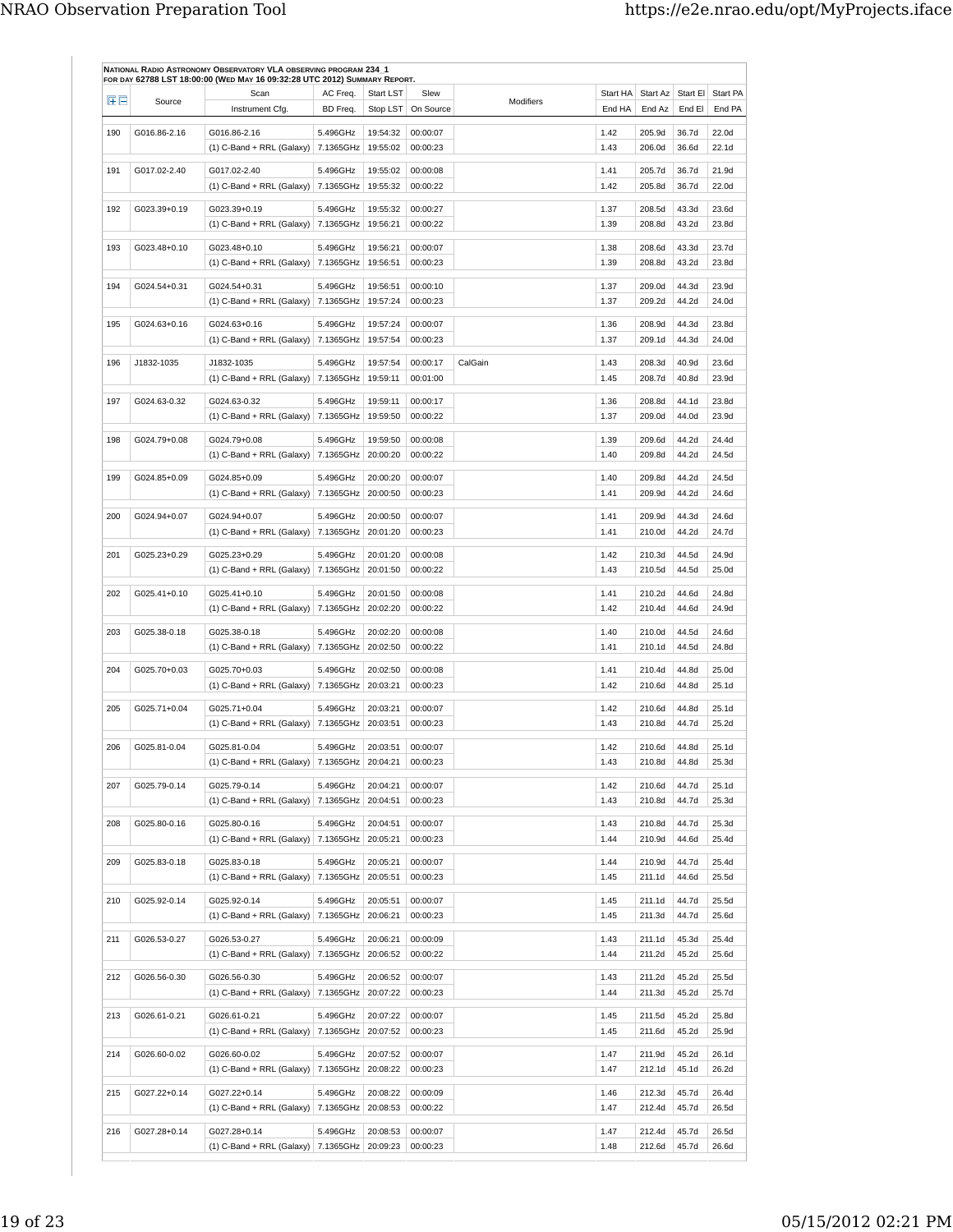| 田田  | Source       | Scan                                                               | AC Freq.              | <b>Start LST</b>     | Slew                 | Modifiers | Start HA     | Start Az         | Start El Start PA |                            |
|-----|--------------|--------------------------------------------------------------------|-----------------------|----------------------|----------------------|-----------|--------------|------------------|-------------------|----------------------------|
|     |              | Instrument Cfg.                                                    | BD Freq.              | Stop LST             | On Source            |           | End HA       | End Az           | End El            | End PA                     |
| 217 | G027.22+0.26 | G027.22+0.26<br>$(1)$ C-Band + RRL (Galaxy)                        | 5.496GHz<br>7.1365GHz | 20:09:23<br>20:09:53 | 00:00:07<br>00:00:23 |           | 1.49<br>1.50 | 212.8d<br>212.9d | 45.6d<br>45.6d    | 26.7d<br>26.9d             |
| 218 | G027.56+0.08 | G027.56+0.08                                                       | 5.496GHz              | 20:09:53             | 00:00:08             |           | 1.48         | 212.7d           | 45.9d             | 26.7d                      |
|     |              | $(1)$ C-Band + RRL (Galaxy)   7.1365GHz                            |                       | 20:10:24             | 00:00:23             |           | 1.48         | 212.8d           | 45.9d             | 26.8d                      |
| 219 | J1832-1035   | J1832-1035                                                         | 5.496GHz              | 20:10:24             | 00:00:26             | CalGain   | 1.63         | 212.0d           | 39.6d             | 26.5d                      |
|     |              | $(1)$ C-Band + RRL (Galaxy)   7.1365GHz                            |                       | 20:11:50             | 00:01:00             |           | 1.66         | 212.4d           | 39.5d             | 26.8d                      |
| 220 | G025.65+1.05 | G025.65+1.05                                                       | 5.496GHz              | 20:11:50             | 00:00:20             |           | 1.62         | 214.6d           | 43.8d             | 28.3d                      |
|     |              | $(1)$ C-Band + RRL (Galaxy) 7.1365GHz                              |                       | 20:12:32             | 00:00:22             |           | 1.64         | 214.8d           | 43.7d             | 28.4d                      |
| 221 | G025.66+1.06 | G025.66+1.06                                                       | 5.496GHz              | 20:12:32             | 00:00:07             |           | 1.64         | 214.9d           | 43.7d             | 28.4d                      |
|     |              | $(1)$ C-Band + RRL (Galaxy)                                        | 7.1365GHz             | 20:13:02             | 00:00:23             |           | 1.64         | 215.0d           | 43.6d             | 28.5d                      |
| 222 | G027.36-0.16 | G027.36-0.16                                                       | 5.496GHz              | 20:13:02             | 00:00:12             |           | 1.52         | 213.3d           | 45.4d             | 27.2d                      |
|     |              | $(1)$ C-Band + RRL (Galaxy)   7.1365GHz                            |                       | 20:13:37             | 00:00:23             |           | 1.53         | 213.5d           | 45.3d             | 27.3d                      |
| 223 | G027.37-0.17 | G027.37-0.17                                                       | 5.496GHz              | 20:13:37             | 00:00:07             |           | 1.53         | 213.5d           | 45.3d             | 27.3d                      |
|     |              | $(1)$ C-Band + RRL (Galaxy)                                        | 7.1365GHz             | 20:14:07             | 00:00:23             |           | 1.54         | 213.7d           | 45.2d             | 27.4d                      |
| 224 | G027.80-0.28 | G027.80-0.28                                                       | 5.496GHz              | 20:14:07             | 00:00:08             |           | 1.52         | 213.5d           | 45.7d             | 27.3d                      |
|     |              | $(1)$ C-Band + RRL (Galaxy)                                        | 7.1365GHz             | 20:14:38             | 00:00:23             |           | 1.53         | 213.7d           | 45.6d             | 27.4d                      |
|     |              |                                                                    |                       |                      |                      |           |              |                  |                   |                            |
| 225 | G028.01-0.43 | G028.01-0.43<br>$(1)$ C-Band + RRL (Galaxy)                        | 5.496GHz<br>7.1365GHz | 20:14:38<br>20:15:08 | 00:00:08<br>00:00:22 |           | 1.51<br>1.52 | 213.5d<br>213.6d | 45.8d<br>45.8d    | 27.3d<br>27.4d             |
| 226 | G028.28-0.36 | G028.28-0.36                                                       | 5.496GHz              | 20:15:08             | 00:00:08             |           | 1.52         |                  | 46.0d             | 27.4d                      |
|     |              | $(1)$ C-Band + RRL (Galaxy)   7.1365GHz                            |                       | 20:15:38             | 00:00:22             |           | 1.52         | 213.7d<br>213.9d | 46.0d             | 27.6d                      |
|     |              |                                                                    |                       |                      |                      |           |              |                  |                   |                            |
| 227 | G028.31-0.37 | G028.31-0.37<br>$(1)$ C-Band + RRL (Galaxy)                        | 5.496GHz<br>7.1365GHz | 20:15:38<br>20:16:08 | 00:00:07<br>00:00:23 |           | 1.52<br>1.53 | 213.8d<br>214.0d | 46.0d<br>45.9d    | 27.6d<br>27.7d             |
|     |              |                                                                    |                       |                      |                      |           |              |                  |                   |                            |
| 228 | G028.31-0.39 | G028.31-0.39<br>$(1)$ C-Band + RRL (Galaxy)   7.1365GHz            | 5.496GHz              | 20:16:08<br>20:16:38 | 00:00:07<br>00:00:23 |           | 1.53<br>1.54 | 214.0d<br>214.1d | 45.9d<br>45.9d    | 27.7d<br>27.8d             |
|     |              |                                                                    |                       |                      |                      |           |              |                  |                   |                            |
| 229 | G028.20-0.05 | G028.20-0.05<br>$(1)$ C-Band + RRL (Galaxy)   7.1365GHz            | 5.496GHz              | 20:16:38<br>20:17:08 | 00:00:08<br>00:00:22 |           | 1.56<br>1.57 | 214.6d<br>214.8d | 45.8d<br>45.7d    | 28.2d<br>28.3d             |
|     |              |                                                                    |                       |                      |                      |           |              |                  |                   |                            |
| 230 | G028.15-0.00 | G028.15-0.00<br>$(1)$ C-Band + RRL (Galaxy)                        | 5.496GHz<br>7.1365GHz | 20:17:08<br>20:17:38 | 00:00:07<br>00:00:23 |           | 1.57<br>1.58 | 214.8d<br>215.0d | 45.7d<br>45.6d    | 28.3d<br>28.5d             |
|     |              |                                                                    |                       |                      |                      |           |              |                  |                   |                            |
| 231 | G028.39+0.08 | G028.39+0.08<br>$(1)$ C-Band + RRL (Galaxy)   7.1365GHz            | 5.496GHz              | 20:17:38<br>20:18:08 | 00:00:08<br>00:00:22 |           | 1.58<br>1.59 | 215.1d<br>215.3d | 45.8d<br>45.8d    | 28.5d<br>28.7d             |
| 232 | G028.22+0.36 | G028.22+0.36                                                       | 5.496GHz              | 20:18:08             | 00:00:08             |           | 1.61         | 215.7d           | 45.6d             | 29.0d                      |
|     |              | $(1)$ C-Band + RRL (Galaxy)                                        | 7.1365GHz             | 20:18:38             | 00:00:22             |           | 1.62         | 215.8d           | 45.6d             | 29.1d                      |
| 233 | G027.78+0.06 | G027.78+0.06                                                       | 5.496GHz              | 20:18:38             | 00:00:08             |           | 1.61         | 215.4d           | 45.1d             | 28.8d                      |
|     |              | (1) C-Band + RRL (Galaxy) 7.1365GHz 20:19:09                       |                       |                      | 00:00:23             |           | 1.62         | 215.6d           | $45.1\mathrm{d}$  | 28.9d                      |
|     |              |                                                                    |                       |                      |                      |           |              |                  |                   |                            |
| 234 | G028.82+0.36 | G028.82+0.36<br>$(1)$ C-Band + RRL (Galaxy)   7.1365GHz            | 5.496GHz              | 20:19:09<br>20:19:42 | 00:00:10<br>00:00:23 |           | 1.61<br>1.62 | 216.0d<br>216.2d | 46.1d<br>46.0d    | 29.2d<br>29.4d             |
|     |              |                                                                    |                       |                      |                      |           |              |                  |                   |                            |
| 235 | G028.84+0.49 | G028.84+0.49<br>(1) C-Band + RRL (Galaxy) 7.1365GHz 20:20:12       | 5.496GHz              | 20:19:42             | 00:00:07<br>00:00:23 |           | 1.62<br>1.63 | 216.4d<br>216.6d | 46.0d<br>46.0d    | 29.5d<br>29.6d             |
|     |              |                                                                    |                       |                      |                      |           |              |                  |                   |                            |
| 236 | G028.83-0.25 | G028.83-0.25<br>$(1)$ C-Band + RRL (Galaxy)   7.1365GHz   20:20:43 | 5.496GHz              | 20:20:12             | 00:00:09<br>00:00:22 |           | 1.59<br>1.60 | 215.5d<br>215.6d | 46.0d<br>45.9d    | 28.8d<br>28.9d             |
|     |              |                                                                    |                       |                      |                      |           |              |                  |                   |                            |
| 237 | J1832-1035   | J1832-1035<br>(1) C-Band + RRL (Galaxy)   $7.1365$ GHz             | 5.496GHz              | 20:20:43<br>20:22:12 | 00:00:29<br>00:01:00 | CalGain   | 1.81<br>1.83 | 214.9d<br>215.3d | 38.5d<br>38.3d    | 28.8d<br>29.1d             |
|     |              |                                                                    |                       |                      |                      |           |              |                  |                   |                            |
| 238 | J1907+0127   | J1907+0127<br>$(1)$ C-Band + RRL (Galaxy)   7.1365GHz              | 5.496GHz              | 20:22:12<br>20:24:03 | 00:00:51<br>00:01:00 | CalGain   | 1.25<br>1.28 | 212.2d<br>212.9d | 53.0d<br>52.8d    | 26.2d<br>26.8d             |
|     |              |                                                                    |                       |                      |                      |           |              |                  |                   |                            |
| 239 | G029.32-0.16 | G029.32-0.16<br>(1) C-Band + RRL (Galaxy)   $7.1365$ GHz           | 5.496GHz              | 20:24:03<br>20:24:53 | 00:00:27<br>00:00:23 |           | 1.64<br>1.66 | 216.8d<br>217.1d | 46.0d<br>45.9d    | 29.8d<br>30.0d             |
|     |              |                                                                    |                       |                      |                      |           |              |                  |                   |                            |
| 240 | G029.86-0.04 | G029.86-0.04                                                       | 5.496GHz              | 20:24:53<br>20:25:24 | 00:00:09<br>00:00:22 |           | 1.65<br>1.66 | 217.3d<br>217.5d | 46.4d<br>46.4d    | 30.2 <sub>d</sub><br>30.3d |
|     |              | $(1)$ C-Band + RRL (Galaxy)   7.1365GHz                            |                       |                      |                      |           |              |                  |                   |                            |
| 241 | G029.91-0.05 | G029.91-0.05                                                       | 5.496GHz              | 20:25:24             | 00:00:07             |           | 1.66         | 217.5d           | 46.4d             | 30.3d                      |
|     |              | $(1)$ C-Band + RRL (Galaxy)   7.1365GHz                            |                       | 20:25:54             | 00:00:23             |           | 1.66         | 217.6d           | 46.4d             | 30.4d                      |
| 242 | G029.96-0.01 | G029.96-0.01                                                       | 5.496GHz              | 20:25:54             | 00:00:07             |           | 1.66         | 217.7d           | 46.4d             | 30.5d                      |
|     |              | $(1)$ C-Band + RRL (Galaxy)   7.1365GHz                            |                       | 20:26:24             | 00:00:23             |           | 1.67         | 217.8d           | 46.3d             | 30.6d                      |
| 243 | G029.98-0.05 | G029.98-0.05                                                       | 5.496GHz              | 20:26:24             | 00:00:07             |           | 1.67         | 217.8d           | 46.4d             | 30.5d                      |
|     |              | (1) C-Band + RRL (Galaxy)                                          | 7.1365GHz             | 20:26:54             | 00:00:23             |           | 1.68         | 217.9d           | 46.3d             | 30.7d                      |
| 244 | G030.20-0.17 | G030.20-0.17                                                       | 5.496GHz              | 20:26:54             | 00:00:08             |           | 1.66         | 217.8d           | 46.5d             | 30.5d                      |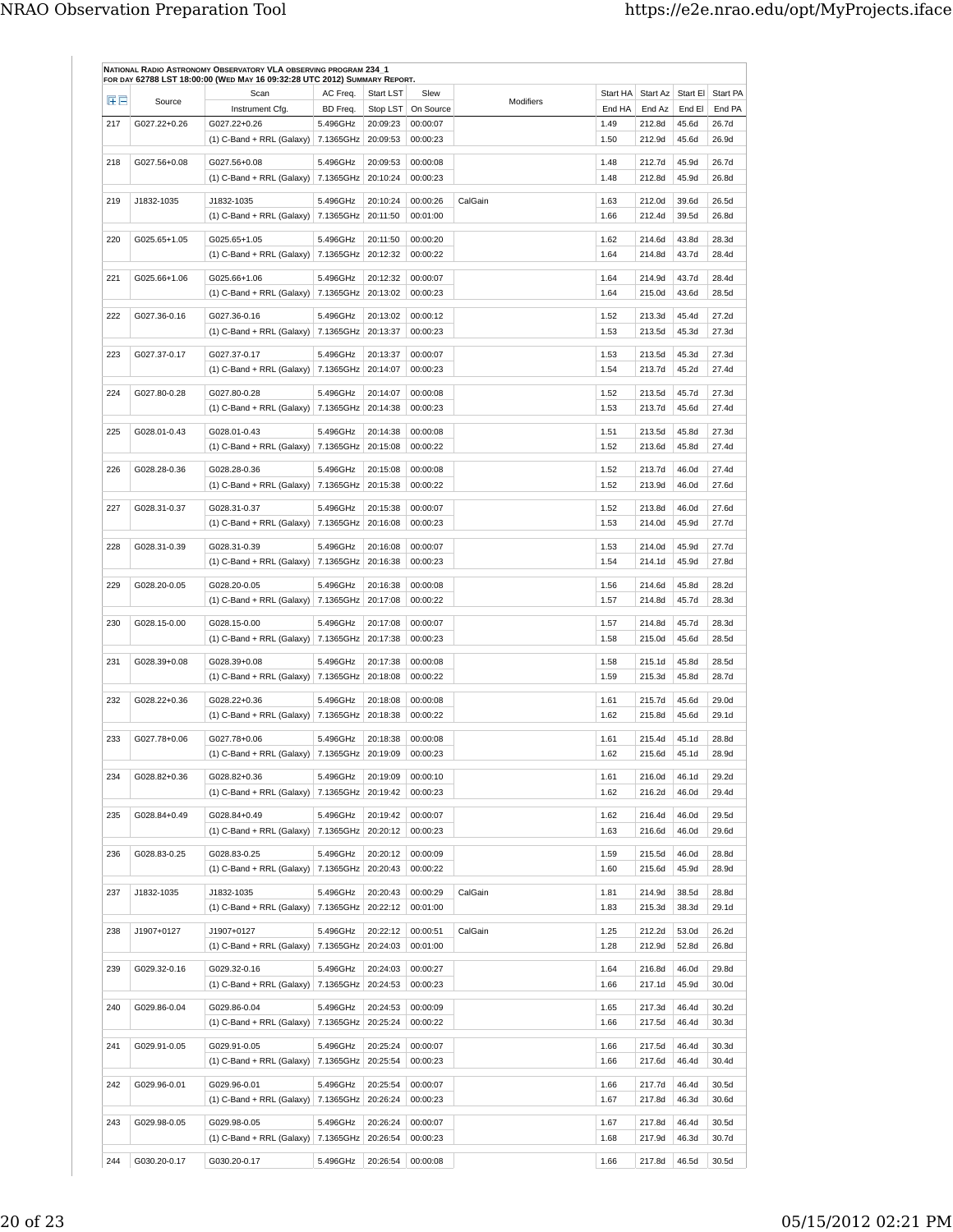| $H \Box$ | Source       | Scan                                             | AC Freq.           | Start LST                                    | Slew                 | Modifiers | Start HA     | Start Az         |                | Start El Start PA |
|----------|--------------|--------------------------------------------------|--------------------|----------------------------------------------|----------------------|-----------|--------------|------------------|----------------|-------------------|
|          |              | Instrument Cfg.                                  | BD Freq.           | Stop LST                                     | On Source            |           | End HA       | End Az           | End El         | End PA            |
|          |              | $(1)$ C-Band + RRL (Galaxy)   7.1365GHz          |                    | 20:27:24                                     | 00:00:22             |           | 1.67         | 217.9d           | 46.5d          | 30.6d             |
| 245      | G030.23-0.18 | G030.23-0.18                                     | 5.496GHz           | 20:27:24                                     | 00:00:07             |           | 1.67         | 217.9d           | 46.5d          | 30.6d             |
|          |              | $(1)$ C-Band + RRL (Galaxy)                      | 7.1365GHz          | 20:27:54                                     | 00:00:23             |           | 1.68         | 218.1d           | 46.4d          | 30.8d             |
| 246      | G030.42-0.23 | G030.42-0.23                                     | 5.496GHz           | 20:27:54                                     | 00:00:08             |           | 1.67         | 218.0d           | 46.6d          | 30.7d             |
|          |              | (1) C-Band + RRL (Galaxy) $  7.1365$ GHz         |                    | 20:28:24                                     | 00:00:22             |           | 1.68         | 218.2d           | 46.6d          | 30.8d             |
|          |              | G030.40-0.30                                     | 5.496GHz           | 20:28:24                                     |                      |           |              |                  |                |                   |
| 247      | G030.40-0.30 | $(1)$ C-Band + RRL (Galaxy)                      | 7.1365GHz          | 20:28:54                                     | 00:00:07<br>00:00:23 |           | 1.68<br>1.68 | 218.1d<br>218.2d | 46.5d<br>46.5d | 30.8d<br>30.9d    |
|          |              |                                                  |                    |                                              |                      |           |              |                  |                |                   |
| 248      | G030.32+0.07 | G030.32+0.07                                     | 5.496GHz           | 20:28:54                                     | 00:00:08             |           | 1.71         | 218.8d           | 46.4d          | 31.3d             |
|          |              | $(1)$ C-Band + RRL (Galaxy)   7.1365GHz          |                    | 20:29:24                                     | 00:00:22             |           | 1.72         | 218.9d           | 46.3d          | 31.4d             |
| 249      | G030.52+0.10 | G030.52+0.10                                     | 5.496GHz           | 20:29:24                                     | 00:00:08             |           | 1.71         | 219.0d           | 46.5d          | 31.4d             |
|          |              | $(1)$ C-Band + RRL (Galaxy)                      | 7.1365GHz          | 20:29:54                                     | 00:00:22             |           | 1.72         | 219.1d           | 46.4d          | 31.5d             |
|          |              |                                                  |                    |                                              |                      |           |              |                  |                |                   |
| 250      | G030.70-0.07 | G030.70-0.07                                     | 5.496GHz           | 20:29:54                                     | 00:00:08<br>00:00:22 |           | 1.70         | 218.9d           | 46.6d          | 31.4d<br>31.5d    |
|          |              | $(1)$ C-Band + RRL (Galaxy)                      | 7.1365GHz          | 20:30:24                                     |                      |           | 1.71         | 219.1d           | 46.6d          |                   |
| 251      | G030.76-0.05 | G030.76-0.05                                     | 5.496GHz           | 20:30:24                                     | 00:00:07             |           | 1.71         | 219.1d           | 46.6d          | 31.5d             |
|          |              | (1) C-Band + RRL (Galaxy)                        | 7.1365GHz 20:30:54 |                                              | 00:00:23             |           | 1.72         | 219.3d           | 46.6d          | 31.6d             |
| 252      | G030.82-0.06 | G030.82-0.06                                     | 5.496GHz           | 20:30:54                                     | 00:00:07             |           | 1.72         | 219.3d           | 46.6d          | 31.6d             |
|          |              | $(1)$ C-Band + RRL (Galaxy)                      | 7.1365GHz          | 20:31:24                                     | 00:00:23             |           | 1.73         | 219.4d           | 46.6d          | 31.7d             |
|          |              |                                                  |                    |                                              |                      |           |              |                  |                |                   |
| 253      | G030.97-0.14 | G030.97-0.14                                     | 5.496GHz           | 20:31:24                                     | 00:00:07             |           | 1.72         | 219.3d           | 46.7d          | 31.7d             |
|          |              | $(1)$ C-Band + RRL (Galaxy)                      | 7.1365GHz          | 20:31:54                                     | 00:00:23             |           | 1.73         | 219.5d           | 46.6d          | 31.8d             |
| 254      | G031.18-0.15 | G031.18-0.15                                     | 5.496GHz           | 20:31:54                                     | 00:00:08             |           | 1.72         | 219.5d           | 46.9d          | 31.8d             |
|          |              | $(1)$ C-Band + RRL (Galaxy)                      | 7.1365GHz          | 20:32:24                                     | 00:00:22             |           | 1.73         | 219.6d           | 46.8d          | 31.9d             |
| 255      | G031.16+0.04 | G031.16+0.04                                     | 5.496GHz           | 20:32:24                                     | 00:00:07             |           | 1.74         | 219.9d           | 46.7d          | 32.1d             |
|          |              | $(1)$ C-Band + RRL (Galaxy)   7.1365GHz          |                    | 20:32:54                                     | 00:00:23             |           | 1.75         | 220.1d           | 46.7d          | 32.2d             |
|          |              |                                                  |                    |                                              |                      |           |              |                  |                |                   |
| 256      | G031.06+0.09 | G031.06+0.09                                     | 5.496GHz           | 20:32:54                                     | 00:00:07             |           | 1.75         | 220.1d           | 46.6d          | 32.3d             |
|          |              | $(1)$ C-Band + RRL (Galaxy)                      | 7.1365GHz          | 20:33:24                                     | 00:00:23             |           | 1.76         | 220.3d           | 46.5d          | 32.4d             |
| 257      | G030.98+0.22 | G030.98+0.22                                     | 5.496GHz           | 20:33:24                                     | 00:00:07             |           | 1.77         | 220.4d           | 46.4d          | 32.5d             |
|          |              | $(1)$ C-Band + RRL (Galaxy)   7.1365GHz          |                    | 20:33:54                                     | 00:00:23             |           | 1.78         | 220.6d           | 46.4d          | 32.6d             |
| 258      | G030.90+0.16 | G030.90+0.16                                     | 5.496GHz           | 20:33:54                                     | 00:00:07             |           | 1.78         | 220.5d           | 46.3d          | 32.6d             |
|          |              | $(1)$ C-Band + RRL (Galaxy)                      | 7.1365GHz          | 20:34:24                                     | 00:00:23             |           | 1.79         | 220.7d           | 46.2d          | 32.7d             |
|          |              |                                                  |                    |                                              |                      |           |              |                  |                |                   |
| 259      | G030.79+0.20 | G030.79+0.20                                     | 5.496GHz           | 20:34:24                                     | 00:00:07             |           | 1.79         | 220.7d           | 46.1d          | 32.7d             |
|          |              | $(1)$ C-Band + RRL (Galaxy)   7.1365GHz          |                    | 20:34:54                                     | 00:00:23             |           | 1.80         | 220.9d           | 46.0d          | 32.8d             |
| 260      | G030.78+0.23 | G030.78+0.23                                     | 5.496GHz           | 20:34:54                                     | 00:00:07             |           | 1.80         | 220.9d           | 46.0d          | 32.9d             |
|          |              | $(1)$ C-Band + RRL (Galaxy)                      | 7.1365GHz          | 20:35:24                                     | 00:00:23             |           | 1.81         | 221.0d           | 46.0d          | 33.0d             |
| 261      | J1907+0127   | J1907+0127                                       | 5.496GHz           | 20:35:24                                     | 00:00:23             | CalGain   | 1.47         | 217.0d           | 51.4d          | 29.9d             |
|          |              | $(1)$ C-Band + RRL (Galaxy) 7.1365GHz            |                    | 20:36:47                                     | 00:01:00             |           | 1.49         | 217.5d           | 51.2d          | 30.3d             |
|          |              |                                                  |                    |                                              |                      |           |              |                  |                |                   |
| 262      | G034.80-1.38 | G034.80-1.38                                     | 5.496GHz           | 20:36:47                                     | 00:00:11             |           | 1.62         | 219.6d           | 49.9d          | 31.9d             |
|          |              | $(1)$ C-Band + RRL (Galaxy)   7.1365GHz          |                    | 20:37:21                                     | 00:00:23             |           | 1.63         | 219.8d           | 49.8d          | 32.0d             |
| 263      | G035.20-0.74 | G035.20-0.74                                     | 5.496GHz           | 20:37:21                                     | 00:00:09             |           | 1.65         | 220.9d           | 50.2d          | 32.8d             |
|          |              | $(1)$ C-Band + RRL (Galaxy)                      | 7.1365GHz          | 20:37:52                                     | 00:00:22             |           | 1.66         | 221.0d           | 50.1d          | 33.0d             |
| 264      | G034.75-0.09 | G034.75-0.09                                     | 5.496GHz           | 20:37:52                                     | 00:00:09             |           | 1.71         | 222.0d           | 49.6d          | 33.6d             |
|          |              | (1) C-Band + RRL (Galaxy)   7.1365GHz   20:38:23 |                    |                                              | 00:00:22             |           | 1.72         | 222.1d           | 49.5d          | 33.8d             |
|          |              |                                                  |                    |                                              |                      |           |              |                  |                |                   |
| 265      | G034.39+0.22 | G034.39+0.22                                     | 5.496GHz           | 20:38:23                                     | 00:00:08             |           | 1.75         | 222.5d           | 49.1d          | 34.1d             |
|          |              | $(1)$ C-Band + RRL (Galaxy)   7.1365GHz          |                    | 20:38:54                                     | 00:00:23             |           | 1.76         | 222.7d           | 49.1d          | 34.2d             |
| 266      | G034.25+0.14 | G034.25+0.14                                     | 5.496GHz           | 20:38:54                                     | 00:00:07             |           | 1.76         | 222.6d           | 48.9d          | 34.1d             |
|          |              | $(1)$ C-Band + RRL (Galaxy)   7.1365GHz          |                    | 20:39:24                                     | 00:00:23             |           | 1.77         | 222.7d           | 48.9d          | 34.2d             |
| 267      | G034.24+0.13 | G034.24+0.13                                     | 5.496GHz           | 20:39:24                                     | 00:00:07             |           | 1.77         | 222.7d           | 48.9d          | 34.2d             |
|          |              |                                                  |                    | 20:39:54                                     | 00:00:23             |           |              | 222.9d           | 48.8d          | 34.3d             |
|          |              | $(1)$ C-Band + RRL (Galaxy)   7.1365GHz          |                    |                                              |                      |           | 1.78         |                  |                |                   |
| 268      | G034.09+0.03 | G034.09+0.03                                     | 5.496GHz           | 20:39:54                                     | 00:00:07             |           | 1.77         | 222.7d           | 48.6d          | 34.2d             |
|          |              | (1) C-Band + RRL (Galaxy)   7.1365GHz   20:40:24 |                    |                                              | 00:00:23             |           | 1.78         | 222.8d           | 48.6d          | 34.3d             |
| 269      | G033.98-0.02 | G033.98-0.02                                     | 5.496GHz           | 20:40:24                                     | 00:00:07             |           | 1.78         | 222.7d           | 48.5d          | 34.2d             |
|          |              | $(1)$ C-Band + RRL (Galaxy)   7.1365GHz          |                    | 20:40:54                                     | 00:00:23             |           | 1.79         | 222.9d           | 48.4d          | 34.3d             |
|          |              |                                                  |                    |                                              |                      |           |              |                  |                |                   |
| 270      | G033.85+0.02 | G033.85+0.02                                     | 5.496GHz           | 20:40:54                                     | 00:00:07             |           | 1.80         | 222.9d           | 48.3d          | 34.3d             |
|          |              | (1) C-Band + RRL (Galaxy)   7.1365GHz   20:41:24 |                    |                                              | 00:00:23             |           | 1.81         | 223.1d           | 48.2d          | 34.5d             |
| 271      | G033.64-0.23 | G033.64-0.23                                     | 5.496GHz           | 20:41:24                                     | 00:00:08             |           | 1.80         | 222.7d           | 48.0d          | 34.2d             |
|          |              |                                                  |                    | (1) C-Band + RRL (Galaxy) 7.1365GHz 20:41:54 | 00:00:22             |           | 1.81         | 222.8d           | 47.9d          | 34.3d             |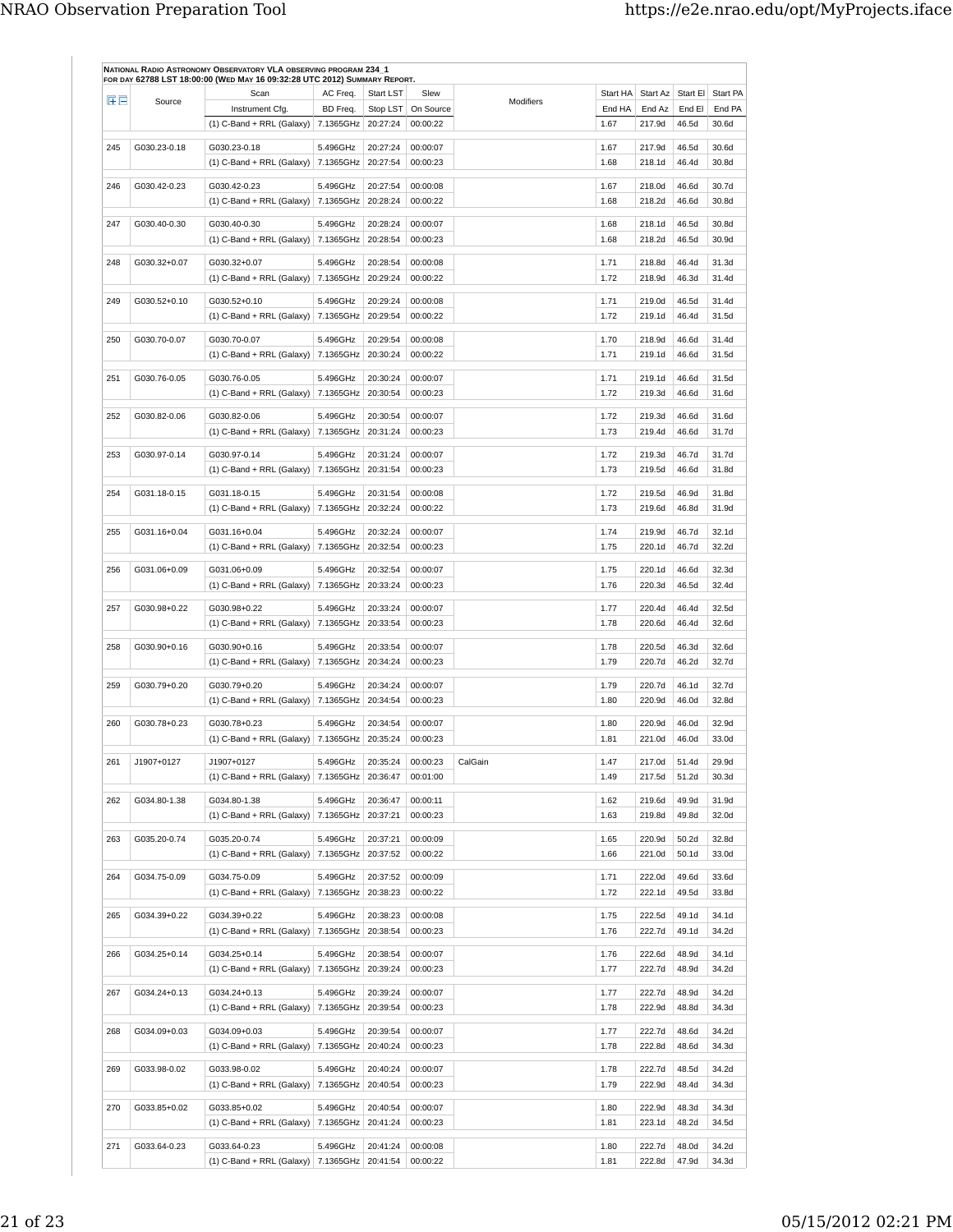| 田田  | Source       | Scan                                                    | AC Freq.              | <b>Start LST</b>     | Slew                 | Modifiers | Start HA     | Start Az         | Start El       | Start PA       |
|-----|--------------|---------------------------------------------------------|-----------------------|----------------------|----------------------|-----------|--------------|------------------|----------------|----------------|
|     |              | Instrument Cfg.                                         | BD Freq.              | Stop LST             | On Source            |           | End HA       | End Az           | End El         | End PA         |
| 272 | G033.39+0.03 | G033.39+0.03                                            | 5.496GHz              | 20:41:54             | 00:00:08             |           | 1.83         | 223.2d           | 47.7d          | 34.5d          |
|     |              | $(1)$ C-Band + RRL (Galaxy)                             | 7.1365GHz             | 20:42:24             | 00:00:22             |           | 1.84         | 223.3d           | 47.6d          | 34.6d          |
| 273 | G033.13-0.09 | G033.13-0.09                                            | 5.496GHz              | 20:42:24             | 00:00:08             |           | 1.84         | 223.1d           | 47.4d          | 34.5d          |
|     |              | $(1)$ C-Band + RRL (Galaxy)   7.1365GHz                 |                       | 20:42:54             | 00:00:22             |           | 1.85         | 223.2d           | 47.3d          | 34.6d          |
|     |              |                                                         |                       |                      |                      |           |              |                  |                |                |
| 274 | G033.09-0.07 | G033.09-0.07<br>$(1)$ C-Band + RRL (Galaxy)             | 5.496GHz<br>7.1365GHz | 20:42:54<br>20:43:24 | 00:00:07<br>00:00:23 |           | 1.85<br>1.86 | 223.3d<br>223.4d | 47.2d<br>47.2d | 34.6d<br>34.7d |
|     |              |                                                         |                       |                      |                      |           |              |                  |                |                |
| 275 | G032.99+0.03 | G032.99+0.03                                            | 5.496GHz              | 20:43:24             | 00:00:07             |           | 1.87         | 223.5d           | 47.1d          | 34.8d          |
|     |              | (1) C-Band + RRL (Galaxy) $  7.1365$ GHz                |                       | 20:43:54             | 00:00:23             |           | 1.87         | 223.7d           | 47.0d          | 34.9d          |
| 276 | G032.77-0.06 | G032.77-0.06                                            | 5.496GHz              | 20:43:54             | 00:00:08             |           | 1.88         | 223.5d           | 46.8d          | 34.8d          |
|     |              | $(1)$ C-Band + RRL (Galaxy)   7.1365GHz                 |                       | 20:44:24             | 00:00:22             |           | 1.88         | 223.7d           | 46.7d          | 34.9d          |
| 277 | G032.74-0.08 | G032.74-0.08                                            | 5.496GHz              | 20:44:24             | 00:00:07             |           | 1.88         | 223.6d           | 46.7d          | 34.9d          |
|     |              | $(1)$ C-Band + RRL (Galaxy)                             | 7.1365GHz             | 20:44:54             | 00:00:23             |           | 1.89         | 223.8d           | 46.6d          | 35.0d          |
| 278 | G032.12+0.09 | G032.12+0.09                                            | 5.496GHz              | 20:44:54             | 00:00:09             |           | 1.92         | 223.9d           | 46.0d          | 35.1d          |
|     |              | $(1)$ C-Band + RRL (Galaxy)                             | 7.1365GHz             | 20:45:26             | 00:00:23             |           | 1.93         | 224.1d           | 45.9d          | 35.2d          |
|     |              |                                                         |                       |                      | 00:00:07             |           |              | 224.0d           |                |                |
| 279 | G032.04+0.06 | G032.04+0.06<br>$(1)$ C-Band + RRL (Galaxy)             | 5.496GHz<br>7.1365GHz | 20:45:26<br>20:45:56 | 00:00:23             |           | 1.93<br>1.94 | 224.1d           | 45.8d<br>45.8d | 35.1d<br>35.2d |
|     |              |                                                         |                       |                      |                      |           |              |                  |                |                |
| 280 | G031.58+0.08 | G031.58+0.08                                            | 5.496GHz              | 20:45:56             | 00:00:08             |           | 1.95         | 224.1d           | 45.3d          | 35.2d          |
|     |              | (1) C-Band + RRL (Galaxy)                               | 7.1365GHz             | 20:46:27             | 00:00:23             |           | 1.96         | 224.2d           | 45.2d          | 35.3d          |
| 281 | G031.41+0.31 | G031.41+0.31                                            | 5.496GHz              | 20:46:27             | 00:00:08             |           | 1.98         | 224.5d           | 45.0d          | 35.5d          |
|     |              | $(1)$ C-Band + RRL (Galaxy)                             | 7.1365GHz             | 20:46:57             | 00:00:22             |           | 1.99         | 224.7d           | 44.9d          | 35.6d          |
| 282 | G031.42+0.32 | G031.42+0.32                                            | 5.496GHz              | 20:46:57             | 00:00:07             |           | 1.99         | 224.7d           | 45.0d          | 35.6d          |
|     |              | $(1)$ C-Band + RRL (Galaxy)   7.1365GHz                 |                       | 20:47:27             | 00:00:23             |           | 2.00         | 224.8d           | 44.9d          | 35.7d          |
| 283 | G031.28+0.07 | G031.28+0.07                                            | 5.496GHz              | 20:47:27             | 00:00:08             |           | 1.99         | 224.4d           | 44.8d          | 35.5d          |
|     |              | $(1)$ C-Band + RRL (Galaxy)                             | 7.1365GHz             | 20:47:57             | 00:00:22             |           | 2.00         | 224.6d           | 44.7d          | 35.6d          |
|     |              |                                                         |                       |                      |                      |           |              |                  |                |                |
| 284 | J1907+0127   | J1907+0127<br>$(1)$ C-Band + RRL (Galaxy)   7.1365GHz   | 5.496GHz              | 20:47:57<br>20:49:19 | 00:00:22<br>00:01:00 | CalGain   | 1.68<br>1.70 | 221.2d<br>221.6d | 49.8d<br>49.6d | 33.1d<br>33.4d |
|     |              |                                                         |                       |                      |                      |           |              |                  |                |                |
| 285 | G035.79-0.17 | G035.79-0.17                                            | 5.496GHz              | 20:49:19             | 00:00:13             |           | 1.87         | 225.7d           | 49.0d          | 36.4d          |
|     |              | $(1)$ C-Band + RRL (Galaxy)   7.1365GHz                 |                       | 20:49:55             | 00:00:23             |           | 1.88         | 225.8d           | 48.9d          | 36.5d          |
| 286 | G036.12+0.55 | G036.12+0.55                                            | 5.496GHz              | 20:49:55             | 00:00:09             |           | 1.91         | 227.0d           | 49.1d          | 37.4d          |
|     |              | $(1)$ C-Band + RRL (Galaxy)   7.1365GHz                 |                       | 20:50:26             | 00:00:22             |           | 1.92         | 227.2d           | 49.0d          | 37.5d          |
| 287 | G036.71+0.10 | G036.71+0.10                                            | 5.496GHz              | 20:50:26             | 00:00:09             |           | 1.87         | 226.6d           | 49.7d          | 37.1d          |
|     |              | $(1)$ C-Band + RRL (Galaxy)                             | 7.1365GHz             | 20:50:58             | 00:00:23             |           | 1.88         | 226.8d           | 49.6d          | 37.2d          |
| 288 | G036.84-0.02 | G036.84-0.02                                            | 5.496GHz              | 20:50:58             | 00:00:07             |           | 1.87         | 226.7d           | 49.8d          | 37.1d          |
|     |              | (1) C-Band + RRL (Galaxy) 7.1365GHz 20:51:28            |                       |                      | 00:00:23             |           | 1.88         | 226.8d           | 49.7d          | 37.2d          |
|     |              |                                                         |                       |                      |                      |           |              |                  |                |                |
| 289 | G037.03-0.04 | G037.03-0.04<br>$(1)$ C-Band + RRL (Galaxy)   7.1365GHz | 5.496GHz              | 20:51:28<br>20:51:58 | 00:00:08<br>00:00:22 |           | 1.87<br>1.88 | 226.8d<br>227.0d | 49.9d<br>49.8d | 37.3d<br>37.4d |
|     |              |                                                         |                       |                      |                      |           |              |                  |                |                |
| 290 | G037.04-0.04 | G037.04-0.04                                            | 5.496GHz              | 20:51:58             | 00:00:07             |           | 1.88         | 227.0d           | 49.8d          | 37.4d          |
|     |              | (1) C-Band + RRL (Galaxy)   7.1365GHz   20:52:28        |                       |                      | 00:00:23             |           | 1.89         | 227.2d           | 49.7d          | 37.5d          |
| 291 | G037.55+0.20 | G037.55+0.20                                            | 5.496GHz              | 20:52:28             | 00:00:08             |           | 1.89         | 227.7d           | 50.2d          | 37.9d          |
|     |              | (1) C-Band + RRL (Galaxy)   7.1365GHz   20:52:59        |                       |                      | 00:00:23             |           | 1.90         | 227.8d           | 50.1d          | 38.0d          |
| 292 | G037.60+0.43 | G037.60+0.43                                            | 5.496GHz              | 20:52:59             | 00:00:08             |           | 1.91         | 228.2d           | 50.1d          | 38.2d          |
|     |              | (1) C-Band + RRL (Galaxy)   7.1365GHz   20:53:29        |                       |                      | 00:00:22             |           | 1.92         | 228.3d           | 50.0d          | 38.3d          |
| 293 | G037.75-0.19 | G037.75-0.19                                            | 5.496GHz              | 20:53:29             | 00:00:08             |           | 1.88         | 227.4d           | 50.3d          | 37.7d          |
|     |              | $(1)$ C-Band + RRL (Galaxy)   7.1365GHz                 |                       | 20:54:00             | 00:00:23             |           | 1.88         | 227.6d           | 50.2d          | 37.8d          |
|     |              |                                                         |                       |                      |                      |           |              |                  |                |                |
| 294 | G037.42+1.52 | G037.42+1.52<br>$(1)$ C-Band + RRL (Galaxy)   7.1365GHz | 5.496GHz              | 20:54:00<br>20:54:33 | 00:00:11<br>00:00:22 |           | 2.00<br>2.01 | 230.1d<br>230.2d | 49.6d<br>49.5d | 39.6d<br>39.7d |
|     |              |                                                         |                       |                      |                      |           |              |                  |                |                |
| 295 | G035.02+0.35 | G035.02+0.35                                            | 5.496GHz              | 20:54:33             | 00:00:13             |           | 2.01         | 227.8d           | 47.4d          | 37.9d          |
|     |              | $(1)$ C-Band + RRL (Galaxy)   7.1365GHz                 |                       | 20:55:09             | 00:00:23             |           | 2.02         | 228.0d           | 47.3d          | 38.0d          |
| 296 | G034.26-0.21 | G034.26-0.21                                            | 5.496GHz              | 20:55:09             | 00:00:09             |           | 2.01         | 227.0d           | 46.6d          | 37.3d          |
|     |              | (1) C-Band + RRL (Galaxy) 7.1365GHz 20:55:41            |                       |                      | 00:00:23             |           | 2.02         | 227.1d           | 46.5d          | 37.4d          |
| 297 | G031.28+0.06 | G031.28+0.06                                            | 5.496GHz              | 20:55:41             | 00:00:16             |           | 2.12         | 226.7d           | 43.6d          | 37.1d          |
|     |              | (1) C-Band + RRL (Galaxy) 7.1365GHz 20:56:20            |                       |                      | 00:00:23             |           | 2.14         | 226.9d           | 43.5d          | 37.2d          |
| 298 | G031.05+0.36 | G031.05+0.36                                            | 5.496GHz              | 20:56:20             | 00:00:08             |           | 2.16         | 227.3d           | 43.2d          | 37.5d          |
|     |              | $(1)$ C-Band + RRL (Galaxy)   7.1365GHz   20:56:50      |                       |                      | 00:00:22             |           | 2.17         | 227.4d           | 43.1d          | 37.6d          |
|     |              |                                                         |                       |                      |                      |           |              |                  |                |                |